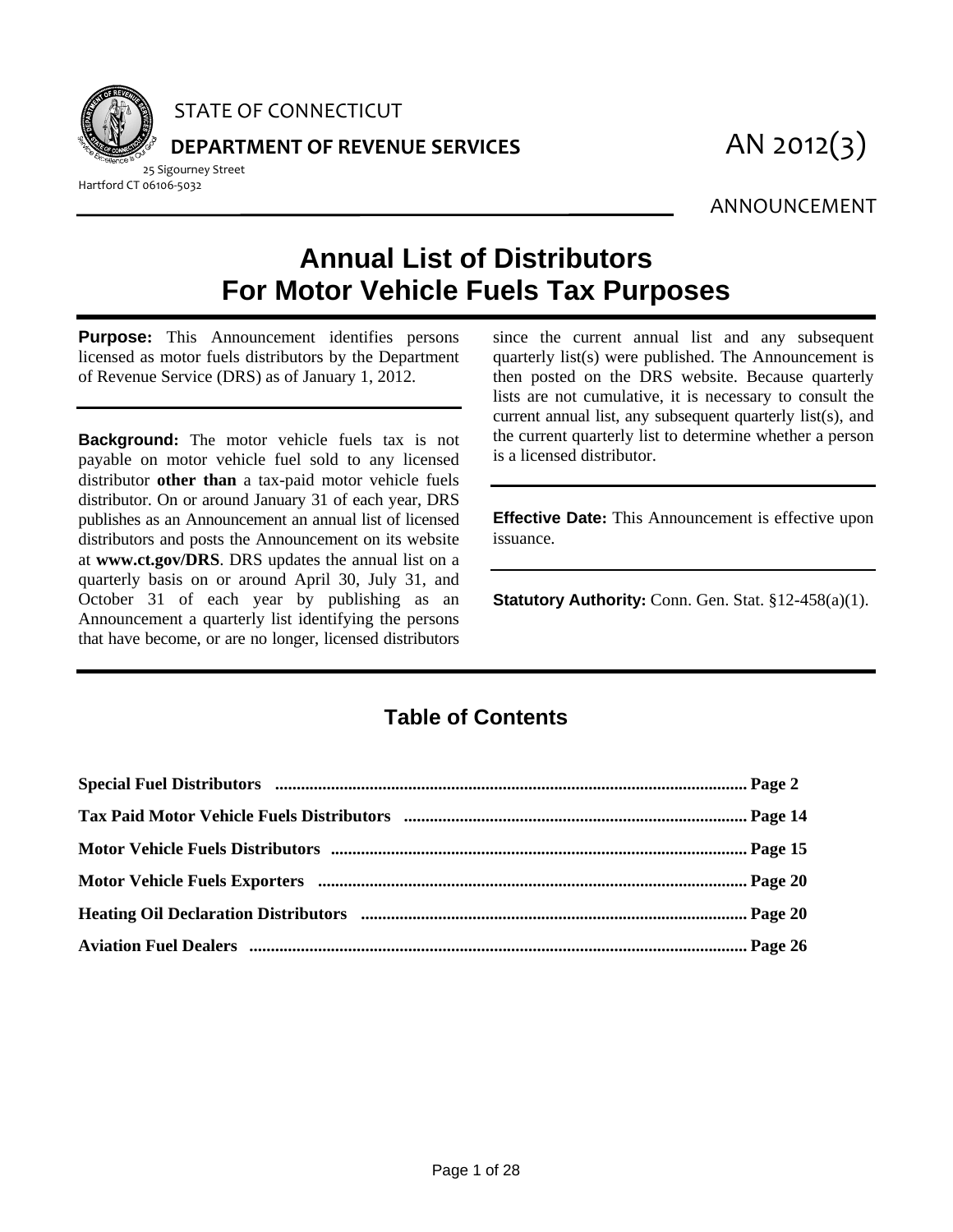**Special Fuel Distributors:** As of January 1, 2012, the following persons are licensed distributors of **diesel fuel, jet fuel, kerosene, biodiesel, propane,** or **natural gas** only. Motor vehicle fuels tax is not payable on sales of diesel fuel, jet fuel, kerosene, biodiesel, propane, or natural gas to the following persons:

| <b>PRIMARY NAME</b>                                | <b>TRADE NAME</b>                     | <b>STREET</b>             | <b>CITY STATE ZIP</b>         |
|----------------------------------------------------|---------------------------------------|---------------------------|-------------------------------|
| IA & B OIL INC                                     | A & B OIL INC                         | <b>PO BOX 505</b>         | WESTERLY RI 028910505         |
| A B C FUELS INC                                    | A B C FUELS INC                       | PO BOX 9                  | NORTH FRANKLIN CT 062540009   |
| IA BEST BUY PREMIUM FUEL AND TRUCKING LLC          | IA BEST BUY PREMIUM FUEL AND TRUCKING | PO BOX 120176             | IEAST HAVEN CT 065120176      |
| <b>A F FORBES INC</b>                              | IA F FORBES INC                       | 119 COMMERCE ST           | EAST HAVEN CT 065124146       |
| A L PRIME ENERGY CONSULTANT INC                    | A L PRIME ENERGY CONSULTANT INC       | 319 SALEM ST              | WAKEFIELD MA 018804942        |
| IA R SANDRI INC                                    | IA R SANDRI INC                       | PO BOX 1578               | GREENFIELD MA 013021578       |
| ADDIES OIL LLC                                     | ADDIES OIL LLC                        | 416 HIGHLAND AVE          | MIDDLETOWN CT 064575125       |
| ADVANCED GAS CO INC                                | ADVANCED GAS CO INC                   | 129 W DUDLEY TOWN RD      | BLOOMFIELD CT 060021379       |
| AFFORDABLE BURNER SERVICE INC                      | <b>BEST OIL</b>                       | 237 HUNTINGTON AVE        | WATERBURY CT 067081413        |
| AFFORDABLE FUEL CO LLC                             | AFFORDABLE FUEL CO LLC                | <b>PO BOX 100</b>         | COVENTRY CT 062380100         |
| AIRCRAFT SERVICE INTERNATIONAL INC                 | AIRCRAFT SERVICE INTERNATIONAL INC    | 201 S ORANGE AVE STE 1100 | ORLANDO FL 328013478          |
| AL MOR CORPORATION THE                             | <b>MORGILLO BROS</b>                  | 1130 WHALLEY AVE          | NEW HAVEN CT 065151704        |
| ALDIN ASSOCIATES LIMITED PARTNERSHIP               | ALDIN ASSOCIATES LIMITED PARTNERSHIP  | 177 STERLING RD           | EAST HARTFORD CT 061081665    |
| ALEXANDER S MILLER INC                             | MILLER OIL CO                         | 447 ENFIELD ST            | <b>ENFIELD CT 060822480</b>   |
| ALL AMERICAN FUEL LLC                              | ALL AMERICAN FUEL LLC                 | 109 STERLING HILL RD      | MOOSUP CT 063542029           |
| ALLIANCE ENERGY LLC                                | <b>ALLIANCE ENERGY LLC</b>            | <b>36 E INDUSTRIAL RD</b> | BRANFORD CT 064056533         |
| ALMEIDA OIL CO INC                                 | ALMEIDA OIL CO INC                    | 33 HUBBELS DR             | MOUNT KISCO NY 105491011      |
| AMEC CARTING LLC                                   | AMEC CARTING LLC                      | 270 MAIN AVE              | NORWALK CT 068516104          |
| AMERICAN AIRLINES INC                              | <b>AMERICAN AIRLINES INC</b>          | PO BOX 582870             | TULSA OK 741582870            |
| AMERICAN FUEL OIL INC                              | AMERICAN FUEL OIL INC                 | 1747 BOSTON TPKE # A      | COVENTRY CT 062381100         |
| AMERIGAS PROPANE A DELAWARE LIMITED<br>PARTNERSHIP | AMERIGAS PROPANE LP                   | PO BOX 965                | VALLEY FORGE PA 194820965     |
| AMODIO & SONS INC                                  | AMODIO & SONS INC                     | 1000 BOSTON POST RD       | WEST HAVEN CT 065161726       |
| ANDERSEN OIL CO                                    | ANDERSEN OIL CO                       | 4 COLBY DR                | LEDYARD CT 063391539          |
| ANDREWS OIL COMPANY INC                            | ANDREWS OIL COMPANY INC               | PO BOX 9                  | SOUTH WINDSOR CT 060740009    |
| ANDYS OIL SERVICE INC                              | ANDYS OIL SERVICE INC                 | 329 WALNUT ST             | <b>WATERBURY CT 067043704</b> |
| IANTHONY TROIANO & SONS INC                        | <b>TROIANO OIL CO</b>                 | 777 ENFIELD ST            | <b>ENFIELD CT 060822904</b>   |
| ANTHONYS HIGHTECH AUTO CENTER INC                  | ANTHONYS HIGHTECH AUTO CENTER INC     | 541 NEW HAVEN AVE         | MILFORD CT 064608613          |
| <b>APACHE OIL COMPANY INC</b>                      | <b>APACHE OIL COMPANY INC</b>         | 261 LEDYARD ST            | NEW LONDON CT 063205337       |
| APEX OIL COMPANY INC                               | APEX OIL COMPANY INC                  | 8235 FORSYTH BLVD         | SAINT LOUIS MO 631051623      |
| <b>APPLE OIL COMPANY</b>                           | <b>APPLE OIL COMPANY</b>              | 325 MORGAN LN             | WEST HAVEN CT 065164135       |
| ARCHER DANIELS MIDLAND CO                          | ARCHER DANIELS MIDLAND CO             | PO BOX 1470               | <b>DECATUR IL 625251820</b>   |
| ARCTIC OIL CO OF SOUTHINGTON INC                   | ARCTIC OIL CO OF SOUTHINGTON INC      | 431 MAIN ST               | SOUTHINGTON CT 06489          |
| ARRIGONI & JOHNSON OIL LLC                         | ARRIGONI & JOHNSON OIL LLC            | <b>PO BOX 655</b>         | <b>DURHAM CT 064220655</b>    |
| ARROW LINE ACQUISITION LLC                         | <b>ARROW LINE ACQUISITION LLC</b>     | 1776 MAIN ST              | SPRINGFIELD MA 011031027      |
| <b>ARROW OIL INC</b>                               | <b>ARROW OIL INC</b>                  | PO BOX 1086               | SOUTHWICK MA 010771086        |
| ASCENT AVIATION GROUP INC                          | ASCENT AVIATION GROUP INC             | 1 MILL ST                 | PARISH NY 131314123           |
| ASSERTIVE SOLUTIONS INC                            | <b>ASI FUEL AND SERVICE</b>           | 82 BOSTON POST RD STE 5   | WATERFORD CT 063852425        |
| ASTRA OIL COMPANY LLC                              | ASTRA OIL COMPANY LLC                 | 301 MAIN ST STE 201       | HUNTINGTON BEACH CA 926485171 |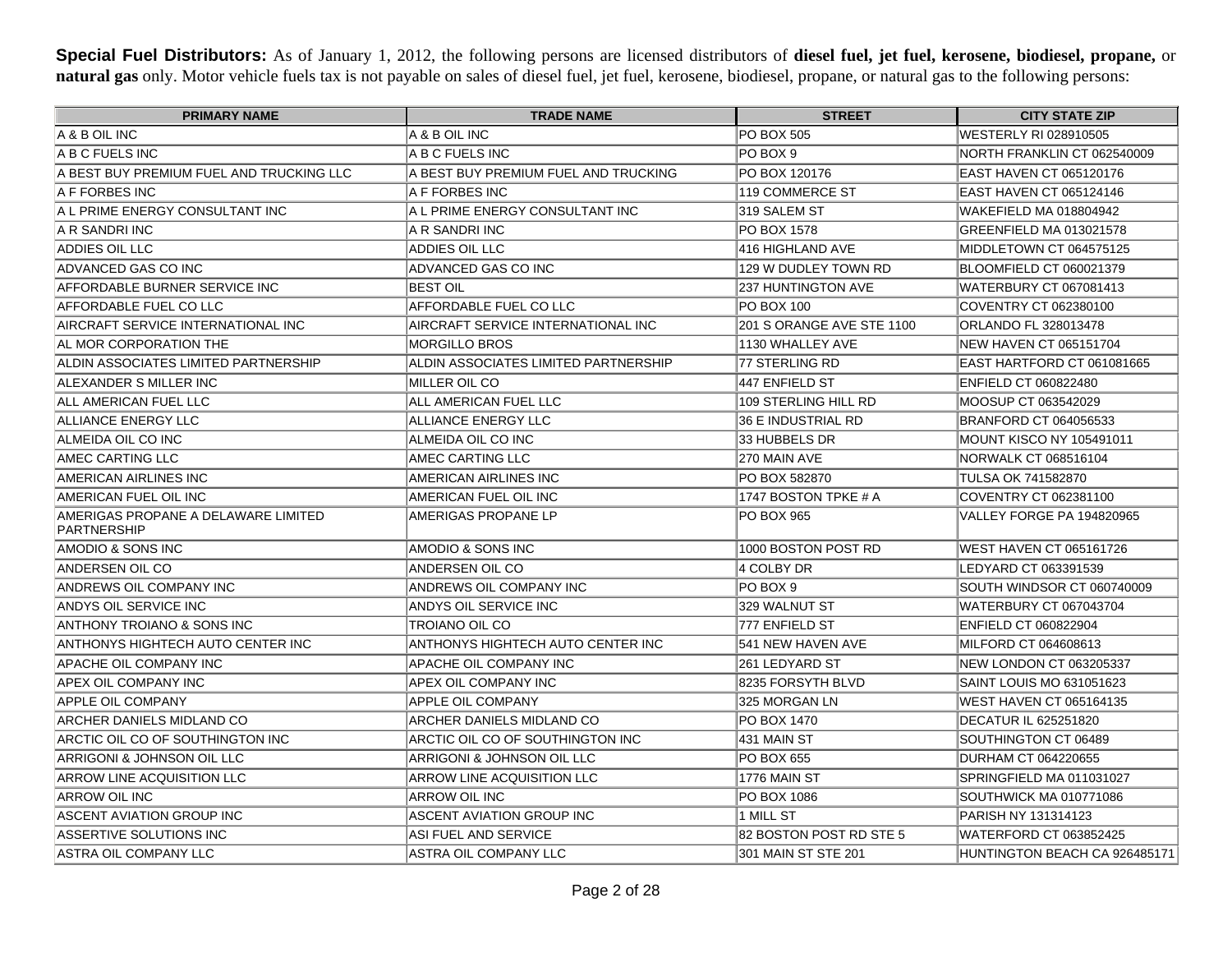| <b>PRIMARY NAME</b>                    | <b>TRADE NAME</b>                    | <b>STREET</b>               | <b>CITY STATE ZIP</b>           |
|----------------------------------------|--------------------------------------|-----------------------------|---------------------------------|
| IATLANTIC TRADING & MARKETING INC      | ATLANTIC TRADING & MARKETING INC     | 5847 SAN FELIPE ST STE 2100 | HOUSTON TX 770573193            |
| IATLANTIS FUEL DISTRIBUTION LLC        | ATLANTIS FUEL DISTRIBUTION LLC       | l555 S COLUMBUS AVE STE 201 | MOUNT VERNON NY 105504742       |
| <b>AVFUEL CORPORATION</b>              | AVFUEL CORPORATION                   | IPO BOX 1387                | ANN ARBOR MI 481061387          |
| <b>B &amp; B PETROLEUM INC</b>         | <b>B &amp; B PETROLEUM INC</b>       | 22 BROWNSTONE AVE           | PORTLAND CT 064801808           |
| <b>B &amp; D PETROLEUM SALES INC</b>   | <b>B &amp; D PETROLEUM SALES INC</b> | 1122 BAY ST                 | SPRINGFIELD MA 011092427        |
| BANTAM SUPPLY CO INC                   | BANTAM SUPPLY CO INC                 | PO BOX 637                  | <b>BANTAM CT 067500637</b>      |
| BARIBAULT OIL CO INC                   | BARIBAULT OIL CO INC                 | IPO BOX 27                  | OAKVILLE CT 067790027           |
| BARKERS OIL SERVICES LLC               | BARKERS OIL SERVICES LLC             | 31 KINNE RD                 | GLASTONBURY CT 060333813        |
| BARRIEAU OIL COMPANY INC               | BARRIEAU OIL COMPANY INC             | 94 REED AVE                 | WEST HARTFORD CT 061101510      |
| BAYSIDE PETROLEUM INC                  | <b>BAYSIDE PETROLEUM</b>             | 21 HUCKLEBERRY HOLW         | <b>SUFFIELD CT 060781541</b>    |
| BB ENERGY TRADING LIMITED              | BB ENERGY TRADING LIMITED            | 140 BROMPTON RD 4TH FL      | LONDON UK SW31HY                |
| BEACON MECHANICAL SERVICE LLC          | <b>BEACON OIL</b>                    | PO BOX 868                  | GRANBY CT 060350868             |
| BEAUREGARD ROY J                       | BEAUREGARD OIL COMPANY               | 55 MATHEWSON MILL RD        | PRESTON CT 063658612            |
| BELLAVANCE TRANSPORTATION LLC          | BELLAVANCE TRANSPORTATION LLC        | IPO BOX 486                 | MOOSUP CT 063540486             |
| BEMER PETROLEUM CORP                   | BEMER PETROLEUM CORP                 | 210 COMMERCE ST             | GLASTONBURY CT 060332449        |
| BENCHMARK RESOURCES INC                | BENCHMARK RESOURCES INC              | 702 SW 8TH ST               | BENTONVILLE AR 727160500        |
| BENDERS OIL SERVICE INC                | BENDERS OIL SERVICE INC              | 266 BEAUMONT HWY # 289      | LEBANON CT 062491108            |
| BENIT FUEL SALES & SERVICE INC         | BENIT FUEL SALES & SERVICE INC       | 103 SMITHTOWN BLVD          | SMITHTOWN NY 117875118          |
| IBENNETT PATSY L                       | BENNETTS SERVICE STATION             | 550 COMMERCE DR             | FAIRFIELD CT 068255544          |
| BENVENUTI OIL COMPANY INCORPORATED     | BENVENUTI OIL COMPANY INCORPORATED   | PO BOX 299                  | WATERFORD CT 063852431          |
| <b>BERH LLC</b>                        | <b>J &amp; E OIL COMPANY</b>         | PO BOX 5547                 | <b>HAMDEN CT 065180547</b>      |
| BERKSHIRE OIL INC                      | <b>BERKSHIRE OIL INC</b>             | PO BOX 9032                 | BRISTOL CT 060119032            |
| BEST BUY OIL CO INC                    | BEST BUY OIL CO INC                  | PO BOX 357                  | VERNON CT 060660357             |
| <b>BIODIESEL ONE LTD</b>               | <b>BIODIESEL ONE LTD</b>             | 102 W CENTER ST             | SOUTHINGTON CT 064893534        |
| <b>BIOPUR INC</b>                      | BIOPUR INC                           | PO BOX 382                  | BETHLEHEM CT 067510382          |
| BLACK GOLD OIL INC                     | BLACK GOLD OIL INC                   | 211 GREENWOOD AVE # 237     | BETHEL CT 068012124             |
| BLOOMFIELD FUEL OIL CO INC             | BLOOMFIELD FUEL OIL CO INC           | PO BOX 314                  | BLOOMFIELD CT 060020314         |
| <b>IBLUE FLAME OIL COMPANY INC</b>     | BLUE FLAME OIL COMPANY INC           | 27 LAURA ST                 | <b>NEW HAVEN CT 065121607</b>   |
| <b>BOLIN TRANSPORT LLC</b>             | <b>BOLIN TRANSPORT LLC</b>           | IPO BOX 70                  | CASEY IL 624200070              |
| BOLLA EM REALTY LLC                    | BOLLA EM REALTY LLC                  | 1809 STEWART AVE            | GARDEN CITY NY 115304810        |
| BOUCHARD FUELS INC                     | <b>BOUCHARD FUELS INC</b>            | 1210 MERIDEN WATERBURY TPKE | <b>PLANTSVILLE CT 064792024</b> |
| BP PRODUCTS NORTH AMERICA INC          | IBP PRODUCTS NORTH AMERICA INC       | PO BOX 941912               | <b>HOUSTON TX 770948912</b>     |
| BRAINARD AIRPORT SERVICES INC          | ATLANTIC AVIATION                    | 20 LINDBERGH DR             | HARTFORD CT 061142132           |
| BRANCHVILLE OIL COMPANY INC            | BRANCHVILLE OIL COMPANY INC          | PO BOX 401                  | GEORGETOWN CT 068290401         |
| <b>BRIDGEPORT AIRPORT SERVICES INC</b> | MILLION AIR BRIDGEPORT               | PO BOX 607                  | FARMINGDALE NY 117350607        |
| <b>BRODEURS OIL SERVICE INC</b>        | <b>BRODEURS OIL SERVICE INC</b>      | PO BOX 602                  | MOOSUP CT 063540602             |
| <b>BROOKLYN CENTER CORPORATION</b>     | BROOKLYN OIL CO                      | 314 PROVIDENCE RD           | BROOKLYN CT 062341821           |
| BROOKS OIL SERVICE INC                 | <b>BROOKS OIL SERVICE INC</b>        | PO BOX 1954                 | <b>BRISTOL CT 060111954</b>     |
| BROTHERS OIL COMPANY INC               | BROTHERS OIL CO                      | 486 SCHOOL ST               | EAST HARTFORD CT 061081149      |
| <b>BRUNELLI ENERGY LLC</b>             | <b>BRUNELLI ENERGY LLC</b>           | 1 RACHEL DR                 | BOZRAH CT 063341149             |
| <b>BUCHTA DONALD</b>                   | <b>BUCHTA OIL SERVICE</b>            | <b>PO BOX 386</b>           | GUILFORD CT 064370386           |
| <b>BUCKEYE ENERGY SERVICES LLC</b>     | BUCKEYE ENERGY SERVICES LLC          | 9999 HAMILTON BLVD          | BREINIGSVILLE PA 180319300      |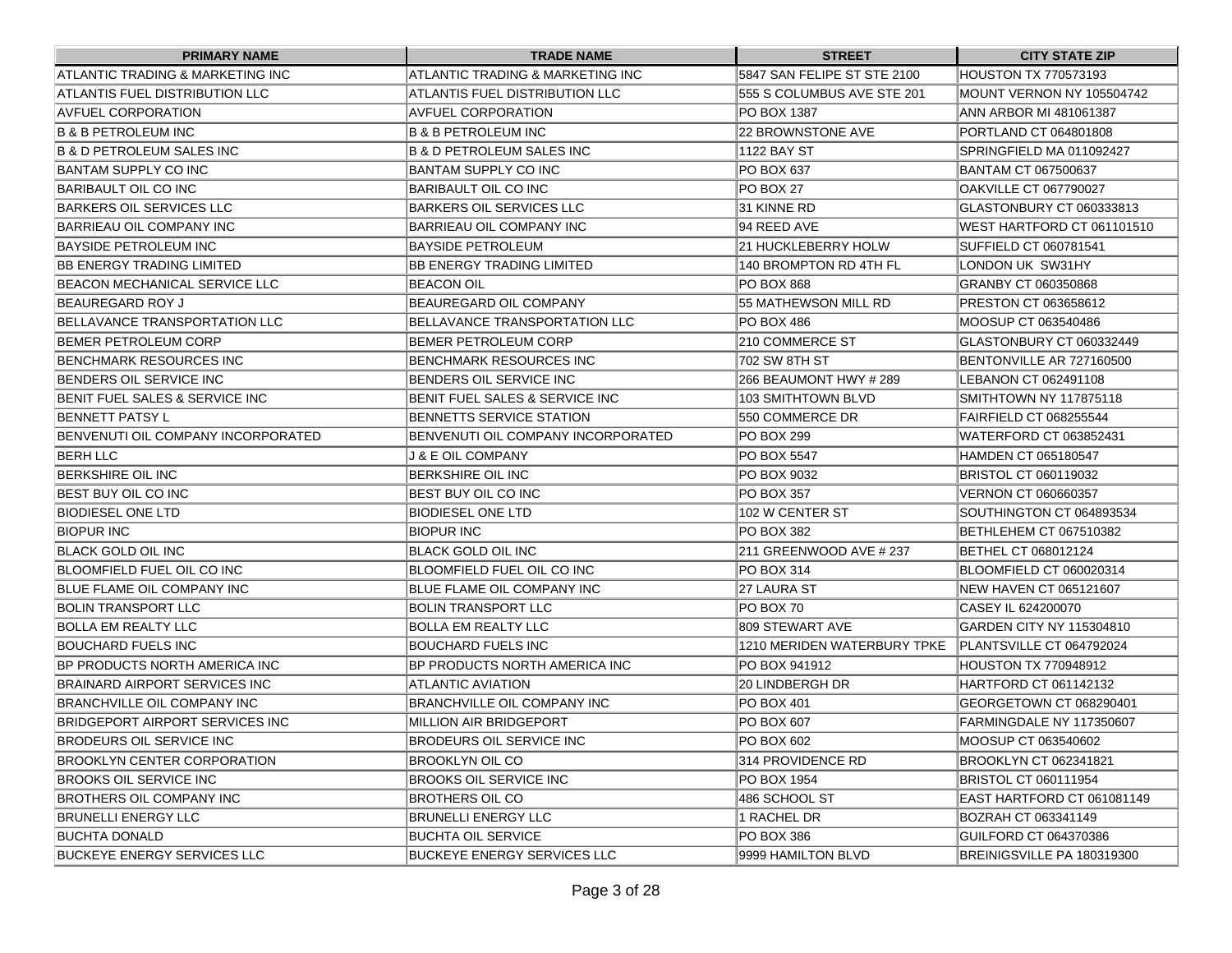| <b>PRIMARY NAME</b>                                             | <b>TRADE NAME</b>                                               | <b>STREET</b>              | <b>CITY STATE ZIP</b>          |
|-----------------------------------------------------------------|-----------------------------------------------------------------|----------------------------|--------------------------------|
| <b>BUDDYS FUEL LLC</b>                                          | <b>BUDDYS FUEL LLC</b>                                          | 8 OLD FARM RD              | OXFORD CT 064781705            |
| <b>BURSAW GAS &amp; OIL INC</b>                                 | BURSAW GAS & OIL INC                                            | 94 GREAT RD                | ACTON MA 017205672             |
| BYSTREK VINCENT J EDWARD S                                      | IBYSTREKS OIL CO                                                | 53 HUBBARD ST              | MIDDLEFIELD CT 064551232       |
| IC P BURDICK & SON INC                                          | IC P BURDICK & SON INC                                          | <b>PO BOX 667</b>          | IIVORYTON CT 064420667         |
| IC S B INC                                                      | IC S B INC                                                      | 75 BROWNSTONE AVE          | PORTLAND CT 064801855          |
| IC WHITE & SON INC                                              | C WHITE & SON INC                                               | <b>PO BOX 105</b>          | ROCKY HILL CT 060670105        |
| CAMS OIL SERVICE INC                                            | CAMS OIL SERVICE INC                                            | 3 OLD WORCESTER RD         | WEBSTER MA 015702112           |
| CANTON WEST AVON OIL CO                                         | CANTON WEST AVON OIL CO                                         | <b>PO BOX 226</b>          | CANTON CT 060190226            |
| CANTRO PETROLEUM CORP                                           | <b>CANTRO PETROLEUM CORP</b>                                    | 77 STERLING RD             | IEAST HARTFORD CT 061081665    |
| CARGILL INCORPORATED                                            | <b>PETROLEUM TRADING</b>                                        | 15407 MCGINTY RD W STOP 26 | WAYZATA MN 553912365           |
| <b>CASEY FUEL INC</b>                                           | ICASEY FUEL INC                                                 | 536 MAIN ST                | RIDGEFIELD CT 068773826        |
| CASTLE OIL CORPORATION                                          | HILLCREST FUEL OIL                                              | 440 MAMARONECK AVE STE 402 | HARRISON NY 105282423          |
| <b>CCO LLC</b>                                                  | SAMS FOOD STORES RAVI PETRO D B MART                            | 2138 SILAS DEANE HWY       | ROCKY HILL CT 060672317        |
| CESCO PLUMBING AND HEATING INCORPORATED                         | <b>BROWN OIL COMPANY</b>                                        | 33 DALY AVE                | DALTON MA 012261527            |
| CHERENZIA EXCAVATION INC                                        | ICHERENZIA EXCAVATION INC                                       | IPO BOX 513                | WESTERLY RI 028910513          |
| CHEVRON PHILLIPS CHEMICAL COMPANY LIMITED<br><b>PARTNERSHIP</b> | CHEVRON PHILLIPS CHEMICAL COMPANY LIMITED<br><b>PARTNERSHIP</b> | 10001 SIX PINES DR FL 7    | THE WOODLANDS TX 773801498     |
| CHEVRON USA INC                                                 | ICHEVRON USA INC                                                | PO BOX 6028                | SAN RAMON CA 945830728         |
| CITGO PETROLEUM CORPORATION                                     | ICITGO PETROLEUM CORPORATION                                    | PO BOX 4689                | <b>HOUSTON TX 772104689</b>    |
| CITY OIL CO INC                                                 | ICITY OIL CO INC                                                | 1 HARTFORD SQ              | NEW BRITAIN CT 060521161       |
| <b>COASTLINE FUEL INC</b>                                       | <b>COASTLINE FUEL INC</b>                                       | l5 REDWOOD RD              | NORWALK CT 068513227           |
| <b>COLONIAL FUEL LLC</b>                                        | <b>COLONIAL FUEL LLC</b>                                        | 15 RAYO DR                 | SHELTON CT 064842450           |
| <b>COLT INTERNATIONAL LLC</b>                                   | <b>COLT INTERNATIONAL LLC</b>                                   | 300 FLINT RIDGE RD         | WEBSTER TX 775984315           |
| COLUMBIA PETROLEUM TRANSPORTATION LLC                           | JOHN RAY & SONS                                                 | 2900 8TH AVE               | <b>TROY NY 12180</b>           |
| COMMERCIAL SERVICES INC                                         | COMMERCIAL SERVICES INC                                         | <b>PO BOX 757</b>          | CARMEL NY 105120757            |
| CONNECTICUT ENERGY SOLUTIONS LLC                                | CONNECTICUT ENERGY SOLUTIONS LLC                                | 123 CHAMBERLAIN HWY        | MERIDEN CT 064512866           |
| CONNECTICUT EXPLOSIVES COMPANY INC                              | HALE HILL FARM BIOFUELS                                         | PO BOX 625                 | BRANFORD CT 064050625          |
| CONNECTICUT GENERAL OIL LLC                                     | ICONNECTICUT GENERAL OIL LLC                                    | 79 OLD BREAKNECK HILL RD   | <b>IDAYVILLE CT 062411721</b>  |
| CONNECTICUT NATURAL GAS CORP                                    | CONNECTICUT NATURAL GAS CORP                                    | PO BOX 1564                | NEW HAVEN CT 065102100         |
| CONNECTICUT OIL LLC                                             | CONNECTICUT OIL LLC                                             | 15 MERIDEN RD              | MIDDLEFIELD CT 06455           |
| CONOCOPHILLIPS COMPANY                                          | CONOCOPHILLIPS COMPANY                                          | 411 S KELLER AVE           | BARTLESVILLE OK 740040001      |
| CONSUMERS PETROLEUM OF CONNECTICUT INC                          | CONSUMERS PETROLEUM OF CONNECTICUT INC                          | 204 SPRING HILL RD         | TRUMBULL CT 066111356          |
| CONTINENTAL FUEL CO INC                                         | <b>CONTINENTAL FUEL CO INC</b>                                  | 115 FRONT ST               | BRIDGEPORT CT 066065108        |
| COSGROVE OIL COMPANY INC                                        | ICOSGROVE OIL COMPANY INC                                       | 164 N MAIN ST              | <b>BRANFORD CT 064053021</b>   |
| COUNTY OIL COMPANY INC                                          | <b>COUNTY OIL COMPANY INC</b>                                   | 1873 42ND ST               | ASTORIA NY 111051026           |
| <b>CPD ENERGY CORP</b>                                          | ICPD ENERGY CORP                                                | 536 MAIN ST                | <b>INEW PALTZ NY 125611609</b> |
| <b>CROMWELL ENERGY INC</b>                                      | <b>CROMWELL ENERGY INC</b>                                      | 308 MAIN ST                | CROMWELL CT 064162303          |
| CRONIN ASPHALT CORP                                             | <b>CRONIN ASPHALT CORP</b>                                      | PO BOX 14257               | E PROVIDENCE RI 029140257      |
| <b>CROSS SOUND FERRY SERVICES INC</b>                           | CROSS SOUND FERRY SERVICES INC                                  | PO BOX 33                  | NEW LONDON CT 063200033        |
| CROWN OIL CO INC                                                | CROWN OIL CO INC                                                | PO BOX 3258                | BRISTOL CT 060113258           |
| CUMBERLAND FARMS INC                                            | CUMBERLAND FARMS INC                                            | 100 CROSSING BLVD          | FRAMINGHAM MA 017025401        |
| CURTISS OIL LLC                                                 | <b>CURTISS OIL LLC</b>                                          | 36 UNION CITY RD           | PROSPECT CT 067121536          |
| <b>D P C ENTERPRISES INC</b>                                    | <b>FARMINGTON BIOFUEL</b>                                       | 164 BRICKYARD RD           | FARMINGTON CT 060321202        |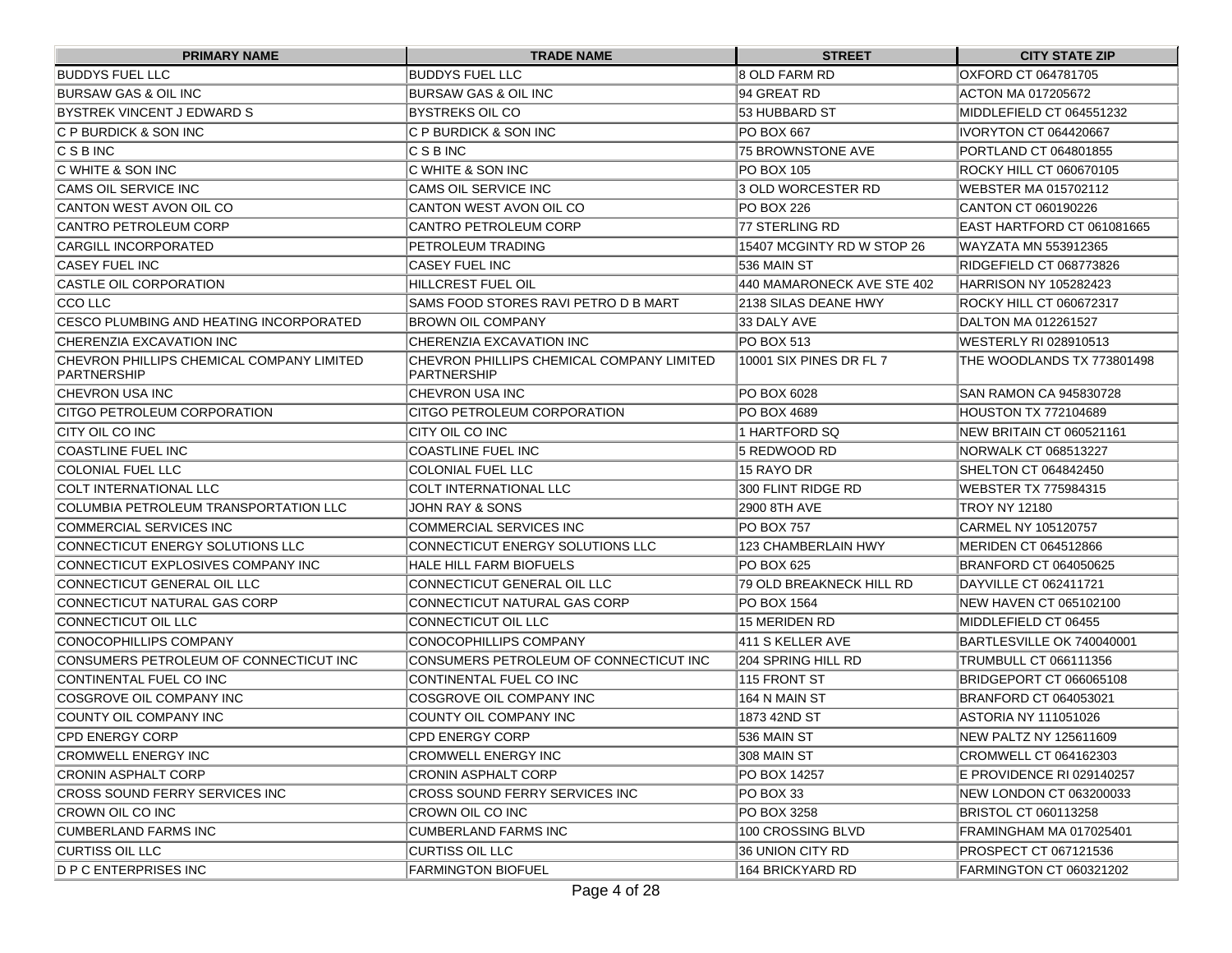| <b>PRIMARY NAME</b>                       | <b>TRADE NAME</b>                          | <b>STREET</b>          | <b>CITY STATE ZIP</b>               |
|-------------------------------------------|--------------------------------------------|------------------------|-------------------------------------|
| DAL FUEL OIL CO LLC                       | DAL FUEL OIL CO LLC                        | 450 RUBBER AVE         | NAUGATUCK CT 067703716              |
| DANBY GASOLINE MARKETERS INC              | DANBY GASOLINE MARKETERS INC               | l1140 E MAIN ST        | MERIDEN CT 064504856                |
| DANIELS OIL COMPANY INC                   | IDANIELS OIL COMPANY INC                   | IPO BOX 32             | PORTLAND CT 064800032               |
| DATTILO PETROLEUM INC                     | DATTILO PETROLEUM INC                      | 50A S MAIN ST STE 300  | SPRING VALLEY NY 109775658          |
| <b>DAVIS OIL CO INC</b>                   | IDAVIS OIL CO INC                          | 40 CEDAR ST            | DERBY CT 064182105                  |
| DEEP RIVER FUEL TERMINALS LLC             | DEEP RIVER FUEL TERMINALS LLC              | IPO BOX 32             | PORTLAND CT 064800032               |
| DELTA AIR LINES INC                       | <b>DELTA AIR LINES INC</b>                 | IPO BOX 45852          | ATLANTA GA 303205852                |
| DENNIS K BURKE INC                        | FLEETLINE PETROLEUM PRODUCTS               | PO BOX 6069            | CHELSEA MA 021500917                |
| <b>IDENSMORE OIL COMPANY</b>              | IDENSMORE OIL COMPANY                      | <b>IBANK SQUARE</b>    | MYSTIC CT 06355                     |
| DEPENDABLE ENERGY INC                     | IDEPENDABLE ENERGY INC                     | IPO BOX 7187           | PROSPECT CT 067120187               |
| DEPENDABLE HEATING & COOLING LLC          | DEPENDABLE HEATING & COOLING LLC           | 1999 FOXON RD          | NORTH BRANFORD CT 064711581         |
| DEPOT PLACE TERMINAL INC                  | DEPOT PLACE TERMINAL INC                   | 17 DEPOT PL            | UNIONVILLE CT 060856201             |
| <b>DEVINE BROS INC</b>                    | DEVINE BROS INC                            | PO BOX 189             | NORWALK CT 068520189                |
| <b>IDEVINO FUELS INC</b>                  | <b>DEVINO FUELS INC</b>                    | PO BOX 1910            | WATERBURY CT 067221910              |
| <b>IDIDATOS OIL CO</b>                    | IDIDATOS OIL SERVICES                      | 151 WILLIAM ST         | MIDDLETOWN CT 064573420             |
| <b>IDIESEL DIRECT INC</b>                 | DIESEL DIRECT INC                          | PO BOX 135             | RANDOLPH MA 023680135               |
| DIMAURO OIL COMPANY LLC                   | IDIMAURO OIL COMPANY LLC                   | PO BOX 516             | PORTLAND CT 064800516               |
| DINOS OIL LLC                             | DINOS OIL LLC                              | 597 SAYBROOK RD        | MIDDLETOWN CT 064574718             |
| DOMINICK FUEL INC                         | <b>DOMINICK FUEL INC</b>                   | PO BOX 549             | NORWALK CT 068560549                |
| DOUGHERTY OIL COMPANY INC                 | DOUGHERTY OIL COMPANY INC                  | PO BOX 3383            | BRANFORD CT 064051983               |
| DRAKE PETROLEUM CO INC                    | DRAKE PETROLEUM CO INC                     | 221 QUINEBAUG RD       | NORTH GROSVENORDALE CT<br>062551123 |
| <b>DREW OIL CORPORATION</b>               | <b>DREW OIL CORPORATION</b>                | 123 DYER ST STE 2      | PROVIDENCE RI 029033907             |
| EAST COAST FUEL INC                       | IEAST COAST FUEL INC                       | PO BOX 545             | PLAINVILLE CT 060620545             |
| IEAST COAST PETROLEUM LLC                 | IEAST COAST PETROLEUM LLC                  | PO BOX 545             | WATERBURY CT 067200545              |
| EAST PUTNAM OIL LLC                       | IEAST PUTNAM OIL LLC                       | 407 CHASE RD BLDG 1A   | PUTNAM CT 062602812                 |
| EAST RIVER ENERGY INC                     | EAST RIVER ENERGY                          | PO BOX 388             | GUILFORD CT 064370388               |
| <b>EASTERN AVIATION FUELS INC</b>         | IEASTERN AVIATION FUELS INC                | IPO BOX 12327          | NEW BERN NC 285612327               |
| <b>EASTERN FUEL CORPORATION THE</b>       | EASTERN FUEL CORPORATION THE               | PO BOX 185489          | HAMDEN CT 065180489                 |
| <b>EDS GARAGE INC</b>                     | <b>IEDS GARAGE INC</b>                     | PO BOX 118             | CANTERBURY CT 063310118             |
| ELBOW RIVER MARKETING LIMITED PARTNERSHIP | IELBOW RIVER MARKETING LIMITED PARTNERSHIP | 810-335 8TH AVE SW     | CALGARY AB T2P1C9                   |
| <b>IELITE TRANSPORT INC</b>               | ELITE TRANSPORT INC                        | 10 MOUNTAIN RD         | DURHAM CT 064221003                 |
| EMERGENCY SERVICES FUEL CORP INC          | EMERGENCY SERVICES FUEL CORP INC           | 2 SCARBOROUGH RD       | BRIARCLIFF MANOR NY 105102002       |
| <b>ENERGY NORTH INC</b>                   | ENERGY NORTH INC                           | 1700 SHAWSHEEN ST FL 2 | TEWKSBURY MA 018761550              |
| IENVIRO EXPRESS NATURAL GAS LLC           | IENVIRO EXPRESS NATURAL GAS LLC            | 555 WORDIN AVE         | BRIDGEPORT CT 066051806             |
| <b>ENVIRO FUELS LLC</b>                   | <b>ENVIRO FUELS LLC</b>                    | 61 E DUDLEY TOWN RD    | BLOOMFIELD CT 060021409             |
| <b>EPIC AVIATION LLC</b>                  | <b>EPIC AVIATION LLC</b>                   | <b>PO BOX 12249</b>    | SALEM OR 973090249                  |
| <b>EQUILON ENTERPRISES LLC</b>            | SHELL OIL PRODUCTS US                      | PO BOX 4525            | <b>HOUSTON TX 772104525</b>         |
| EXXONMOBIL OIL CORPORATION                | EXXONMOBIL OIL CORPORATION                 | PO BOX 4541            | HOUSTON TX 772104541                |
| F L ROBERTS AND COMPANY INC               | IF L ROBERTS AND COMPANY INC               | PO BOX 1964            | SPRINGFIELD MA 011021964            |
| FAIRCO OIL CO THE                         | FAIRCO OIL CO THE                          | 855 E MAIN ST          | STAMFORD CT 069023916               |
| FAMILY FUEL ENTERPRISE LLC                | FAMILY FUEL ENTERPRISE LLC                 | 1140 MILL ST           | EAST BERLIN CT 060231023            |
| FED EX GROUND PACKAGE SYSTEM INC          | FED EX GROUND                              | 1000 FED EX DR         | MOON TOWNSHIP PA 151089373          |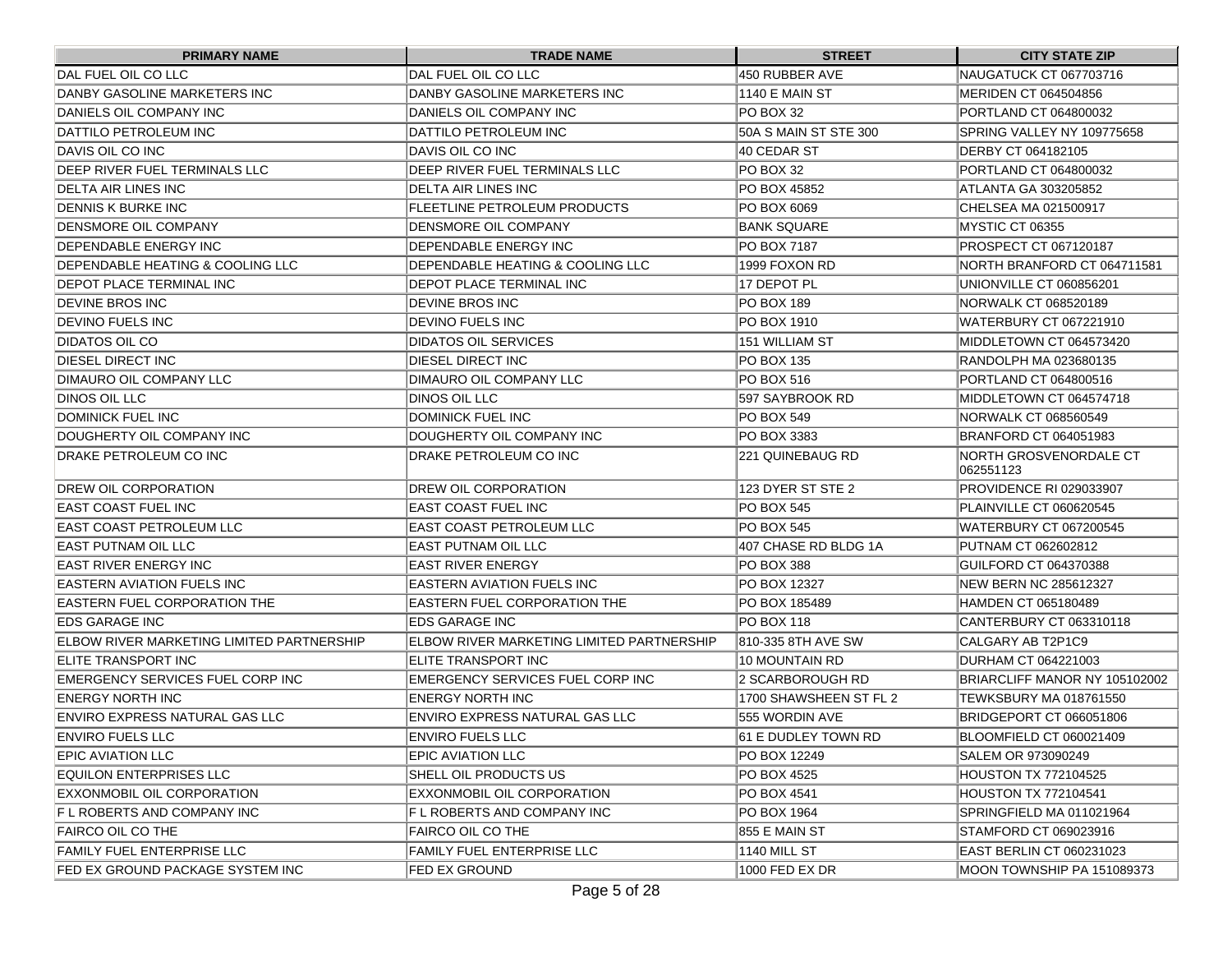| <b>PRIMARY NAME</b>                      | <b>TRADE NAME</b>                        | <b>STREET</b>                | <b>CITY STATE ZIP</b>         |
|------------------------------------------|------------------------------------------|------------------------------|-------------------------------|
| FERRELLGAS OPERATING LIMITED PARTNERSHIP | FERRELLGAS OPERATING LIMITED PARTNERSHIP | 1 LIBERTY PLZ                | LIBERTY MO 640682970          |
| FESTIS OIL SERVICE INC                   | FESTIS OIL SERVICE INC                   | PO BOX 94                    | STAFFORD SPRINGS CT 060760094 |
| FH MOTT FUEL LLC                         | FH MOTT FUEL LLC                         | 16 DOREN AVE                 | HAMDEN CT 065172506           |
| FIREHOUSE DISCOUNT OIL LLC               | FIREHOUSE DISCOUNT OIL LLC               | IPO BOX 3                    | HARWINTON CT 067910003        |
| <b>FIRST FUEL LLC</b>                    | FIRST FUEL LLC                           | 810 1ST AVE                  | IWEST HAVEN CT 065162711      |
| <b>FLAGGE DONALD K</b>                   | LONG HILL OIL                            | 128 SCHNOOR RD               | KILLINGWORTH CT 064191162     |
| FLYNN PETROLEUM LLC                      | FLYNN PETROLEUM LLC                      | 307 HARTFORD TPKE            | SHREWSBURY MA 015454024       |
| FOSTER FUELS INC                         | FOSTER FUELS INC                         | <b>PO BOX 190</b>            | BROOKNEAL VA 245280190        |
| FRANK PERRELLI & SONS FUEL INC           | FRANK PERRELLI & SONS FUEL INC           | IPO BOX 120648               | EAST HAVEN CT 065120648       |
| <b>FULLER ENTERPRISES LTD</b>            | LOUS OIL SERVICE                         | <b>PO BOX 142</b>            | CROMWELL CT 064160142         |
| <b>FUSCO BROTHERS INC</b>                | FUSCO BROTHERS INC                       | IPO BOX 459                  | WINDSOR CT 060950459          |
| <b>FUTURE REWARDS INC</b>                | WILSON OIL COMPANY                       | 409 NEW STATE RD             | MANCHESTER CT 060421813       |
| <b>G J GIACCO INC</b>                    | G J GIACCO INC                           | 10 COOPER ST                 | MERIDEN CT 064505506          |
| G P & W INC                              | <b>CENTER OIL COMPANY</b>                | <b>PO BOX 419041</b>         | SAINT LOUIS MO 631419041      |
| <b>GAVILON LLC</b>                       | <b>GAVILON LLC</b>                       | 11 CONAGRA DR STE 11-160     | OMAHA NE 681020160            |
| <b>GENERAL EQUITIES INC</b>              | <b>GENERAL EQUITIES INC</b>              | PO BOX 7318                  | KENSINGTON CT 060377318       |
| GENERAL OIL OF QUAKER HILL INC           | GENERAL OIL OF QUAKER HILL INC           | <b>PO BOX 465</b>            | QUAKER HILL CT 063750465      |
| <b>GEORGE E WARREN CORPORATION</b>       | <b>GEORGE E WARREN CORPORATION</b>       | 3001 OCEAN DR                | VERO BEACH FL 329631960       |
| GEORGE T TAYLOR & SON INC                | HALL & MUSKA OIL                         | <b>PO BOX 1199</b>           | DOVER PLAINS NY 125221199     |
| <b>GETTY TERMINALS CORP</b>              | <b>GETTY TERMINALS CORP</b>              | 1500 HEMPSTEAD TPKE          | EAST MEADOW NY 115541551      |
| GINGER S SERVICE STATION INC             | GINGER S SERVICE STATION INC             | PO BOX 1427                  | WESTERLY RI 028910907         |
| <b>GLENCORE LTD</b>                      | <b>GLENCORE LTD</b>                      | 301 TRESSER BLVD             | STAMFORD CT 069013250         |
| <b>GLOBAL COMPANIES LLC</b>              | GLOBAL COMPANIES LLC                     | <b>PO BOX 9161</b>           | WALTHAM MA 024549161          |
| <b>GLOBAL GAS INC</b>                    | GLOBAL GAS INC                           | 383 INVERNESS PKWY STE 100   | ENGLEWOOD CO 801125864        |
| <b>GLOBAL MONTELLO GROUP CORP</b>        | GLOBAL MONTELLO GROUP CORP               | PO BOX 9161                  | WALTHAM MA 024549161          |
| GOLDEN OIL CO INC                        | GOLDEN OIL CO INC                        | <b>12 STANTON RD</b>         | NORTH HAVEN CT 064733317      |
| GOSHEN ENTERPRISES INC                   | GOSHEN ENTERPRISES INC                   | <b>PO BOX 215</b>            | GOSHEN CT 067560215           |
| GOSHEN OIL COMPANY INC                   | GOSHEN OIL COMPANY INC                   | IPO BOX 215                  | GOSHEN CT 067560215           |
| <b>GPM INVESTMENTS LLC</b>               | <b>FAS MART</b>                          | 8565 MAGELLAN PKWY STE 400   | RICHMOND VA 232271167         |
| <b>GREEN VALLEY OIL LLC</b>              | GREEN VALLEY OIL LLC                     | 19 DEXTER RD                 | EAST PROVIDENCE RI 029142045  |
| <b>GRJH INC</b>                          | GRJH INC                                 | IPO BOX 728                  | SHARON CT 060690728           |
| <b>GROTON OIL CO INC</b>                 | GROTON OIL CO INC                        | 53 THAMES ST                 | GROTON CT 063403652           |
| <b>GT COMMODITIES LLC</b>                | GT COMMODITIES LLC                       | 680 WASHINGTON BLVD FL 9     | STAMFORD CT 069013727         |
| GUARDIAN FUEL AND ENERGY SYSTEMS INC     | GUARDIAN FUEL AND ENERGY SYSTEMS INC     | <b>IPO BOX 2972</b>          | WESTERLY RI 028910933         |
| <b>GULF COAST ENERGY LLC</b>             | <b>GULF COAST ENERGY LLC</b>             | 7670 WOODWAY DR STE 375      | <b>HOUSTON TX 770636500</b>   |
| GULF OIL LIMITED PARTNERSHIP             | GULF OIL LIMITED PARTNERSHIP             | 100 CROSSING BLVD            | FRAMINGHAM MA 017025401       |
| <b>GUYS INCORPORATED</b>                 | <b>GUYS INCORPORATED</b>                 | 87 W MAIN ST                 | NIANTIC CT 063571727          |
| H BRELSFORD & SONS INC                   | H BRELSFORD & SONS INC                   | 115 FOX HILL RD              | STRATFORD CT 066141853        |
| H C ROHDE OIL CO INC                     | H C ROHDE OIL CO INC                     | 380 MAIN ST                  | WETHERSFIELD CT 061091817     |
| HALL & MUSKA INC                         | <b>HALL &amp; MUSKA INC</b>              | 800 WESTCHESTER AVE STE S604 | <b>RYE BROOK NY 105731356</b> |
| HARBOR PETROLEUM OF NEW ENGLAND INC      | HARBOR PETROLEUM OF NEW ENGLAND INC      | <b>PO BOX 577</b>            | NAUGATUCK CT 067700577        |
| HAROLD W JOHNSON ENTERPRISES INC         | SUNRISE OIL                              | 99 ARCADIA RD                | HOPE VALLEY RI 028321306      |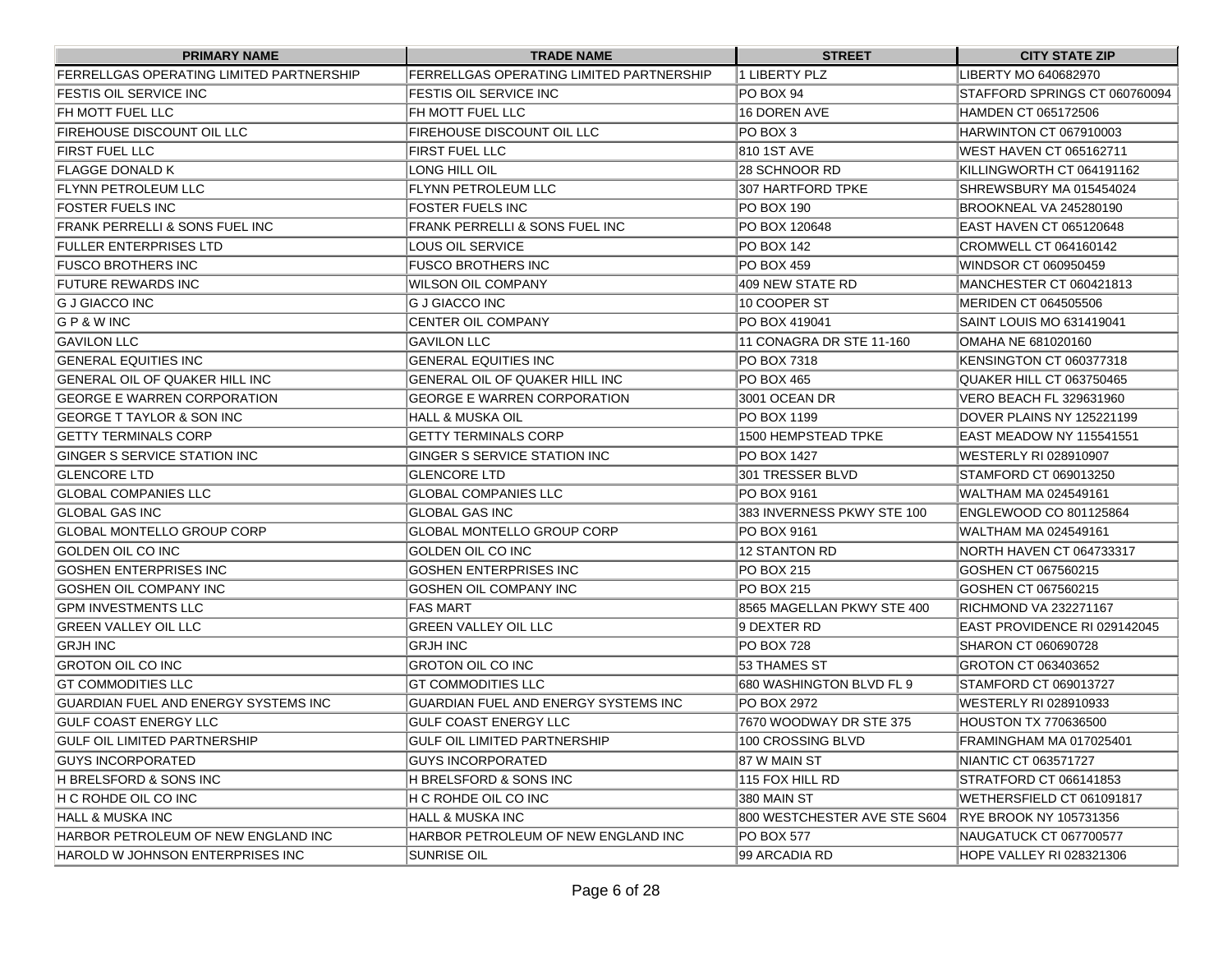| <b>PRIMARY NAME</b>                       | <b>TRADE NAME</b>                         | <b>STREET</b>               | <b>CITY STATE ZIP</b>            |
|-------------------------------------------|-------------------------------------------|-----------------------------|----------------------------------|
| HAROLD W JOHNSON ENTERPRISES INC          | JOHNSON OIL                               | 199 ARCADIA RD              | HOPE VALLEY RI 028321306         |
| <b>HENDELS INC</b>                        | HENDELS INC                               | <b>IPO BOX 201</b>          | WATERFORD CT 063850201           |
| HENRY M OSOWIECKI & SONS INC              | HENRY M OSOWIECKI & SONS INC              | 48 CLAY ST                  | THOMASTON CT 067871411           |
| HESS CORPORATION A DELAWARE CORPORATION   | HESS CORPORATION A DELAWARE CORPORATION   | 1 HESS PLZ                  | WOODBRIDGE NJ 070951229          |
| HESS ENERGY TRADING COMPANY LLC           | HESS ENERGY TRADING COMPANY LLC           | 1185 AVENUE OF THE AMERICAS | NEW YORK NY 100362601            |
| HI HO CONNECTICUT COKE AND FUEL CO        | HI HO CONNECTICUT COKE AND FUEL CO        | 39 SALT ST                  | BRIDGEPORT CT 066052126          |
| HILLCREST FUEL INC                        | HILLCREST FUEL INC                        | 14 ADDISON ST               | ANSONIA CT 064012238             |
| HITBRO FUEL DISTRIBUTION LLC              | HITBRO FUEL DISTRIBUTION LLC              | 178 HIGH ST                 | CANAAN CT 060182535              |
| IHOCON GAS INC                            | HOCON GAS INC                             | <b>6 ARMSTRON RD</b>        | SHELTON CT 064844722             |
| HOCON GAS OF GUILFORD LLC                 | HOCON GAS OF GUILFORD LLC                 | 33 ROCKLAND RD              | NORWALK CT 068544607             |
| <b>HOCON GAS OF TORRINGTON LLC</b>        | HOCON GAS OF TORRINGTON LLC               | 33 ROCKLAND RD              | NORWALK CT 068544607             |
| IHOCON INDUSTRIAL GAS INC                 | HOCON INDUSTRIAL GAS INC                  | 33 ROCKLAND RD              | NORWALK CT 068544607             |
| HOFFMAN FUEL COMPANY OF BRIDGEPORT        | HOFFMAN FUEL COMPANY OF BRIDGEPORT        | 1 RADISSON PLZ STE 801      | NEW ROCHELLE NY 108015769        |
| HOFFMAN FUEL COMPANY OF DANBURY           | HOFFMAN FUEL COMPANY OF DANBURY           | 1 RADISSON PLZ STE 801      | NEW ROCHELLE NY 108015769        |
| HOLMES OIL LLC                            | HOLMES OIL LLC                            | <b>PO BOX 333</b>           | EAST HAMPTON CT 064240333        |
| HOMESTEAD FUEL INCORPORATED               | HOMESTEAD FUEL INCORPORATED               | 100 WEST RD BLDG 2          | ELLINGTON CT 060293798           |
| HOP ENERGY LLC                            | HOP ENERGY LLC                            | 4 W RED OAK LN STE 310      | WHITE PLAINS NY 106043606        |
| <b>INCREDIBLE OIL LLC</b>                 | <b>INCREDIBLE OIL LLC</b>                 | 5 BARKER DR                 | WALLINGFORD CT 064921773         |
| INDIGO ENERGY PARTNERS LLC                | INDIGO ENERGY                             | 6230 SHILOH RD STE 120      | ALPHARETTA GA 300052219          |
| INERGY PROPANE LLC                        | ARROW GAS                                 | 2 BRUSH CREEK BLVD STE 200  | KANSAS CITY MO 641121515         |
| INERGY SALES & SERVICE INC                | ULTRAMAR PUNDERSON OIL                    | 2 BRUSH CREEK BLVD STE 200  | KANSAS CITY MO 641121515         |
| INLAND FUEL TERMINALS INC                 | INLAND FUEL TERMINALS INC                 | PO BOX 1141                 | BRIDGEPORT CT 066011141          |
| INTERSTATE PROPANE INC                    | INTERSTATE PROPANE INC                    | PO BOX 1287                 | CARMEL NY 105128287              |
| IRVING OIL MARKETING INC                  | IRVING OIL MARKETING INC                  | 10 SYDNEY ST                | ISAINT JOHN NB E2L4K1            |
| IRVING OIL TERMINALS INC                  | IRVING OIL TERMINALS INC                  | PO BOX 1421                 | ISAINT JOHN NB E2L4K1            |
| IIVES BROTHERS INC                        | <b>IVES BROTHERS INC</b>                  | 1244 REAR MAIN ST           | WILLIMANTIC CT 06226             |
| IJ ARON & COMPANY                         | J ARON & COMPANY                          | 30 HUDSON ST FL 15          | JERSEY CITY NJ 073024699         |
| IJ C TEFFT FUEL INC                       | J C TEFFT FUEL INC                        | 158 SPRING ST               | HOPE VALLEY RI 028321624         |
| IJ J SULLIVAN INC                         | IJ J SULLIVAN INC                         | IPO BOX 348                 | GUILFORD CT 064370348            |
| J&A WATERVILLE OIL SERVICE INC            | J&A WATERVILLE OIL SERVICE INC            | 1943 NEW HAVEN RD           | NAUGATUCK CT 067704719           |
| JAMES HEATING OIL INC                     | JAMES HEATING OIL INC                     | 326 DERBY AVE               | DERBY CT 064182700               |
| <b>JENNINGS OIL CO</b>                    | JENNINGS OIL CO                           | I30 E FRANKLIN ST           | DANBURY CT 068105804             |
| <b>JIMMIE S TRUCKIN INC</b>               | JIMMIE S TRUCKIN INC                      | 277 OLD BRANCH RD           | THOMASTON CT 067871995           |
| JOHN B HULL INC                           | JOHN B HULL INC                           | 100 MAIN ST                 | GREAT BARRINGTON MA<br>012301308 |
| JOHN ZANARDI OIL CO INC                   | JOHN ZANARDI OIL CO INC                   | <b>PO BOX 280</b>           | CHESTER CT 064120280             |
| JOHNSON PETROLEUM LLC                     | <b>JOHNSON GAS</b>                        | 1726 FAIRFIELD AVE          | BRIDGEPORT CT 066052144          |
| JUST CLEAN FUEL LLC                       | <b>JUST CLEAN FUEL LLC</b>                | 174 BOSTON POST RD          | WESTBROOK CT 064981739           |
| KASDEN FUEL COMPANY                       | KASDEN FUEL COMPANY                       | PO BOX 280126               | EAST HARTFORD CT 061280126       |
| KING BRAKES INC                           | KING BRAKES INC                           | 420 LAKESIDE AVE STE 302    | MARLBOROUGH MA 017524571         |
| KLEBE FUEL COMPANY INC                    | <b>KLEBE FUEL COMPANY INC</b>             | <b>PO BOX 921</b>           | WINSTED CT 060980921             |
| KOCH SUPPLY & TRADING LIMITED PARTNERSHIP | KOCH SUPPLY & TRADING LIMITED PARTNERSHIP | <b>PO BOX 2900</b>          | <b>WICHITA KS 672012900</b>      |
| KOLMAR AMERICAS INC                       | KOLMAR AMERICAS INC                       | 10 MIDDLE ST PH             | BRIDGEPORT CT 066044257          |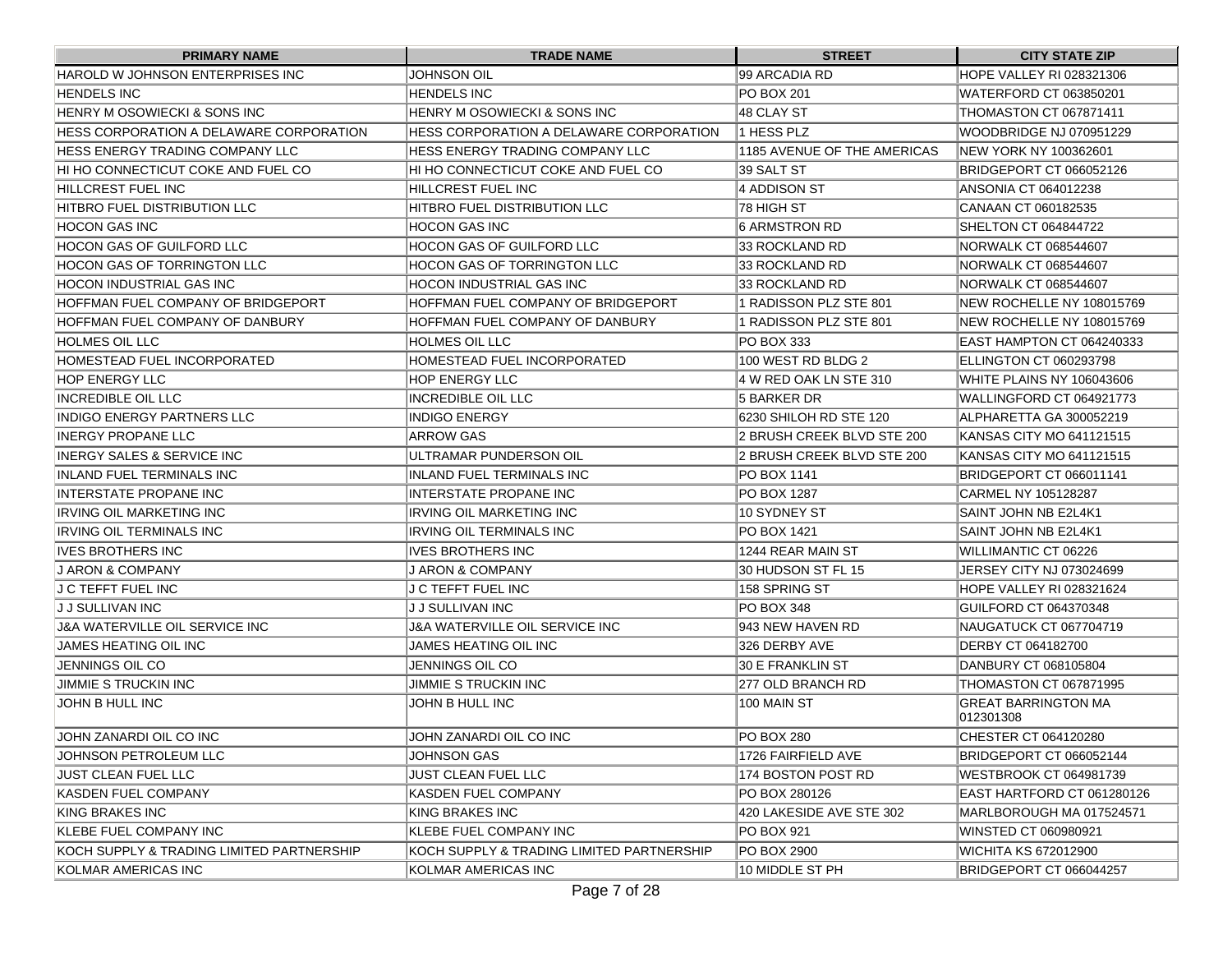| <b>PRIMARY NAME</b>                                 | <b>TRADE NAME</b>                                   | <b>STREET</b>                                       | <b>CITY STATE ZIP</b>      |
|-----------------------------------------------------|-----------------------------------------------------|-----------------------------------------------------|----------------------------|
| KOLMAR RENEWABLES LLC                               | KOLMAR RENEWABLES LLC                               | 10 MIDDLE ST PH                                     | BRIDGEPORT CT 066044229    |
| KRAFT THOMAS                                        | DIME OIL CO                                         | 193 INDUSTRY LN                                     | WATERBURY CT 067042413     |
| KRALL COAL & OIL COMPANY INC                        | KRALL COAL & OIL COMPANY INC                        | PO BOX 8116                                         | NEW HAVEN CT 065300116     |
| IKRUPA OIL COMPANY                                  | KRUPA OIL COMPANY                                   | IPO BOX 31                                          | PORTLAND CT 064800031      |
| IL F POWERS CO INC                                  | L F POWERS CO INC                                   | IPO BOX 424                                         | WATERBURY CT 067200424     |
| IL H GAULT & SON INC                                | L H GAULT & SON INC                                 | 11 FERRY LN W                                       | IWESTPORT CT 068805808     |
| IL V FUEL CO LLC                                    | L V FUEL CO LLC                                     | <b>PO BOX 307</b>                                   | S GLASTONBURY CT 060730307 |
| LANUK FUEL INTERSTATE OIL CO INC                    | <b>INTERSTATE OIL CO</b>                            | PO BOX 348                                          | PORT CHESTER NY 105730348  |
| LAPLACA OIL INC                                     | LAPLACA OIL INC                                     | 498 NORTH ST                                        | GOSHEN CT 067561207        |
| ILEAHYS FUELS INC                                   | LEAHYS FUELS INC                                    | PO BOX 130                                          | DANBURY CT 068130130       |
| ILECLAIRE FUEL OIL LLC                              | LECLAIRE FUEL OIL LLC                               | 750 DERBY AVE                                       | ISEYMOUR CT 064832412      |
| ILEONARD E BELCHER INC                              | LEONARD E BELCHER INC                               | 1615 SAINT JAMES AVE                                | SPRINGFIELD MA 011093833   |
| LEVCO TECH INC                                      | LEVCO TECH INC                                      | PO BOX 3640                                         | STAMFORD CT 069050640      |
| LIBRETTI & SON LLC                                  | LIBRETTI & SON LLC                                  | 586 THOMPSON AVE                                    | EAST HAVEN CT 065122935    |
| LINDELL FUELS INC                                   | LINDELL FUELS INC                                   | PO BOX 609                                          | CANAAN CT 060180609        |
| LONGOBARDI FUEL OIL INC                             | LONGOBARDI FUEL OIL INC                             | 206 ALDEN AVE                                       | INEW HAVEN CT 065152112    |
| LOUIS DREYFUS CLAYPOOL HOLDINGS LLC                 | LOUIS DREYFUS CLAYPOOL HOLDINGS LLC                 | IPO BOX 810                                         | IWILTON CT 068970810       |
| ILUKOIL NORTH AMERICA LLC                           | LUKOIL NORTH AMERICA LLC                            | 1500 HEMPSTEAD TPKE                                 | IEAST MEADOW NY 115541551  |
| LUKOIL PAN AMERICAS LLC                             | LUKOIL PAN AMERICAS LLC                             | 33RD FLOOR                                          | NEW YORK NY 100366797      |
| M & J BUS INC                                       | M & J BUS INC                                       | PO BOX 801                                          | OLD SAYBROOK CT 064750801  |
| IM & M FUEL OILS INC                                | IM & M FUEL OILS INC                                | 33 LUCY ST                                          | WOODBRIDGE CT 065252213    |
| IM & M OIL LLC                                      | M & M OIL LLC                                       | 271 HOPRIVER RD                                     | BOLTON CT 060437411        |
| <b>IMABANAFT INC</b>                                | <b>MABANAFT INC</b>                                 | 3700 BUFFALO SPEEDWAY STE 750 IHOUSTON TX 770983728 |                            |
| <b>IMACS CONVENIENCE STORES LLC</b>                 | <b>CIRCLE K</b>                                     | PO BOX 347                                          | COLUMBUS IN 472020347      |
| IMADER PETROLEUM DISTRIBUTORS INC                   | MADER PETROLEUM DISTRIBUTORS INC                    | IPO BOX 258                                         | ARMONK NY 105040258        |
| <b>MADISON OIL COMPANY INC</b>                      | <b>MADISON OIL COMPANY INC</b>                      | 30 SCOTLAND AVE                                     | MADISON CT 064432531       |
| MAGELLAN TERMINALS HOLDINGS LIMITED<br> PARTNERSHIP | MAGELLAN TERMINALS HOLDINGS LIMITED<br> PARTNERSHIP | PO BOX 22186                                        | TULSA OK 741212186         |
| IMANSFIELD OIL COMPANY OF GAINESVILLE INC           | IMANSFIELD OIL COMPANY OF GAINESVILLE INC           | 1025 AIRPORT PKWY                                   | IGAINESVILLE GA 305016813  |
| <b>IMARANDOLA FUEL SERVICE LLC</b>                  | MARANDOLA FUEL SERVICE LLC                          | 91 KENT RD                                          | INEW MILFORD CT 067763407  |
| <b>MARIAH FUELS LTD</b>                             | MARIAH FUELS LTD                                    | l26411 OAK RIDGE DR                                 | SPRING TX 773801964        |
| <b>MARINO FUELS &amp; PROPANE INC</b>               | IMARINO FUELS & PROPANE INC                         | 133 CREST ST                                        | WATERBURY CT 067082807     |
| MARKAY OIL CO INC                                   | MARKAY OIL CO INC                                   | <b>14 WHALLEY ST</b>                                | MERIDEN CT 064511809       |
| MARPODCO INC                                        | <b>IDUTCHESS OIL COMPANY</b>                        | PO BOX S                                            | MILLERTON NY 125460656     |
| MARSHALL OIL CO INC                                 | <b>MARSHALL OIL CO INC</b>                          | 130 SALEM RD                                        | POUND RIDGE NY 105761504   |
| <b>IMARTIN TOPOR OIL CO INC</b>                     | <b>CENTRAL OIL COMPANY</b>                          | 206 CENTER ST                                       | CHICOPEE MA 010131613      |
| MARTINIS OIL CO INC                                 | <b>MARTINIS OIL</b>                                 | 2227 PLAINFIELD PIKE                                | JOHNSTON RI 029195621      |
| <b>IMASSEY FUEL INC</b>                             | <b>MASSEY FUEL INC</b>                              | 40 HOLLISTER AVE                                    | BRIDGEPORT CT 066071907    |
| MATERIAL SERVICES COMPANY INC                       | MATERIAL SERVICES COMPANY INC                       | 4000 E SKY HARBOR BLVD                              | PHOENIX AZ 850343802       |
| MATTHEWS THOMAS F                                   | EAGLE OIL CO                                        | 800 BUCKS HILL RD                                   | WATERBURY CT 067041228     |
| MAUS AND SON INC                                    | MAUS AND SON INC                                    | PO BOX 367                                          | MOODUS CT 064690367        |
| MCCARTHY HEATING OIL SERVICE INC                    | MCCARTHY HEATING OIL SERVICE INC                    | PO BOX 332                                          | QUAKER HILL CT 063750332   |
| MCGOLDRICK FUEL INC                                 | MCGOLDRICK FUEL INC                                 | 234 LINWOOD AVE                                     | FAIRFIELD CT 068244952     |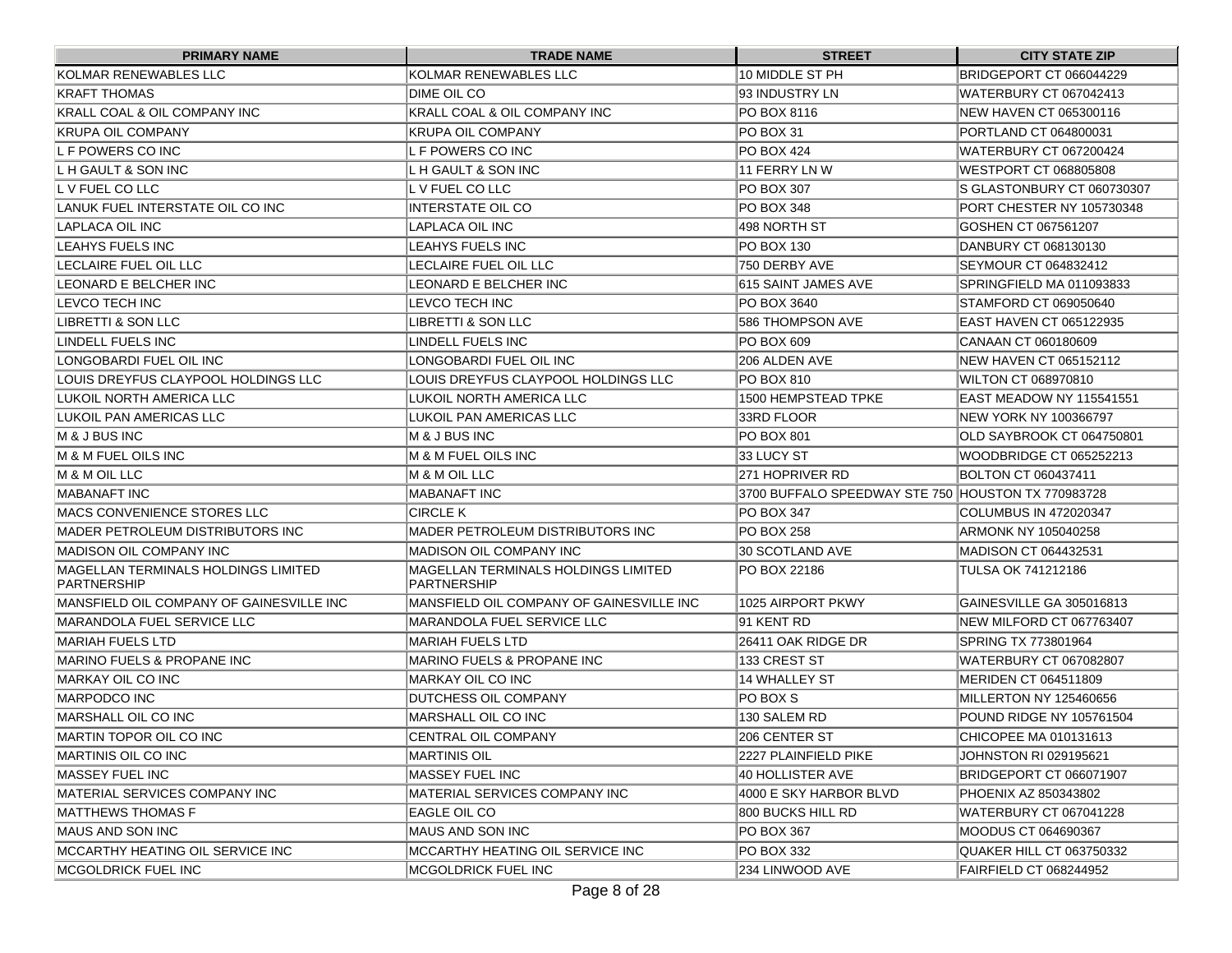| <b>PRIMARY NAME</b>                       | <b>TRADE NAME</b>                      | <b>STREET</b>              | <b>CITY STATE ZIP</b>        |
|-------------------------------------------|----------------------------------------|----------------------------|------------------------------|
| <b>IMERCURIA ENERGY TRADING INC</b>       | MERCURIA ENERGY TRADING INC            | 5 GREENWAY PLZ STE 810     | <b>HOUSTON TX 770460535</b>  |
| IMERCURY AIR GROUP INC                    | IMERCFUEL                              | 5456 MCCONNELL AVE STE 100 | LOS ANGELES CA 900667062     |
| IMERCURY FUEL SERVICE INCORPORATED        | MERCURY FUEL SERVICE INCORPORATED      | 143 LAFAYETTE ST           | WATERBURY CT 067083801       |
| IMERLIN PETROLEUM COMPANY INC             | MERLIN PETROLEUM COMPANY INC           | 1235 POST RD W             | IWESTPORT CT 068804702       |
| IMERRILL LYNCH COMMODITIES INC            | MERRILL LYNCH COMMODITIES INC          | 20 GREENWAY PLZ STE 800    | <b>HOUSTON TX 770462019</b>  |
| IMETRO TERMINALS CORP                     | <b>METRO TERMINALS CORP</b>            | 500 KINGSLAND AVE          | BROOKLYN NY 112221925        |
| MGAS LLC                                  | <b>IGLOBAL AVIATION SVCS</b>           | 2550 GRAY FALLS DR STE 250 | <b>HOUSTON TX 770776527</b>  |
| MIDKNIGHT OIL LLC                         | <b>MIDKNIGHT OIL LLC</b>               | 126 NW CORNER RD           | N STONINGTON CT 063591017    |
| <b>IMIECO INC</b>                         | <b>MIECO INC</b>                       | 301 E OCEAN BLVD STE 1100  | LONG BEACH CA 908024832      |
| IMIGLIARO FUEL SERVICES LLC               | MIGLIARO FUEL SERVICES LLC             | 1392 WOLCOTT RD            | WOLCOTT CT 067162614         |
| <b>IMIRABITO HOLDINGS INC</b>             | <b>MIRABITO HOLDINGS INC</b>           | PO BOX 5306                | BINGHAMTON NY 139025306      |
| IMITCHELL FUEL CO INC                     | MITCHELL FUEL CO INC                   | IPO BOX 1163               | SOUTH WINDSOR CT 060747163   |
| IMOHAWK FARMS INC                         | MOHAWK FARMS INC                       | 110 HOLMES RD              | NEWINGTON CT 061111713       |
| MOHEGAN OIL CO INC                        | IMOHEGAN OIL CO INC                    | PO BOX 116                 | MYSTIC CT 063550116          |
| IMONTANARI FUEL SERVICE INC               | MONTANARI FUEL SERVICE INC             | IPO BOX 13                 | RIDGEFIELD CT 068770013      |
| IMORGAN STANLEY CAPITAL GROUP INC         | MORGAN STANLEY CAPITAL GROUP INC       | 2000 WESTCHESTER AVE       | <b>PURCHASE NY 105772530</b> |
| IMORONI & SON OIL LLC                     | <b>MORONI &amp; SON OIL LLC</b>        | 447 SPENCER PLAINS RD      | WESTBROOK CT 064983510       |
| IMOTIVA ENTERPRISES LLC                   | <b>MOTIVA ENTERPRISES LLC</b>          | PO BOX 4525                | <b>HOUSTON TX 772104525</b>  |
| IMUSCO PROPANE LLP                        | MUSCO PROPANE LLP                      | 1585 WOLCOTT RD            | WOLCOTT CT 067162429         |
| IMUSKET CORPORATION                       | MUSKET CORPORATION                     | PO BOX 26210               | OKLAHOMA CITY OK 731260210   |
| IMUTUAL FUEL CORP THE                     | MUTUAL FUEL CORP THE                   | 125 SOUTH ST               | DANBURY CT 068108039         |
| IMUTUAL OIL CO INC MA                     | MUTUAL OIL CO INC MA                   | PO BOX 250                 | <b>BROCKTON MA 023030250</b> |
| <b>IMYSTIC OIL COMPANY INC</b>            | <b>MYSTIC OIL COMPANY INC</b>          | PO BOX 147                 | MYSTIC CT 063550147          |
| IMYSTIQUE OIL LLC                         | MYSTIQUE OIL LLC                       | PO BOX 9638                | BRISTOL CT 060119638         |
| NAUGHTON ENERGY CORPORATION               | NAUGHTON ENERGY CORPORATION            | PO BOX 709                 | POCONO PINES PA 183500709    |
| <b>INEW ENGLAND OIL CO INC</b>            | NEW ENGLAND OIL CO INC                 | PO BOX 5057                | GREENWICH CT 068310505       |
| NEW ENGLAND PETROLEUM LIMITED PARTNERSHIP | NEW ENGLAND PETROLEUM LP               | 6 KIMBALL LN               | LYNNFIELD MA 019402682       |
| INEW ENGLAND PROPANE CO INC               | NEW ENGLAND PROPANE CO INC             | 162 GRASSY PLAIN ST        | BETHEL CT 068012805          |
| INIC HOLDING CORP                         | NIC HOLDING CORP                       | l25 MELVILLE PARK RD       | MELVILLE NY 117473175        |
| INIKKO DISCOUNT OIL LLC                   | NIKKO DISCOUNT OIL LLC                 | IPO BOX 241                | JEWETT CITY CT 063510241     |
| INOANK SHIPYARD INC                       | NOANK SHIPYARD INC                     | 145 PEARL ST STE 1         | GROTON CT 063405773          |
| NOONAN BROTHERS PETROLEUM PRODUCTS INC    | NOONAN BROTHERS PETROLEUM PRODUCTS INC | <b>PO BOX 400</b>          | W BRIDGEWATER MA 023790400   |
| <b>NOONAN ENERGY CORP</b>                 | NOONAN ENERGY CORP                     | PO BOX 2858                | SPRINGFIELD MA 011012858     |
| INORBERT E MITCHELL CO INC                | NORBERT E MITCHELL CO INC              | IPO BOX 186                | DANBURY CT 068130186         |
| NORIGE OIL COMPANY INC                    | NORIGE OIL COMPANY INC                 | 1970 TOLLAND ST            | EAST HARTFORD CT 061081533   |
| NORTHEAST ENERGY COMPANY INC              | NORTHEAST ENERGY COMPANY INC           | 121 STYLES AVE             | NEWINGTON CT 061113445       |
| NORTHFIELD ENERGY LLC                     | NORTHFIELD ENERGY LLC                  | PO BOX 2030                | WESTPORT CT 068800030        |
| NORWICH CITY OF                           | DEPT OF PUBLIC UTILITIES               | 16 S GOLDEN ST             | NORWICH CT 063604709         |
| NOT JUST TRUCKING LLC                     | NOT JUST TRUCKING LLC                  | PO BOX 146                 | BEACON FALLS CT 064030146    |
| NRG HEAT & POWER LLC                      | NRG ASSOCIATES                         | 2 MADISON AVE              | LARCHMONT NY 105381947       |
| <b>INUSTAR MARKETING LLC</b>              | NUSTAR MARKETING LLC                   | 2330 N LOOP 1604 W         | SAN ANTONIO TX 782781609     |
| OCONNELL OIL ASSOCIATES INC               | OCONNELL OIL ASSOCIATES INC            | PO BOX 1387                | PITTSFIELD MA 012021387      |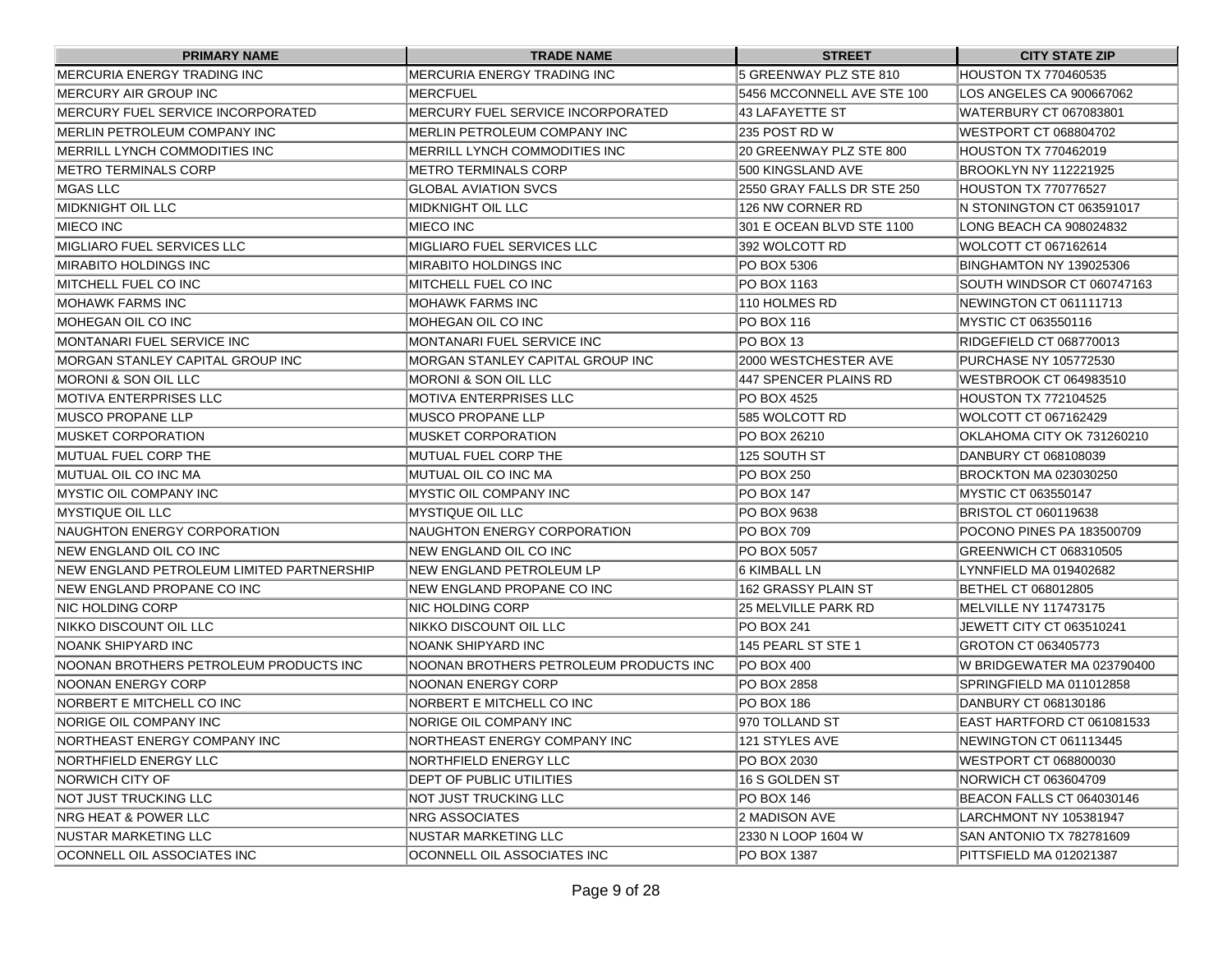| <b>PRIMARY NAME</b>                      | <b>TRADE NAME</b>                        | <b>STREET</b>                | <b>CITY STATE ZIP</b>          |
|------------------------------------------|------------------------------------------|------------------------------|--------------------------------|
| OXFORD OIL COMPANY LLC                   | OXFORD OIL COMPANY LLC                   | 53 OXFORD RD                 | OXFORD CT 064781927            |
| OYSTER RIVER PETROLEUM INC               | IOYSTER RIVER PETROLEUM INC              | PO BOX 16066                 | <b>WEST HAVEN CT 065160978</b> |
| P J MIRABELLI ENTERPRISES INC            | MIRABELLI OIL SERVICE                    | 182 DAY ST                   | NEWINGTON CT 061111208         |
| PAGE AVJET FUEL CO LLC                   | IPAGE AVJET FUEL CO LLC                  | 9800 NW 41ST ST STE 400      | <b>DORAL FL 331782980</b>      |
| <b>PALISADES FUEL INC</b>                | PALISADES FUEL INC                       | <b>PO BOX 1200</b>           | OSSINING NY 105620057          |
| PARACO GAS OF CONNECTICUT INC            | PARACO GAS OF CONNECTICUT INC            | 800 WESTCHESTER AVE STE 604  | <b>IRYE BROOK NY 105731354</b> |
| PARACO GAS OF NEW YORK INC               | PARACO GAS OF NEW YORK INC               | 800 WESTCHESTER AVE          | <b>RYE BROOK NY 105731354</b>  |
| <b>PARTNERS FUEL INC</b>                 | PARTNERS FUEL INC                        | 1 REED LN                    | SHELTON CT 064845144           |
| PATTERSON OIL COMPANY                    | PATTERSON OIL COMPANY                    | <b>PO BOX 898</b>            | TORRINGTON CT 067900898        |
| PAUL BURDICK OIL CO LLC                  | PAUL BURDICK OIL CO LLC                  | <b>PO BOX 613</b>            | OLD SAYBROOK CT 064750613      |
| PENNYWISE OIL CO INC                     | IPENNYWISE OIL CO INC                    | IPO BOX 357                  | WESTBROOK CT 064980357         |
| PEOPLES PETROLEUM PRODUCTS INC           | IPEOPLES PETROLEUM PRODUCTS INC          | IPO BOX 927                  | CARMEL NY 105120927            |
| PETER H MORTENSEN VINCI CO THE           | PETER H MORTENSEN VINCI CO THE           | 1004 NEWFIELD ST             | MIDDLETOWN CT 064571818        |
| PETERSON FUEL OIL INC                    | PETERSON OIL CO                          | PO BOX 31                    | PORTLAND CT 064800031          |
| PETERSON S OIL SERVICE INC               | PETERSON S OIL SERVICE INC               | 75 CRESCENT ST               | <b>WORCESTER MA 016052406</b>  |
| PETRO HOLDINGS INC                       | <b>IBUCKLEY HEATING &amp; COOLING</b>    | 1632 KINGSTOWN RD            | PEACE DALE RI 028792115        |
| PETRO INC                                | IPETRO INC                               | IPO BOX 283                  | <b>TIVERTON RI 028780283</b>   |
| PETROCOM ENERGY GROUP LLC                | PETROCOM ENERGY GROUP LLC                | 1330 POST OAK BLVD STE 2350  | <b>HOUSTON TX 770563060</b>    |
| PETROLEUM HEAT & POWER CO INC            | PETROLEUM HEAT & POWER CO INC            | PO BOX 283                   | <b>TIVERTON RI 028780283</b>   |
| PETROLEUM TRADERS CORPORATION            | PETROLEUM TRADERS CORPORATION            | 7110 POINTE INVERNESS WAY    | FORT WAYNE IN 468047928        |
| PHIBRO LLC                               | PHIBRO LLC                               | 500 NYALA FARMS RD           | WESTPORT CT 068806270          |
| PHOENIX OIL LLC                          | PHOENIX OIL LLC                          | 32 TAUGWONK SPUR RD UNIT 9A  | STONINGTON CT 063782032        |
| PILOT TRAVEL CENTERS LLC                 | PILOT TRAVEL CENTER 255                  | IPO BOX 10146                | KNOXVILLE TN 379390146         |
| PLAINS MARKETING LP                      | PLAINS MARKETING LP                      | 1607 EIGHT AVE SW SUITE 1400 | CALGARY AB T2P0A7              |
| IPLAINS MIDSTREAM CANADA ULC             | PLAINS MIDSTREAM CANADA                  | 607 8TH AVE SW STE 1400      | CALGARY AB T2P0A7              |
| PLAINVILLE PETROLEUM LLC                 | PLAINVILLE OIL CO                        | PO BOX 10                    | PLAINVILLE CT 060620010        |
| PLAZA FUELING AGENTS INC                 | PLAZA FUELING AGENTS INC                 | 11712 JEFFERSON AVE STE C    | NEWPORT NEWS VA 236064406      |
| PLYMOUTH OIL SERVICE INC                 | PLYMOUTH OIL SERVICE INC                 | PO BOX 297                   | PLYMOUTH CT 067820297          |
| PORT SERVICE INC                         | PORT SERVICE INC                         | PO BOX 9466                  | INEW HAVEN CT 065340466        |
| POWER FUELS LLC                          | <b>POWER FUELS LLC</b>                   | IPO BOX 579                  | BRISTOL CT 060110579           |
| PREMCOR REFINING GROUP INC               | PREMCOR REFINING GROUP INC               | PO BOX 696000                | SAN ANTONIO TX 782696000       |
| PRIDE CT INC                             | PRIDE CT INC                             | 246 COTTAGE ST               | SPRINGFIELD MA 011043540       |
| PRIDE FUEL CO LLC                        | PRIDE FUEL CO LLC                        | <b>12 JANSEN CT</b>          | WEST HARTFORD CT 061101913     |
| <b>PS ENERGY GROUP INC</b>               | IPS ENERGY GROUP INC                     | PO BOX 29399                 | ATLANTA GA 303590399           |
| PURFECT OIL LLC                          | <b>PURFECT OIL LLC</b>                   | 1356 SOUTHFORD RD            | SOUTHBURY CT 064882479         |
| <b>PUSTARI RICHARD G</b>                 | <b>FLAMERITE PETROLEUM</b>               | 1 KETTLE RD                  | NORWALK CT 068502509           |
| QUEEN BEES OIL INC                       | QUEEN BEES OIL INC                       | PO BOX 312                   | VERSAILLES CT 063830312        |
| QUINOCO INC                              | QUINOCO INC                              | 289 TERRYVILLE AVE           | <b>BRISTOL CT 060104181</b>    |
| R D CLARK & SONS INC                     | R D CLARK & SONS INC                     | 141 SEBETHE DR               | CROMWELL CT 064161033          |
| R P DALTON ASPHALT PAVING & FUEL OIL INC | R P DALTON ASPHALT PAVING & FUEL OIL INC | 508 BUCKS HILL RD            | WATERBURY CT 067041270         |
| RAMBONE & SPRAGUE OIL SERVICE INC        | RAMBONE & SPRAGUE OIL SERVICE INC        | <b>PO BOX 568</b>            | N SCITUATE RI 028570568        |
| RAMOS FUEL & TRUCKING LLC                | <b>RAMOS FUEL &amp; TRUCKING LLC</b>     | 855 GRAND ST                 | BRIDGEPORT CT 066042618        |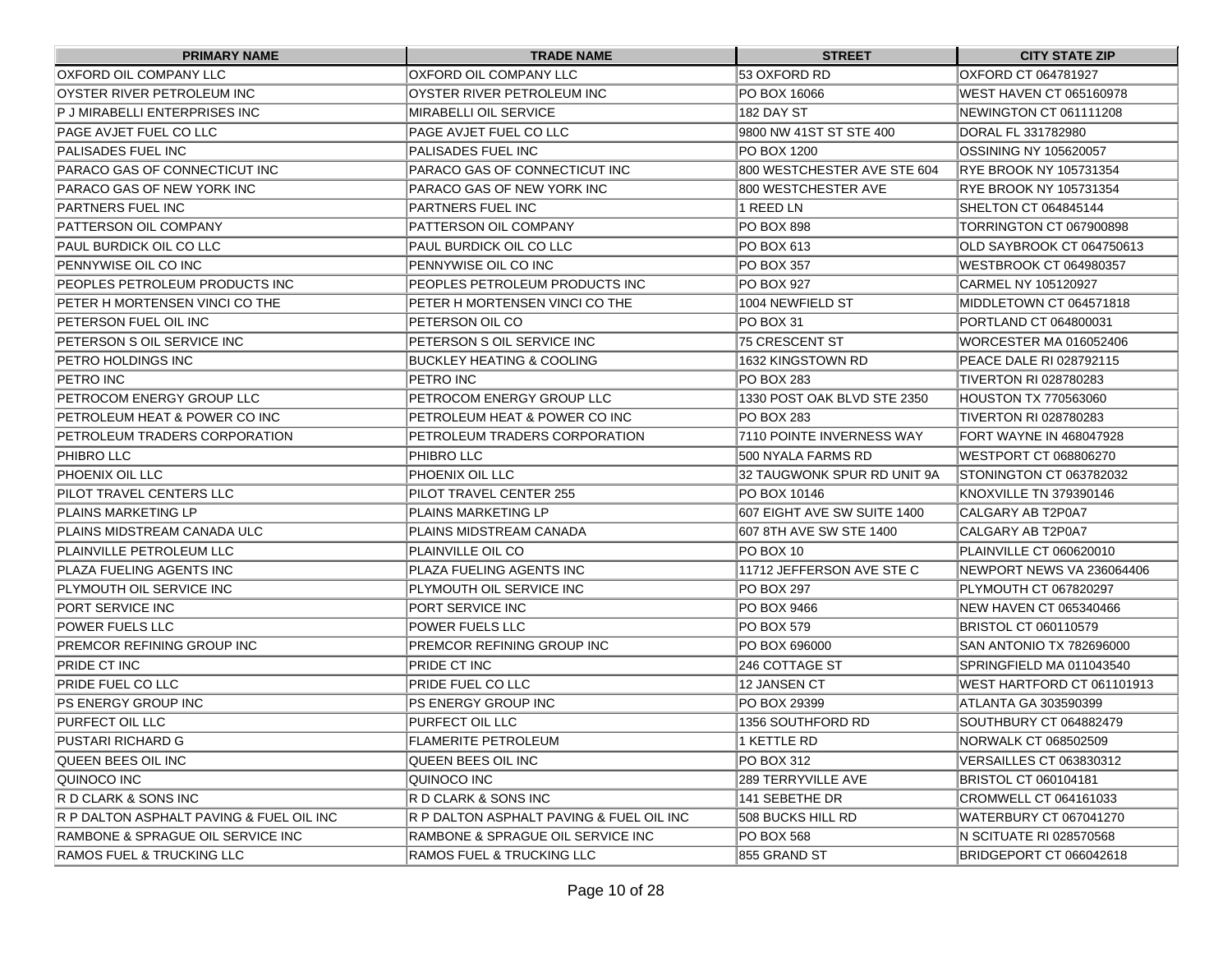| <b>PRIMARY NAME</b>                                                    | <b>TRADE NAME</b>                                                      | <b>STREET</b>               | <b>CITY STATE ZIP</b>        |
|------------------------------------------------------------------------|------------------------------------------------------------------------|-----------------------------|------------------------------|
| <b>RAY ENERGY CORP</b>                                                 | JOHN RAY & SONS                                                        | <b>2794 7TH AVE</b>         | <b>TROY NY 12180</b>         |
| <b>REG MARKETING &amp; LOGISTICS GROUP LLC</b>                         | REG MARKETING & LOGISTICS GROUP LLC                                    | <b>PO BOX 888</b>           | AMES IA 500100888            |
| REICHERT & SONS FUEL OIL INC                                           | REICHERT & SONS FUEL OIL INC                                           | 210 OLD SNAKE HILL RD       | CHEPACHET RI 028141783       |
| <b>RELIABLE OIL &amp; HEAT COMPANY</b>                                 | RELIABLE OIL & HEAT COMPANY                                            | 351 COURTLAND AVE           | STAMFORD CT 069062201        |
| RHEAUME HEATING LLC                                                    | UNCASVILLE OIL                                                         | 1295 ROUTE 32               | UNCASVILLE CT 063821619      |
| RI WESTSIDE OIL CO LLC                                                 | RI WESTSIDE OIL CO LLC                                                 | PO BOX 533                  | ONECO CT 063730533           |
| RICHARD T LAYTON CO LTD                                                | IRICHARD T LAYTON CO LTD                                               | <b>PO BOX 395</b>           | NEW MILFORD CT 067760395     |
| RICHARDS TRANSPORTATION LLC                                            | BUY RITE FUEL                                                          | 375 SKIFF ST                | INORTH HAVEN CT 064734451    |
| RICHS OIL SERVICE INC                                                  | RICHS OIL SERVICE INC                                                  | 12 MOODY RD                 | ENFIELD CT 060823133         |
| <b>RIL USA INC</b>                                                     | RIL USA INC                                                            | 2000 W SAM HOUSTON PKWY S   | <b>HOUSTON TX 770423621</b>  |
| <b>RIVERCLIFF FUEL INC</b>                                             | RIVERCLIFF FUEL INC                                                    | 92C BRIDGEPORT AVE          | MILFORD CT 064603932         |
| ROMAN OIL COMPANY INC                                                  | ROMAN OIL COMPANY INC                                                  | 31 BEE ST                   | MERIDEN CT 064504731         |
| ROUSSEAU HOME COMFORT FUEL LLC                                         | IROUSSEAU HOME COMFORT FUEL                                            | 369 COOK AVE                | MERIDEN CT 064516288         |
| ROWAYTON FUEL & OIL CO INC                                             | ROWAYTON FUEL & OIL CO INC                                             | <b>PO BOX 264</b>           | NORWALK CT 068530264         |
| ROZOIL LLC                                                             | ROZOIL LLC                                                             | 30 OVERLOOK DR              | HAMDEN CT 065141139          |
| <b>RVOS INC</b>                                                        | RIVER VALLEY OIL SERVICE                                               | PO BOX 704                  | PORTLAND CT 064800704        |
| RYDER ENERGY DISTRIBUTION CORP                                         | RYDER ENERGY DISTRIBUTION CORP                                         | 11690 NW 105TH ST           | MEDLEY FL 331781103          |
| <b>SACK DISTRIBUTORS CORP</b>                                          | SACK DISTRIBUTORS CORP                                                 | 34 FRANCIS AVE              | HARTFORD CT 061062101        |
| SANTA BUCKLEY ENERGY INC                                               | <b>BUCKLEY BROS</b>                                                    | PO BOX 1141                 | BRIDGEPORT CT 066011141      |
| <b>SANTA FUEL INC</b>                                                  | <b>SANTA FUEL INC</b>                                                  | <b>PO BOX 1141</b>          | BRIDGEPORT CT 066011141      |
| <b>SAVEWAY PETROLEUM INC</b>                                           | SAVEWAY PETROLEUM INC                                                  | PO BOX 900                  | DANIELSON CT 062390900       |
| SCHNEIDER NATIONAL BULK CARRIERS INC                                   | <b>SCHNEIDER NATIONAL BULK CARRIERS INC</b>                            | PO BOX 2700                 | IGREEN BAY WI 543062700      |
| <b>SEI FUEL SERVICES INC</b>                                           | SEI FUEL SERVICES INC                                                  | PO BOX 711                  | DALLAS TX 752210711          |
| SERVCO OIL INC                                                         | SERVCO OIL INC                                                         | PO BOX 730                  | WILTON CT 068970730          |
| SEYMOUR SAND AND STONE INC                                             | SEYMOUR SAND AND STONE INC                                             | 34 BOZRAH ST                | BOZRAH CT 063341304          |
| SHELL TRADING (US) COMPANY                                             | SHELL TRADING (US) COMPANY                                             | PO BOX 4525                 | <b>HOUSTON TX 772104525</b>  |
| SHOOKS OIL BURNER SERVICE AND FUEL OIL INC                             | SHOOKS OIL BURNER SERVICE AND FUEL OIL INC                             | I20 JANSEN ST               | DANBURY CT 068107174         |
| SIGNATURE FLIGHT SUPPORT CORPORATION                                   | SIGNATURE FLIGHT SUPPORT CORPORATION                                   | 201 S ORANGE AVE STE 1100   | <b>ORLANDO FL 328013478</b>  |
| SINGER ENERGY GROUP LLC                                                | ISINGER ENERGY GROUP LLC                                               | 500 EXECUTIVE BLVD          | <b>ELMSFORD NY 105231234</b> |
| SIPPIN BROTHERS OIL CO INC                                             | SIPPIN ENERGY PRODUCTS                                                 | 234 MAIN ST                 | MONROE CT 064681172          |
| SOCIETE GENERALE ENERGY CORP                                           | SOCIETE GENERALE ENERGY CORP                                           | 1221 AVENUE OF THE AMERICAS | NEW YORK NY 100201001        |
| SOMERS OIL SERVICE INCORPORATED                                        | SOMERS OIL SERVICE INCORPORATED                                        | <b>PO BOX 486</b>           | SOMERS CT 060710486          |
| SONLOC LLC                                                             | <b>ISONLOC LLC</b>                                                     | <b>PO BOX 100</b>           | NORTHFORD CT 064720100       |
| SOUND ENERGY CORPORATION                                               | SOUND ENERGY CORPORATION                                               | PO BOX 1232                 | DARIEN CT 068201232          |
| SOUND PETROLEUM II INC                                                 | SOUND PETROLEUM II INC                                                 | 359 E MAIN ST               | CLINTON CT 064132228         |
| SOUTH BRITAIN OIL LLC                                                  | SOUTH BRITAIN OIL LLC                                                  | PO BOX 196                  | SOUTH BRITAIN CT 064870196   |
| SOUTHBRIDGE TIRE CO INC                                                | SOUTHBRIDGE TIRE CO INC                                                | 136 CENTRAL ST              | SOUTHBRIDGE MA 015503730     |
| SOUTHERN CONNECTICUT GAS CO THE                                        | SOUTHERN CONNECTICUT GAS CO THE                                        | PO BOX 1564                 | NEW HAVEN CT 065102100       |
| SOUTHERN NEW ENGLAND FISHERMENS AND<br>LOBSTERMENS ASSOCIATION INC THE | SOUTHERN NEW ENGLAND FISHERMENS AND<br>LOBSTERMENS ASSOCIATION INC THE | PO BOX 90                   | STONINGTON CT 063780090      |
| SOUTHWEST AIRLINES CO                                                  | <b>SOUTHWEST AIRLINES CO</b>                                           | PO BOX 36611                | DALLAS TX 752351611          |
| SOUTHWEST JET FUEL CO                                                  | SOUTHWEST JET FUEL CO                                                  | PO BOX 36646 HDQ 6TX        | DALLAS TX 75235              |
| <b>SPICER PLUS INC</b>                                                 | <b>SPICER PLUS INC</b>                                                 | PO BOX 1807                 | WAITSFIELD VT 056731807      |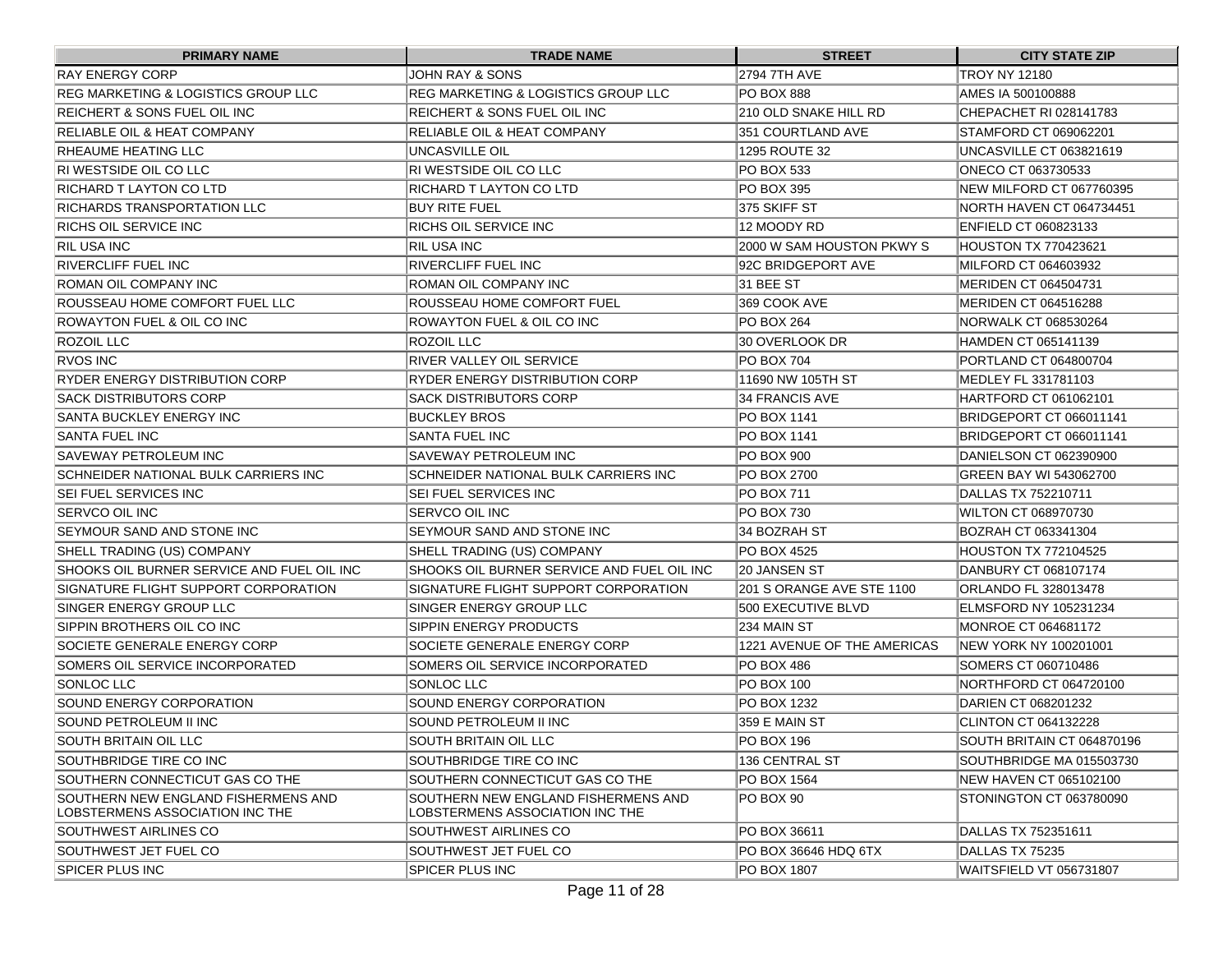| <b>PRIMARY NAME</b>                   | <b>TRADE NAME</b>                      | <b>STREET</b>                   | <b>CITY STATE ZIP</b>           |
|---------------------------------------|----------------------------------------|---------------------------------|---------------------------------|
| <b>SPRAGUE ENERGY SOLUTIONS INC</b>   | SPRAGUE ENERGY SOLUTIONS INC           | 2 INTERNATIONAL DR STE 200      | PORTSMOUTH NH 038016810         |
| SPRAGUE OPERATING RESOURCES LLC       | <b>SPRAGUE OPERATING RESOURCES LLC</b> | 2 INTERNATIONAL DR STE 200      | PORTSMOUTH NH 038016810         |
| SPRING BROOK SERVICE INCORPORATED     | SPRING BROOK SERVICE INCORPORATED      | 19 WOODLAND ST                  | NEW BRITAIN CT 060512302        |
| SPRINGFIELD TERMINALS INC             | SPRINGFIELD TERMINALS INC              | PO BOX 2731                     | SPRINGFIELD MA 011012731        |
| ST PIERRE OIL COMPANY INC             | ST PIERRE OIL COMPANY INC              | 515 MAIN ST S                   | WOODBURY CT 067983415           |
| ISTANDARD OIL OF CONNECTICUT INC      | STANDARD OIL OF CONNECTICUT INC        | l299 BISHOP AVE                 | BRIDGEPORT CT 066103056         |
| STANDARD PETROLEUM COMPANY            | STANDARD PETROLEUM COMPANY             | PO BOX 4005                     | <b>BRIDGEPORT CT 066070005</b>  |
| STARCO OF NEW BRITAIN INC             | STARCO OF NEW BRITAIN INC              | 1052 W MAIN ST                  | NEW BRITAIN CT 060533433        |
| ISTATEWOOD INC                        | STATE LINE OIL MODERN OIL              | PO BOX 209                      | GRANBY CT 060350209             |
| ISTATOIL MARKETING & TRADING US INC   | STATOIL MARKETING & TRADING US INC     | 120 LONG RIDGE RD               | STAMFORD CT 069021839           |
| SUBURBAN HEATING OIL PARTNERS LLC     | SUBURBAN HEATING OIL PARTNERS LLC      | <b>PO BOX 206</b>               | WHIPPANY NJ 079810206           |
| ISUBURBAN PROPANE LIMITED PARTNERSHIP | SUBURBAN PROPANE LIMITED PARTNERSHIP   | <b>PO BOX 206</b>               | WHIPPANY NJ 079810206           |
| SUN COAST RESOURCES INC               | SUN COAST RESOURCES INC                | 6922 CAVALCADE ST               | <b>HOUSTON TX 770285802</b>     |
| SUNOCO INC R&M                        | <b>SUNOCO INC R&amp;M</b>              | 1735 MARKET ST STE LL           | PHILADELPHIA PA 191037528       |
| SUNTUP JEFFREY H                      | ANYTIME FUEL OIL                       | 136 JEFFERSON AVE               | NEW LONDON CT 063205136         |
| ISUPER PETRO INC                      | CASHWAY OIL/VICKERS                    | PO BOX 128                      | IW SPRINGFIELD MA 010900128     |
| SUPERIOR ENERGY LLC                   | ISUPERIOR ENERGY LLC                   | PO BOX 60                       | <b>VERNON CT 060660060</b>      |
| <b>SUPERIOR FUEL INC</b>              | SUPERIOR FUEL INC                      | 240 RAILROAD HILL ST            | WATERBURY CT 067084319          |
| SUPERIOR PLUS ENERGY SERVICES INC     | SUPERIOR PLUS ENERGY SERVICES INC      | 1870 WINTON RD S STE 200        | ROCHESTER NY 146183960          |
| ISWANSON FUEL INC                     | <b>SWANSON FUEL INC</b>                | 1485 MONROE TPKE                | MONROE CT 064681401             |
| IT & S OIL COMPANY                    | T & S OIL COMPANY                      | <b>PO BOX 878</b>               | MOOSUP CT 063540878             |
| ITA OPERATING LLC                     | TRAVELCENTERS OF AMERICA               | 24601 CENTER RIDGE RD STE 200   | <b>IWESTLAKE OH 441455677</b>   |
| ITASSE FUEL CORPORATION               | <b>TASSE FUEL CORPORATION</b>          | PO BOX 683                      | SOUTHBRIDGE MA 015500683        |
| <b>TAUBER OIL COMPANY</b>             | TAUBER OIL COMPANY                     | PO BOX 4645                     | HOUSTON TX 772104645            |
| TAYLOR OIL INC                        | TAYLOR OIL INC                         | PO BOX 1199                     | DOVER PLAINS NY 125221199       |
| ITAYLOR OIL NORTHEAST INC             | TAYLOR OIL NORTHEAST INC               | 176 CENTRE ST                   | HOLBROOK MA 023431011           |
| ITEAM ENERGY INC                      | TEAM ENERGY                            | 621 MAIN ST                     | WATERTOWN CT 067952627          |
| TEXAS LIQUIDS PARTNERS LLC            | TEXAS LIQUIDS PARTNERS LLC             | 300 EXECUTIVE DR STE 350        | <b>WEST ORANGE NJ 070523323</b> |
| ITHOMASTON OIL & PROPANE INC          | THOMASTON OIL & PROPANE INC            | 323 S MAIN ST                   | THOMASTON CT 067871813          |
| THURSTON ENERGY INC                   | THURSTON ENERGY INC                    | 410 RUBBER AVE                  | NAUGATUCK CT 067703716          |
| TILWELL PETROLEUM LLC                 | TILWELL PETROLEUM LLC                  | <b>PO BOX 228</b>               | OLD MYSTIC CT 063720228         |
| <b>TONYS DIESEL SERVICE LLC</b>       | TONYS DIESEL SERVICE LLC               | <b>PO BOX 7147</b>              | NEW HAVEN CT 065190147          |
| TOPAR KENNETH A                       | L P TOPAR OIL CO                       | <b>222 KINGS HIGHWAY CUTOFF</b> | FAIRFIELD CT 068245357          |
| ITOTAL ENERGY SOLUTIONS LLC           | TOTAL ENERGY SOLUTIONS LLC             | 100 INTERNATIONAL DR STE 260    | PORTSMOUTH NH 038016881         |
| TOWER ENERGY GROUP CORPORATION        | TOWER ENERGY GROUP CORPORATION         | 1983 W 190TH ST STE 100         | TORRANCE CA 905046240           |
| TOWN & COUNTRY DISCOUNT OIL LLC       | TOWN & COUNTRY DISCOUNT OIL LLC        | PO BOX 687                      | JEWETT CITY CT 063510687        |
| TRAFIGURA AG                          | TRAFIGURA AG                           | 1401 MCKINNEY ST STE 2375       | HOUSTON TX 770104033            |
| <b>TRAFIGURA MARKETING INC</b>        | TRAFIGURA MARKETING INC                | 1401 MCKINNEY ST STE 2375       | <b>HOUSTON TX 770104033</b>     |
| TRANSMONTAIGNE PRODUCT SERVICES INC   | TRANSMONTAIGNE PRODUCT SERVICES INC    | PO BOX 5660                     | <b>DENVER CO 802175660</b>      |
| TRANSWASTE INC                        | TRANSWASTE INC                         | 3 BARKER DR                     | WALLINGFORD CT 064921773        |
| TRI-STATE PETROLEUM INC               | TRI-STATE PETROLEUM INC                | PO BOX 37                       | MERIDEN CT 064500037            |
| TRUMAN ARNOLD COMPANIES               | TRUMAN ARNOLD COMPANIES                | PO BOX 1481                     | <b>TEXARKANA TX 755041481</b>   |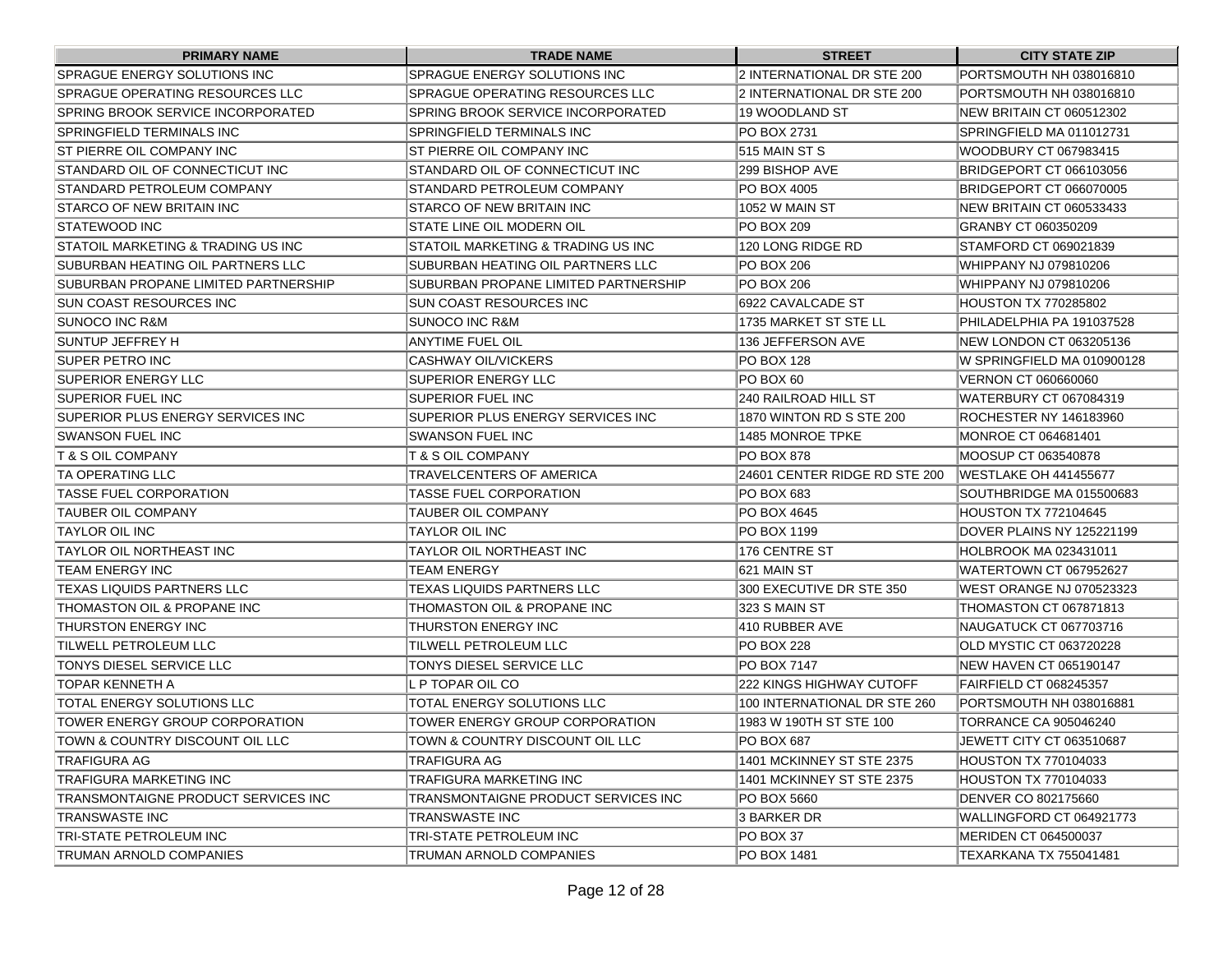| <b>PRIMARY NAME</b>                      | <b>TRADE NAME</b>                        | <b>STREET</b>                 | <b>CITY STATE ZIP</b>           |
|------------------------------------------|------------------------------------------|-------------------------------|---------------------------------|
| <b>TRUMBULL OIL CO INC</b>               | TRUMBULL OIL CO INC                      | 30 GLEN SPRING DR             | TRUMBULL CT 066112108           |
| TSM HOME HEATING LLC                     | T & S HOME HEATING                       | 7 BEL AIRE TER                | PORTLAND CT 064801201           |
| TURNBERG NORMAN E                        | IHAMPDEN FUEL OIL COMPANY                | 33 COMMERCIAL DR              | HAMPDEN MA 010369812            |
| TUXIS OHRS FUEL INCORPORATED             | TUXIS OHRS FUEL INCORPORATED             | PO BOX 953                    | MERIDEN CT 064500953            |
| U HAUL CO OF CONNECTICUT                 | IU HAUL CO OF CONNECTICUT                | PO BOX 21517                  | PHOENIX AZ 850361517            |
| ULTIMATE OIL SERVICES INC                | IULTIMATE OIL SERVICES INC               | I61 LOOMIS ST                 | <b>IMANCHESTER CT 060421962</b> |
| ULTRA GREEN ENERGY SERVICES LLC DELAWARE | ULTRA GREEN ENERGY SERVICES LLC DELAWARE | 141 W JACKSON BLVD STE 3736   | CHICAGO IL 606043257            |
| UNITED AIR LINES INC                     | UNITED AIR LINES INC                     | 77 W WACKER DR FL 10 STE 1000 | CHICAGO IL 606011632            |
| UNITED ENERGY COMPANY LLC                | UNITED ENERGY COMPANY LLC                | 530 SILAS DEANE HWT STE 209   | WETHERSFIELD CT 061092227       |
| UNITED PETROLEUM ENTERPRISES LLC         | UNITED PETROLEUM ENTERPRISES LLC         | 11 DODGE AVE                  | EAST HAVEN CT 065123439         |
| UNIVERSAL FUELS INC                      | IUNIVERSAL FUELS INC                     | 18787 TALLYHO RD              | <b>HOUSTON TX 770613420</b>     |
| UPS FUEL SERVICES INC                    | UPS FUEL SERVICES INC                    | 1335 NORTHMEADOW PKWY         | <b>ROSWELL GA 300764949</b>     |
| V H NASTRI INC                           | IV H NASTRI INC                          | 10 KULAS TER                  | SEYMOUR CT 064832715            |
| VALENTINOS FUEL & SERVICE CO INC         | VALENTINOS FUEL & SERVICE CO INC         | 19 SMOKE RISE RD              | WALLINGFORD CT 064925525        |
| VALERO MARKETING & SUPPLY CO             | VALERO MARKETING & SUPPLY CO             | PO BOX 696000                 | ISAN ANTONIO TX 782696000       |
| VALLEY DISCOUNT OIL LLC                  | <b>VALLEY DISCOUNT OIL LLC</b>           | 29 CEDAR CIR                  | BEACON FALLS CT 064031209       |
| VANNESSE RONALD                          | <b>RONS FAMILY FUEL</b>                  | 40 PROSPECT ST                | PLANTSVILLE CT 064791115        |
| VERTICAL NORTH AMERICA INC               | VERTICAL NORTH AMERICA INC               | 1221 LAMAR ST STE 1328        | HOUSTON TX 770103050            |
| VIKING FUEL OIL CO THE                   | VIKING FUEL OIL CO THE                   | PO BOX 370294                 | IWEST HARTFORD CT 061370294     |
| <b>VITOL INC</b>                         | VITOL INC                                | 1100 LOUISIANA ST STE 5500    | HOUSTON TX 770025226            |
| W E DONOVAN & CO INC                     | IW E DONOVAN & CO INC                    | <b>PO BOX 351</b>             | EAST LONGMEADOW MA 010280351    |
| IW F SHUCK PETROLEUM CO                  | IW F SHUCK PETROLEUM CO                  | 302 E MAIN ST                 | MIDDLETOWN CT 064574403         |
| WAREX TERMINALS CORPORATION              | WAREX TERMINALS CORPORATION              | <b>PO BOX 488</b>             | NEWBURGH NY 125510488           |
| WAT HOLDING LLC                          | WAT HOLDING LLC                          | PO BOX 288                    | WINDSOR LOCKS CT 060960288      |
| <b>WEATHER TREND PETROLEUM INC</b>       | WEATHER TREND PETROLEUM INC              | 55A VILLAGE PL                | GLASTONBURY CT 060331677        |
| <b>WESSON ENERGY INC</b>                 | WESSON ENERGY INC                        | PO BOX 2127                   | WATERBURY CT 067222127          |
| WEST SIDE OIL CO                         | WEST SIDE OIL CO                         | 27 BABBS RD                   | WEST SUFFIELD CT 060932202      |
| WESTERN PETROLEUM COMPANY                | WESTERN PETROLEUM COMPANY                | 9531 W 78TH ST                | IEDEN PRAIRIE MN 553443810      |
| WESTERN REFINING YORKTOWN INC            | WESTERN REFINING YORKTOWN INC            | 1250 W WASHINGTON ST STE 101  | <b>ITEMPE AZ 852811794</b>      |
| WESTMORE FUEL CO INC                     | WESTMORE FUEL CO INC                     | 86 N WATER ST                 | IGREENWICH CT 068305834         |
| WESTPORT PETROLEUM INC                   | WESTPORT PETROLEUM INC                   | 300 N LAKE AVE STE 1020       | PASADENA CA 911014122           |
| WHITE HOLLOW INC                         | WHITE HOLLOW INC                         | 185 LAURA ST                  | <b>INEW HAVEN CT 065121607</b>  |
| WHOLESALE FUEL DISTRIBUTORS CT LLC       | WHOLESALE FUEL DISTRIBUTORS CT LLC       | 25 SAINT CHARLES ST           | THORNWOOD NY 105941009          |
| WHOLESALE FUEL DISTRIBUTORS INC          | WHOLESALE FUEL DISTRIBUTORS INC          | 125 SAINT CHARLES ST          | THORNWOOD NY 105941009          |
| <b>WILCOX FUEL INC</b>                   | WILCOX FUEL INC                          | PO BOX 687                    | <b>IWESTBROOK CT 064980687</b>  |
| <b>WILLIAMS FUEL OIL CO LLC</b>          | WILLIAMS FUEL OIL CO LLC                 | PO BOX 100                    | STAFFORD SPRINGS CT 060760100   |
| <b>WILLIAMS OIL COMPANY INC</b>          | <b>WILLIAMS OIL COMPANY INC</b>          | PO BOX 901                    | UNCASVILLE CT 063820901         |
| WINSLOW OIL INC                          | WINSLOW OIL INC                          | 45 WOONSOCKET AVE             | SHELTON CT 064845540            |
| WORLD FUEL SERVICES INC                  | WORLD FUEL SERVICES INC                  | 9800 NW 41ST ST STE 400       | DORAL FL 331782980              |
| WYMAN ENERGY SERVICES INC                | WYMAN ENERGY SERVICES INC                | PO BOX 2407                   | MANCHESTER CT 060452407         |
| YANKEE GAS SERVICES COMPANY              | YANKEE GAS SERVICES COMPANY              | 107 SELDEN ST                 | <b>BERLIN CT 060371616</b>      |
| YANKEE OIL INC                           | LEETS OIL                                | 537 STAFFORD RD               | MANSFIELD CENTER CT 062501448   |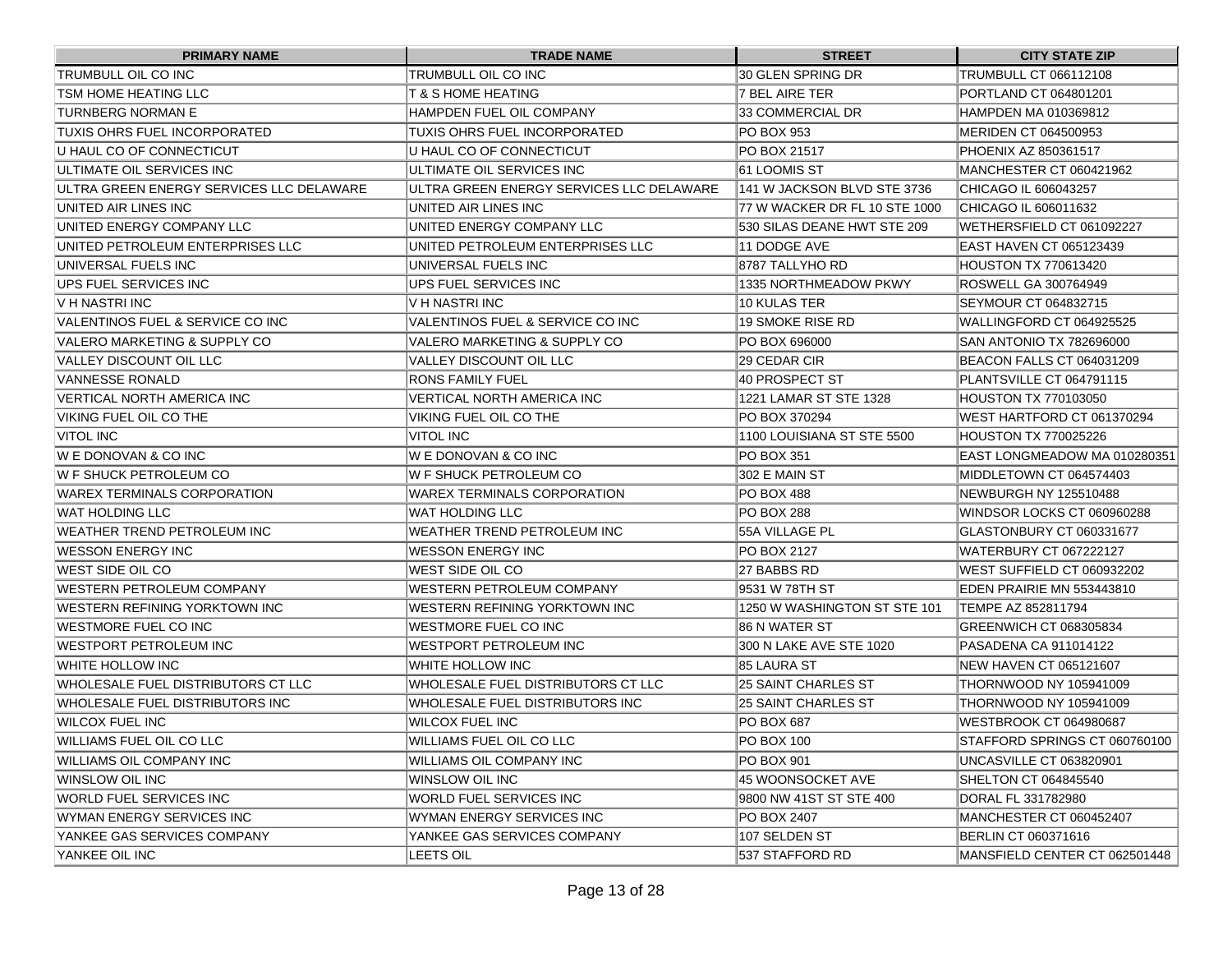| <b>PRIMARY NAME</b>          | <b>TRADE NAME</b>            | <b>STREET</b>                | <b>CITY STATE ZIP</b>      |
|------------------------------|------------------------------|------------------------------|----------------------------|
| <b>IYORK RIVER FUELS LLC</b> | <b>IYORK RIVER FUELS LLC</b> | 1250 W WASHINGTON ST STE 101 | <b>ITEMPE AZ 852811794</b> |

**Tax Paid Motor Vehicle Fuels Distributors:** As of January 1, 2012, the following persons are licensed distributors of **tax paid motor vehicle fuels** (other than diesel fuel, jet fuel, kerosene, biodiesel, propane, and natural gas) only. Motor vehicle fuels tax is payable on sales of motor vehicle fuels (other than diesel fuel, jet fuel, kerosene, biodiesel, propane, and natural gas) to the following persons:

| <b>PRIMARY NAME</b>               | <b>TRADE NAME</b>                      | <b>STREET</b>              | <b>CITY STATE ZIP</b>         |
|-----------------------------------|----------------------------------------|----------------------------|-------------------------------|
| <b>ABID LLC</b>                   | ABID LLC                               | 1195 N COLONY RD           | WALLINGFORD CT 064921739      |
| ADVANCED GAS CO INC               | ADVANCED GAS CO INC                    | 129 W DUDLEY TOWN RD       | BLOOMFIELD CT 060021379       |
| AMERICAN FUEL OIL INC             | AMERICAN FUEL OIL INC                  | 1747 BOSTON TPKE # A       | COVENTRY CT 062381100         |
| APPLE OIL COMPANY                 | <b>APPLE OIL COMPANY</b>               | 325 MORGAN LN              | IWEST HAVEN CT 065164135      |
| ATLANTIS FUEL DISTRIBUTION LLC    | IATLANTIS FUEL DISTRIBUTION LLC        | 555 S COLUMBUS AVE STE 201 | MOUNT VERNON NY 105504742     |
| <b>BOLLA EM REALTY LLC</b>        | BOLLA EM REALTY LLC                    | 809 STEWART AVE            | GARDEN CITY NY 115304810      |
| $C$ S B INC                       | C S B INC                              | 75 BROWNSTONE AVE          | PORTLAND CT 064801855         |
| C WHITE & SON INC                 | IC WHITE & SON INC                     | <b>IPO BOX 105</b>         | ROCKY HILL CT 060670105       |
| <b>CCO LLC</b>                    | SAMS FOOD STORES RAVI PETRO D B MART   | 21138 SILAS DEANE HWY      | ROCKY HILL CT 060672317       |
| CROWN OIL CO INC                  | <b>CROWN OIL CO INC</b>                | PO BOX 3258                | BRISTOL CT 060113258          |
| DANBY GASOLINE MARKETERS INC      | DANBY GASOLINE MARKETERS INC           | <b>1140 E MAIN ST</b>      | MERIDEN CT 064504856          |
| DOMINICK FUEL INC                 | DOMINICK FUEL INC                      | PO BOX 549                 | NORWALK CT 068560549          |
| EAST COAST PETROLEUM LLC          | IEAST COAST PETROLEUM LLC              | PO BOX 545                 | WATERBURY CT 067200545        |
| FESTIS OIL SERVICE INC            | <b>FESTIS OIL SERVICE INC</b>          | IPO BOX 94                 | STAFFORD SPRINGS CT 060760094 |
| <b>FIRST FUEL LLC</b>             | <b>FIRST FUEL LLC</b>                  | 1810 1ST AVE               | IWEST HAVEN CT 065162711      |
| <b>FUSCO BROTHERS INC</b>         | <b>FUSCO BROTHERS INC</b>              | <b>PO BOX 459</b>          | WINDSOR CT 060950459          |
| <b>GPM INVESTMENTS LLC</b>        | <b>IFAS MART</b>                       | 8565 MAGELLAN PKWY STE 400 | RICHMOND VA 232271167         |
| <b>GREEN VALLEY OIL LLC</b>       | <b>GREEN VALLEY OIL LLC</b>            | 9 DEXTER RD                | IEAST PROVIDENCE RI 029142045 |
| JOHNSON PETROLEUM LLC             | <b>JOHNSON GAS</b>                     | 1726 FAIRFIELD AVE         | BRIDGEPORT CT 066052144       |
| MASSEY FUEL INC                   | <b>MASSEY FUEL INC</b>                 | 40 HOLLISTER AVE           | BRIDGEPORT CT 066071907       |
| <b>NEW ENGLAND LUBRICANTS INC</b> | <b>NEW ENGLAND LUBRICANTS INC</b>      | 1271 SPIELMAN HWY          | BURLINGTON CT 060131703       |
| NOANK SHIPYARD INC                | NOANK SHIPYARD INC                     | 145 PEARL ST STE 1         | GROTON CT 063405773           |
| NORIGE OIL COMPANY INC            | INORIGE OIL COMPANY INC                | 1970 TOLLAND ST            | EAST HARTFORD CT 061081533    |
| PETER H MORTENSEN VINCI CO THE    | <b>IPETER H MORTENSEN VINCI CO THE</b> | 1004 NEWFIELD ST           | MIDDLETOWN CT 064571818       |
| PETRO INC                         | <b>PETRO INC</b>                       | PO BOX 283                 | <b>ITIVERTON RI 028780283</b> |
| PETROLEUM WHOLESALERS INC         | PETROLEUM WHOLESALERS INC              | 120 WATER ST STE 213       | NORTH ANDOVER MA 018452648    |
| PORT SERVICE INC                  | PORT SERVICE INC                       | PO BOX 9466                | <b>NEW HAVEN CT 065340466</b> |
| PS ENERGY GROUP INC               | PS ENERGY GROUP INC                    | PO BOX 29399               | ATLANTA GA 303590399          |
| RICHARD T LAYTON CO LTD           | RICHARD T LAYTON CO LTD                | PO BOX 395                 | NEW MILFORD CT 067760395      |
| SERVCO OIL INC                    | ISERVCO OIL INC                        | PO BOX 730                 | WILTON CT 068970730           |
| SPICER PLUS INC                   | ISPICER PLUS INC                       | <b>PO BOX 1807</b>         | WAITSFIELD VT 056731807       |
| UNITED PETROLEUM ENTERPRISES LLC  | UNITED PETROLEUM ENTERPRISES LLC       | 11 DODGE AVE               | EAST HAVEN CT 065123439       |
| W F SHUCK PETROLEUM CO            | W F SHUCK PETROLEUM CO                 | 302 E MAIN ST              | MIDDLETOWN CT 064574403       |
| <b>WESSON ENERGY INC</b>          | <b>WESSON ENERGY INC</b>               | PO BOX 2127                | WATERBURY CT 067222127        |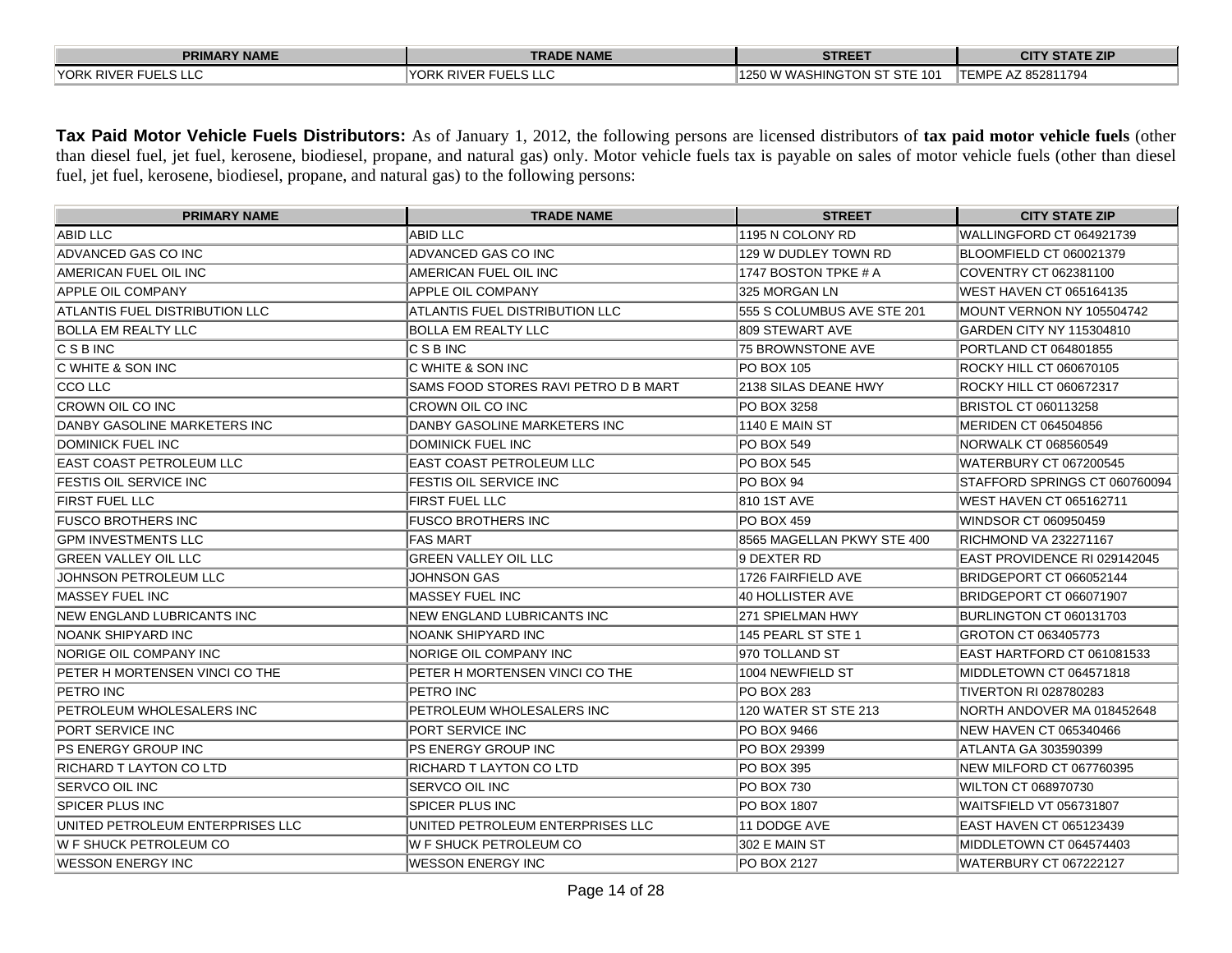| <b>PRIMARY NAME</b>                                 | TRADE NAME                                          | <b>STREET</b>                | <b>ATE ZIP</b><br>CIT             |
|-----------------------------------------------------|-----------------------------------------------------|------------------------------|-----------------------------------|
| . DISTRIBUTORS CT LLC<br><b>IWHOI</b><br>LESALE FUE | L DISTRIBUTORS CT LLC<br>'WHOL<br>SAI F FUFI<br>LLL | <b>SAINT</b><br>' CHARLES S' | 105941009<br>,RNWC<br>тно<br>. NY |

**Motor Vehicle Fuels Distributors:** As of January 1, 2012, the following persons are licensed distributors of **motor vehicle fuels** (other than diesel fuel, jet fuel, kerosene, biodiesel, propane, and natural gas) only. Motor vehicle fuels tax is not payable on sales of motor vehicle fuels (other than diesel fuel, jet fuel, kerosene, biodiesel, propane, and natural gas) to the following persons:

| <b>PRIMARY NAME</b>                                      | <b>TRADE NAME</b>                                               | <b>STREET</b>               | <b>CITY STATE ZIP</b>         |
|----------------------------------------------------------|-----------------------------------------------------------------|-----------------------------|-------------------------------|
| A B C FUELS INC                                          | A B C FUELS INC                                                 | PO BOX 9                    | NORTH FRANKLIN CT 062540009   |
| A F FORBES INC                                           | A F FORBES INC                                                  | 119 COMMERCE ST             | EAST HAVEN CT 065124146       |
| A L PRIME ENERGY CONSULTANT INC                          | A L PRIME ENERGY CONSULTANT INC                                 | 319 SALEM ST                | WAKEFIELD MA 018804942        |
| IA R SANDRI INC                                          | IA R SANDRI INC                                                 | IPO BOX 1578                | GREENFIELD MA 013021578       |
| ALDIN ASSOCIATES LIMITED PARTNERSHIP                     | ALDIN ASSOCIATES LIMITED PARTNERSHIP                            | 77 STERLING RD              | EAST HARTFORD CT 061081665    |
| ALLIANCE ENERGY LLC                                      | ALLIANCE ENERGY LLC                                             | 36 E INDUSTRIAL RD          | BRANFORD CT 064056533         |
| ALTA EAST INC                                            | ALTA EAST INC                                                   | 50 INDUSTRIAL PL            | MIDDLETOWN NY 109403609       |
| ANDREWS OIL COMPANY INC                                  | ANDREWS OIL COMPANY INC                                         | PO BOX 9                    | SOUTH WINDSOR CT 060740009    |
| APACHE OIL COMPANY INC                                   | APACHE OIL COMPANY INC                                          | 261 LEDYARD ST              | NEW LONDON CT 063205337       |
| APEX OIL COMPANY INC                                     | APEX OIL COMPANY INC                                            | 8235 FORSYTH BLVD           | SAINT LOUIS MO 631051623      |
| ARCHER DANIELS MIDLAND CO                                | ARCHER DANIELS MIDLAND CO                                       | PO BOX 1470                 | <b>DECATUR IL 625251820</b>   |
| ASCENT AVIATION GROUP INC                                | ASCENT AVIATION GROUP INC                                       | 1 MILL ST                   | PARISH NY 131314123           |
| ASSOCIATED ENERGY GROUP INC                              | ASSOCIATED ENERGY GROUP INC                                     | <b>PO BOX 5606</b>          | STATELINE NV 894495606        |
| <b>ASTRA OIL COMPANY LLC</b>                             | ASTRA OIL COMPANY LLC                                           | 301 MAIN ST STE 201         | HUNTINGTON BEACH CA 926485171 |
| ATLANTIC TRADING & MARKETING INC                         | ATLANTIC TRADING & MARKETING INC                                | 5847 SAN FELIPE ST STE 2100 | HOUSTON TX 770573193          |
| <b>AVFUEL CORPORATION</b>                                | <b>AVFUEL CORPORATION</b>                                       | PO BOX 1387                 | ANN ARBOR MI 481061387        |
| <b>B &amp; D PETROLEUM SALES INC</b>                     | <b>B &amp; D PETROLEUM SALES INC</b>                            | 1122 BAY ST                 | SPRINGFIELD MA 011092427      |
| BANTAM SUPPLY CO INC                                     | BANTAM SUPPLY CO INC                                            | <b>PO BOX 637</b>           | BANTAM CT 067500637           |
| BENCHMARK RESOURCES INC                                  | <b>BENCHMARK RESOURCES INC</b>                                  | 702 SW 8TH ST               | BENTONVILLE AR 727160500      |
| BENDERS OIL SERVICE INC                                  | BENDERS OIL SERVICE INC                                         | 266 BEAUMONT HWY # 289      | LEBANON CT 062491108          |
| BENIT FUEL SALES & SERVICE INC                           | BENIT FUEL SALES & SERVICE INC                                  | 103 SMITHTOWN BLVD          | ISMITHTOWN NY 117875118       |
| BP PRODUCTS NORTH AMERICA INC                            | BP PRODUCTS NORTH AMERICA INC                                   | PO BOX 941912               | <b>HOUSTON TX 770948912</b>   |
| <b>BRAINARD AIRPORT SERVICES INC</b>                     | <b>ATLANTIC AVIATION</b>                                        | <b>20 LINDBERGH DR</b>      | HARTFORD CT 061142132         |
| BRIDGEPORT AIRPORT SERVICES INC                          | MILLION AIR BRIDGEPORT                                          | <b>PO BOX 607</b>           | FARMINGDALE NY 117350607      |
| <b>BUCKEYE ENERGY SERVICES LLC</b>                       | <b>BUCKEYE ENERGY SERVICES LLC</b>                              | 9999 HAMILTON BLVD          | BREINIGSVILLE PA 180319300    |
| CANTRO PETROLEUM CORP                                    | CANTRO PETROLEUM CORP                                           | 77 STERLING RD              | EAST HARTFORD CT 061081665    |
| CARGILL INCORPORATED                                     | PETROLEUM TRADING                                               | 15407 MCGINTY RD W STOP 26  | WAYZATA MN 553912365          |
| CASTLE OIL CORPORATION                                   | CASTLE OIL CORPORATION                                          | 440 MAMARONECK AVE STE 402  | <b>HARRISON NY 105282423</b>  |
| CESCO PLUMBING AND HEATING INCORPORATED                  | <b>BROWN OIL COMPANY</b>                                        | 33 DALY AVE                 | DALTON MA 012261527           |
| CHEVRON PHILLIPS CHEMICAL COMPANY LIMITED<br>PARTNERSHIP | CHEVRON PHILLIPS CHEMICAL COMPANY LIMITED<br><b>PARTNERSHIP</b> | 10001 SIX PINES DR FL 7     | THE WOODLANDS TX 773801498    |
| CHEVRON USA INC                                          | CHEVRON USA INC                                                 | <b>PO BOX F</b>             | CONCORD CA 945242056          |
| <b>CHS INC</b>                                           | CHS INC                                                         | PO BOX 64089                | SAINT PAUL MN 551640089       |
| CITGO PETROLEUM CORPORATION                              | CITGO PETROLEUM CORPORATION                                     | PO BOX 4689                 | <b>HOUSTON TX 772104689</b>   |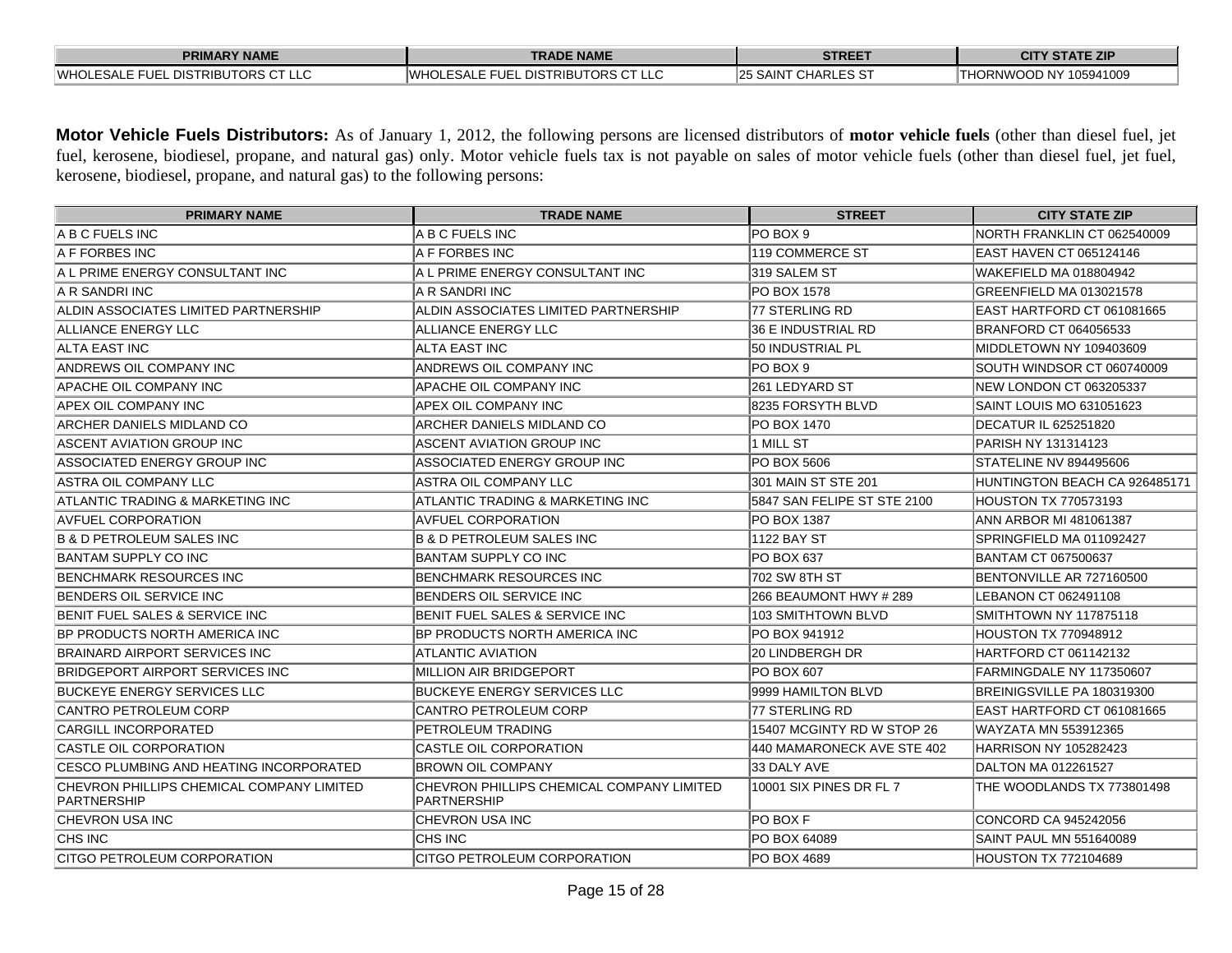| <b>PRIMARY NAME</b>                              | <b>TRADE NAME</b>                                | <b>STREET</b>               | <b>CITY STATE ZIP</b>               |
|--------------------------------------------------|--------------------------------------------------|-----------------------------|-------------------------------------|
| CITY OIL CO INC                                  | CITY OIL CO INC                                  | 1 HARTFORD SQ               | NEW BRITAIN CT 060521161            |
| CONOCOPHILLIPS COMPANY                           | CONOCOPHILLIPS COMPANY                           | 411 S KELLER AVE            | BARTLESVILLE OK 740040001           |
| CONSUMERS PETROLEUM OF CONNECTICUT INC           | CONSUMERS PETROLEUM OF CONNECTICUT INC           | 204 SPRING HILL RD          | TRUMBULL CT 066111356               |
| CONTINENTAL AIRLINES INC                         | CONTINENTAL AIRLINES INC                         | <b>PO BOX 4607</b>          | <b>HOUSTON TX 772104607</b>         |
| COSTCO WHOLESALE CORPORATION                     | COSTCO WHOLESALE CORPORATION                     | PO BOX 35005                | SEATTLE WA 981243405                |
| <b>CPD ENERGY CORP</b>                           | <b>CPD ENERGY CORP</b>                           | 536 MAIN ST                 | NEW PALTZ NY 125611609              |
| <b>CSC SUGAR LLC</b>                             | <b>ICSC SUGAR LLC</b>                            | 36 GROVE ST                 | INEW CANAAN CT 068405329            |
| <b>CUMBERLAND FARMS INC</b>                      | CUMBERLAND FARMS INC                             | 100 CROSSING BLVD           | FRAMINGHAM MA 017025401             |
| DATTILO PETROLEUM INC                            | IDATTILO PETROLEUM INC                           | I50A S MAIN ST STE 300      | SPRING VALLEY NY 109775658          |
| DENNIS K BURKE INC                               | <b>FLEETLINE PETROLEUM PRODUCTS</b>              | <b>284 EASTERN AVE</b>      | CHELSEA MA 021503308                |
| DEVINO FUELS INC                                 | <b>DEVINO FUELS INC</b>                          | IPO BOX 1910                | WATERBURY CT 067221910              |
| DRAKE PETROLEUM CO INC                           | DRAKE PETROLEUM CO INC                           | 221 QUINEBAUG RD            | NORTH GROSVENORDALE CT<br>062551123 |
| <b>DREW OIL CORPORATION</b>                      | DREW OIL CORPORATION                             | 123 DYER ST STE 2           | PROVIDENCE RI 029033907             |
| EAST RIVER ENERGY INC                            | EAST RIVER ENERGY                                | IPO BOX 388                 | GUILFORD CT 064370388               |
| EASTERN AVIATION FUELS INC                       | IEASTERN AVIATION FUELS INC                      | IPO BOX 12327               | NEW BERN NC 285612327               |
| EMERGENCY SERVICES FUEL CORP INC                 | IEMERGENCY SERVICES FUEL CORP INC                | l2 SCARBOROUGH RD           | BRIARCLIFF MANOR NY 105102002       |
| <b>ENERGY NORTH INC</b>                          | ENERGY NORTH INC                                 | 1700 SHAWSHEEN ST FL 2      | <b>TEWKSBURY MA 018761550</b>       |
| <b>EPIC AVIATION LLC</b>                         | EPIC AVIATION LLC                                | IPO BOX 12249               | <b>SALEM OR 973090249</b>           |
| EQUILON ENTERPRISES LLC                          | SHELL OIL PRODUCTS US                            | PO BOX 4525                 | <b>HOUSTON TX 772104525</b>         |
| <b>ETHANOL PRODUCTS LLC</b>                      | ETHANOL PRODUCTS LLC                             | 3939 N WEBB RD              | WICHITA KS 672268100                |
| EXXONMOBIL OIL CORPORATION                       | EXXONMOBIL OIL CORPORATION                       | IPO BOX 4541                | HOUSTON TX 772104541                |
| IF L R TRADING GROUP INC                         | IF L R TRADING GROUP INC                         | IPO BOX 1964                | SPRINGFIELD MA 011021964            |
| IF L ROBERTS AND COMPANY INC                     | IF L ROBERTS AND COMPANY INC                     | <b>IPO BOX 1964</b>         | SPRINGFIELD MA 011021964            |
| <b>FLINT HILLS RESOURCES LIMITED PARTNERSHIP</b> | <b>FLINT HILLS RESOURCES LIMITED PARTNERSHIP</b> | IPO BOX 2917                | WICHITA KS 672012917                |
| <b>FLYNN PETROLEUM LLC</b>                       | FLYNN PETROLEUM LLC                              | 307 HARTFORD TPKE           | SHREWSBURY MA 015454024             |
| <b>FOSTER FUELS INC</b>                          | <b>FOSTER FUELS INC</b>                          | PO BOX 190                  | BROOKNEAL VA 245280190              |
| <b>GAVILON LLC</b>                               | <b>GAVILON LLC</b>                               | 11 CONAGRA DR STE 11-160    | OMAHA NE 681020160                  |
| <b>GENERAL EQUITIES INC</b>                      | <b>GENERAL EQUITIES INC</b>                      | PO BOX 7318                 | KENSINGTON CT 060377318             |
| GEORGE E WARREN CORPORATION                      | GEORGE E WARREN CORPORATION                      | 3001 OCEAN DR               | VERO BEACH FL 329631960             |
| <b>GEORGE T TAYLOR &amp; SON INC</b>             | HALL & MUSKA OIL                                 | PO BOX 1199                 | DOVER PLAINS NY 125221199           |
| <b>GETTY TERMINALS CORP</b>                      | <b>GETTY TERMINALS CORP</b>                      | 1500 HEMPSTEAD TPKE         | EAST MEADOW NY 115541551            |
| <b>GLENCORE LTD</b>                              | <b>GLENCORE LTD</b>                              | 301 TRESSER BLVD            | STAMFORD CT 069013250               |
| <b>GLOBAL COMPANIES LLC</b>                      | GLOBAL COMPANIES LLC                             | PO BOX 9161                 | lWALTHAM MA 024549161               |
| <b>GLOBAL MONTELLO GROUP CORP</b>                | GLOBAL MONTELLO GROUP CORP                       | IPO BOX 9161                | lWALTHAM MA 024549161               |
| <b>GRJH INC</b>                                  | <b>GRJH INC</b>                                  | PO BOX 728                  | SHARON CT 060690728                 |
| GUARDIAN FUEL AND ENERGY SYSTEMS INC             | GUARDIAN FUEL AND ENERGY SYSTEMS INC             | PO BOX 2972                 | WESTERLY RI 028910933               |
| <b>GULF COAST ENERGY LLC</b>                     | <b>GULF COAST ENERGY LLC</b>                     | 7670 WOODWAY DR STE 375     | <b>HOUSTON TX 770636500</b>         |
| <b>GULF OIL LIMITED PARTNERSHIP</b>              | GULF OIL LIMITED PARTNERSHIP                     | 100 CROSSING BLVD           | FRAMINGHAM MA 017025401             |
| HARBOR PETROLEUM OF NEW ENGLAND INC              | HARBOR PETROLEUM OF NEW ENGLAND INC              | PO BOX 577                  | NAUGATUCK CT 067700577              |
| <b>HENDELS INC</b>                               | <b>HENDELS INC</b>                               | PO BOX 201                  | WATERFORD CT 063850201              |
| HESS CORPORATION A DELAWARE CORPORATION          | HESS CORPORATION A DELAWARE CORPORATION          | 1 HESS PLZ                  | WOODBRIDGE NJ 070951229             |
| <b>HESS ENERGY TRADING COMPANY LLC</b>           | <b>HESS ENERGY TRADING COMPANY LLC</b>           | 1185 AVENUE OF THE AMERICAS | NEW YORK NY 100362601               |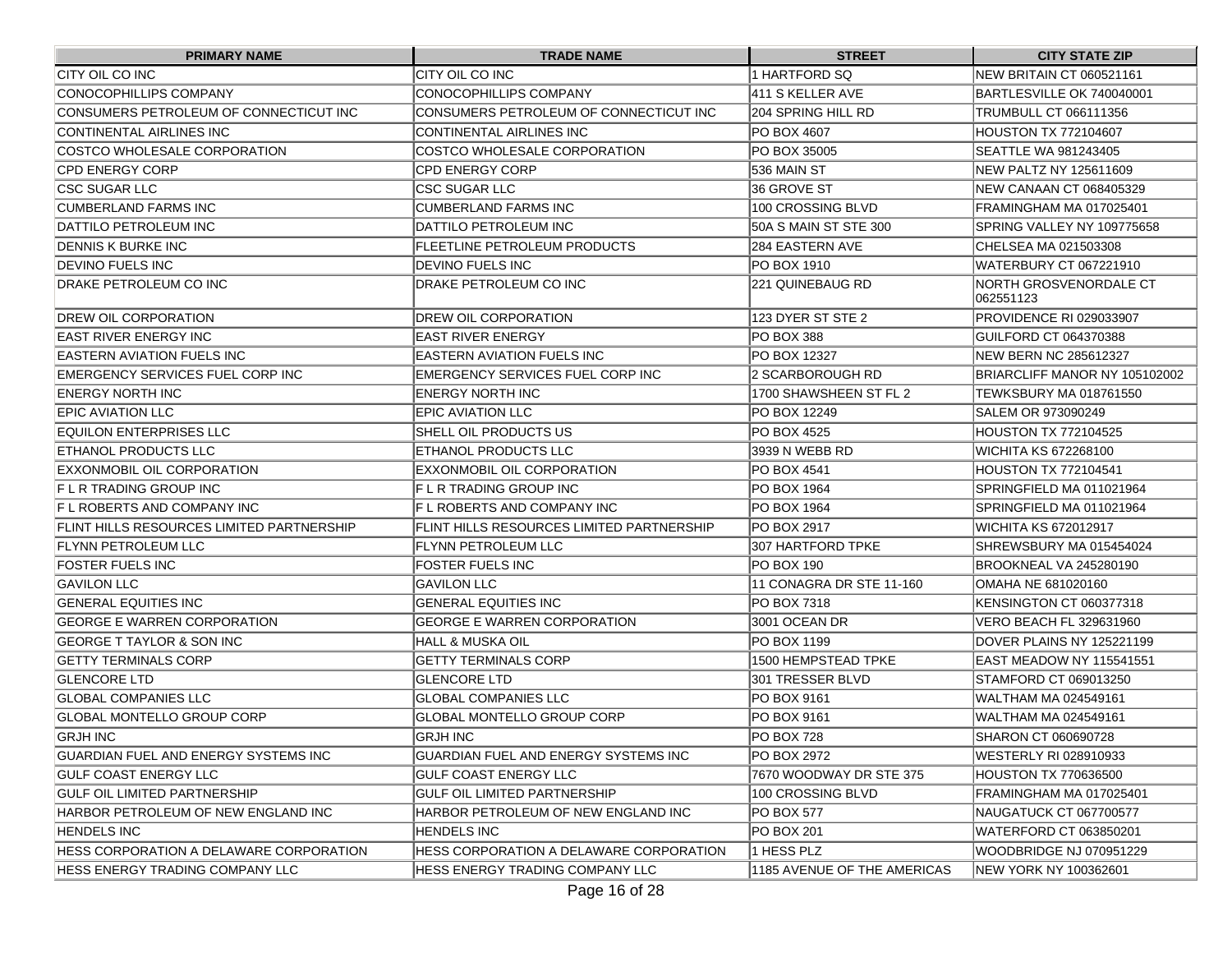| <b>PRIMARY NAME</b>                                       | <b>TRADE NAME</b>                                         | <b>STREET</b>             | <b>CITY STATE ZIP</b>         |
|-----------------------------------------------------------|-----------------------------------------------------------|---------------------------|-------------------------------|
| HILLER GROUP INCORPORATED                                 | HILLER GROUP INCORPORATED                                 | 3000 BAYPORT DR #470      | TAMPA FL 336078402            |
| HOFFMAN FUEL COMPANY OF BRIDGEPORT                        | HOFFMAN FUEL COMPANY OF BRIDGEPORT                        | 1 RADISSON PLZ STE 801    | NEW ROCHELLE NY 108015769     |
| HOFFMAN FUEL COMPANY OF DANBURY                           | HOFFMAN FUEL COMPANY OF DANBURY                           | 1 RADISSON PLZ STE 801    | NEW ROCHELLE NY 108015769     |
| <b>HOP ENERGY LLC</b>                                     | IHOP ENERGY LLC                                           | 4 W RED OAK LN STE 310    | WHITE PLAINS NY 106043606     |
| <b>INDIGO ENERGY PARTNERS LLC</b>                         | IINDIGO ENERGY                                            | 16230 SHILOH RD STE 120   | ALPHARETTA GA 300052219       |
| INLAND FUEL TERMINALS INC                                 | IINLAND FUEL TERMINALS INC                                | IPO BOX 1141              | BRIDGEPORT CT 066011141       |
| IRVING OIL MARKETING INC                                  | IIRVING OIL MARKETING INC                                 | 10 SYDNEY ST              | ISAINT JOHN NB E2L4K1         |
| <b>IRVING OIL TERMINALS INC.</b>                          | IRVING OIL TERMINALS INC                                  | IPO BOX 1421              | SAINT JOHN NB E2L4K1          |
| IJ ARON & COMPANY                                         | <b>J ARON &amp; COMPANY</b>                               | 30 HUDSON ST FL 15        | JERSEY CITY NJ 073024699      |
| IJ J SULLIVAN INC                                         | IJ J SULLIVAN INC                                         | PO BOX 348                | GUILFORD CT 064370348         |
| JOHN B HULL INC                                           | JOHN B HULL INC                                           | 100 MAIN ST               | GREAT BARRINGTON MA 012301308 |
| KASDEN FUEL COMPANY                                       | KASDEN FUEL COMPANY                                       | PO BOX 280126             | EAST HARTFORD CT 061280126    |
| KING BRAKES INC                                           | KING BRAKES INC                                           | 420 LAKESIDE AVE STE 302  | MARLBOROUGH MA 017524571      |
| KOCH SUPPLY & TRADING LIMITED PARTNERSHIP                 | IKOCH SUPPLY & TRADING LIMITED PARTNERSHIP                | <b>PO BOX 2900</b>        | WICHITA KS 672012900          |
| KOLMAR AMERICAS INC                                       | KOLMAR AMERICAS INC                                       | 10 MIDDLE ST PH           | BRIDGEPORT CT 066044257       |
| KOLMAR RENEWABLES LLC                                     | KOLMAR RENEWABLES LLC                                     | 10 MIDDLE ST PH           | BRIDGEPORT CT 066044229       |
| <b>KRAFT THOMAS</b>                                       | <b>DIME OIL CO</b>                                        | 93 INDUSTRY LN            | WATERBURY CT 067042413        |
| L F POWERS CO INC                                         | L F POWERS CO INC                                         | <b>PO BOX 424</b>         | WATERBURY CT 067200424        |
| LEONARD E BELCHER INC                                     | LEONARD E BELCHER INC                                     | 615 SAINT JAMES AVE       | ISPRINGFIELD MA 011093833     |
| LINDELL FUELS INC                                         | LINDELL FUELS INC                                         | <b>PO BOX 609</b>         | CANAAN CT 060180609           |
| LUKOIL NORTH AMERICA LLC                                  | LUKOIL NORTH AMERICA LLC                                  | 1500 HEMPSTEAD TPKE       | EAST MEADOW NY 115541551      |
| LUKOIL PAN AMERICAS LLC                                   | LUKOIL PAN AMERICAS LLC                                   | 33RD FLOOR                | NEW YORK NY 100366797         |
| M & M OIL LLC                                             | M & M OIL LLC                                             | 271 HOPRIVER RD           | BOLTON CT 060437411           |
| IMACS CONVENIENCE STORES LLC                              | ICIRCLE K                                                 | PO BOX 347                | <b>COLUMBUS IN 472020347</b>  |
| IMADER PETROLEUM DISTRIBUTORS INC                         | IMADER PETROLEUM DISTRIBUTORS INC                         | IPO BOX 258               | ARMONK NY 105040258           |
| MAGELLAN TERMINALS HOLDINGS LIMITED<br><b>PARTNERSHIP</b> | <b>MAGELLAN TERMINALS HOLDINGS LIMITED</b><br>PARTNERSHIP | PO BOX 22186              | TULSA OK 741212186            |
| MANSFIELD OIL COMPANY OF GAINESVILLE INC                  | MANSFIELD OIL COMPANY OF GAINESVILLE INC                  | 1025 AIRPORT PKWY         | GAINESVILLE GA 305016813      |
| MARPODCO INC                                              | DUTCHESS OIL COMPANY                                      | IPO BOX S                 | MILLERTON NY 125460656        |
| IMAUS AND SON INC                                         | IMAUS AND SON INC                                         | PO BOX 367                | MOODUS CT 064690367           |
| IMERCURIA ENERGY TRADING INC                              | IMERCURIA ENERGY TRADING INC                              | 5 GREENWAY PLZ STE 810    | <b>HOUSTON TX 770460535</b>   |
| <b>IMERCURY FUEL SERVICE INCORPORATED</b>                 | <b>IMERCURY FUEL SERVICE INCORPORATED</b>                 | 43 LAFAYETTE ST           | WATERBURY CT 067083801        |
| <b>IMERRILL LYNCH COMMODITIES INC</b>                     | MERRILL LYNCH COMMODITIES INC                             | 20 GREENWAY PLZ STE 800   | <b>HOUSTON TX 770462019</b>   |
| IMETRO TERMINALS CORP                                     | <b>METRO TERMINALS CORP</b>                               | 500 KINGSLAND AVE         | <b>BROOKLYN NY 112221925</b>  |
| MIECO INC                                                 | MIECO INC                                                 | 301 E OCEAN BLVD STE 1100 | LONG BEACH CA 908024832       |
| IMIRABITO HOLDINGS INC                                    | IMIRABITO HOLDINGS INC                                    | PO BOX 5306               | BINGHAMTON NY 139025306       |
| IMORGAN STANLEY CAPITAL GROUP INC                         | IMORGAN STANLEY CAPITAL GROUP INC                         | 2000 WESTCHESTER AVE      | PURCHASE NY 105772530         |
| MOTIVA ENTERPRISES LLC                                    | IMOTIVA ENTERPRISES LLC                                   | PO BOX 4525               | <b>HOUSTON TX 772104525</b>   |
| <b>MUSKET CORPORATION</b>                                 | IMUSKET CORPORATION                                       | PO BOX 26210              | OKLAHOMA CITY OK 731260210    |
| MUTUAL OIL CO INC MA                                      | IMUTUAL OIL CO INC MA                                     | PO BOX 250                | <b>BROCKTON MA 023030250</b>  |
| <b>MYSTIC OIL COMPANY INC</b>                             | IMYSTIC OIL COMPANY INC                                   | PO BOX 147                | MYSTIC CT 063550147           |
| NEW ENGLAND PETROLEUM LIMITED PARTNERSHIP                 | INEW ENGLAND PETROLEUM LP                                 | 6 KIMBALL LN              | LYNNFIELD MA 019402682        |
| NEW ENGLAND RACING FUEL INC                               | <b>INEW ENGLAND RACING FUEL INC</b>                       | 271 SPIELMAN HWY          | BURLINGTON CT 060131703       |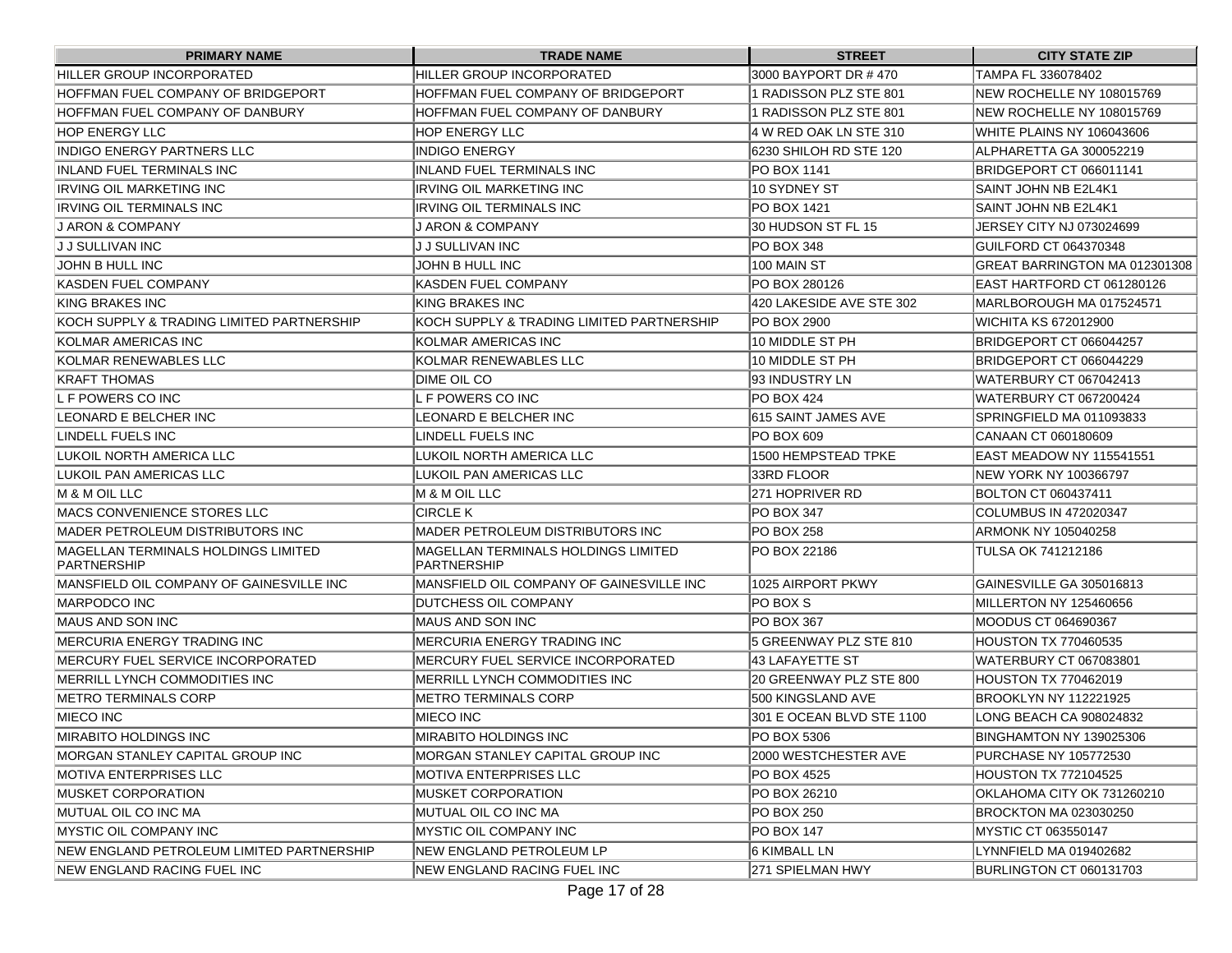| <b>PRIMARY NAME</b>                    | <b>TRADE NAME</b>                      | <b>STREET</b>               | <b>CITY STATE ZIP</b>           |
|----------------------------------------|----------------------------------------|-----------------------------|---------------------------------|
| NIC HOLDING CORP                       | NIC HOLDING CORP                       | 25 MELVILLE PARK RD         | MELVILLE NY 117473175           |
| NOBLE AMERICAS CORP                    | NOBLE AMERICAS CORP                    | 107 ELM ST FL 6             | STAMFORD CT 069023834           |
| NOONAN BROTHERS PETROLEUM PRODUCTS INC | NOONAN BROTHERS PETROLEUM PRODUCTS INC | PO BOX 400                  | IW BRIDGEWATER MA 023790400     |
| NORBERT E MITCHELL CO INC              | NORBERT E MITCHELL CO INC              | IPO BOX 186                 | DANBURY CT 068130186            |
| NUSTAR MARKETING LLC                   | NUSTAR MARKETING LLC                   | 2330 N LOOP 1604 W          | ISAN ANTONIO TX 782781609       |
| OCONNELL OIL ASSOCIATES INC            | OCONNELL OIL ASSOCIATES INC            | IPO BOX 1387                | PITTSFIELD MA 012021387         |
| PAGE AVJET FUEL CO LLC                 | PAGE AVJET FUEL CO LLC                 | 9800 NW 41ST ST STE 400     | DORAL FL 331782980              |
| PALISADES FUEL INC                     | PALISADES FUEL INC                     | PO BOX 1200                 | OSSINING NY 105620057           |
| PATTERSON OIL COMPANY                  | PATTERSON OIL COMPANY                  | IPO BOX 898                 | TORRINGTON CT 067900898         |
| PETRO HOLDINGS INC                     | <b>BUCKLEY HEATING &amp; COOLING</b>   | 1632 KINGSTOWN RD           | <b>IPEACE DALE RI 028792115</b> |
| PETROCOM ENERGY GROUP LLC              | PETROCOM ENERGY GROUP LLC              | 1330 POST OAK BLVD STE 2350 | <b>HOUSTON TX 770563060</b>     |
| PETROLEUM HEAT & POWER CO INC          | PETROLEUM HEAT & POWER CO INC          | IPO BOX 283                 | <b>TIVERTON RI 028780283</b>    |
| PETROLEUM TRADERS CORPORATION          | PETROLEUM TRADERS CORPORATION          | 7110 POINTE INVERNESS WAY   | FORT WAYNE IN 468047928         |
| PHARMCO PRODUCTS INC                   | PHARMCO PRODUCTS INC                   | 58 VALE RD                  | BROOKFIELD CT 068043984         |
| PHIBRO LLC                             | PHIBRO LLC                             | 500 NYALA FARMS RD          | IWESTPORT CT 068806270          |
| PILOT TRAVEL CENTERS LLC               | PILOT TRAVEL CENTER 255                | IPO BOX 10146               | KNOXVILLE TN 379390146          |
| POWER FUELS LLC                        | <b>POWER FUELS LLC</b>                 | PO BOX 579                  | BRISTOL CT 060110579            |
| PREMCOR REFINING GROUP INC             | <b>PREMCOR REFINING GROUP INC</b>      | PO BOX 696000               | SAN ANTONIO TX 782696000        |
| PRIDE CT INC                           | PRIDE CT INC                           | 246 COTTAGE ST              | SPRINGFIELD MA 011043540        |
| R D CLARK & SONS INC                   | R D CLARK & SONS INC                   | 141 SEBETHE DR              | CROMWELL CT 064161033           |
| RIL USA INC                            | <b>RIL USA INC</b>                     | 2000 W SAM HOUSTON PKWY S   | HOUSTON TX 770423621            |
| RYDER ENERGY DISTRIBUTION CORP         | <b>RYDER ENERGY DISTRIBUTION CORP</b>  | 11690 NW 105TH ST           | MEDLEY FL 331781103             |
| SACK DISTRIBUTORS CORP                 | <b>SACK DISTRIBUTORS CORP</b>          | 34 FRANCIS AVE              | HARTFORD CT 061062101           |
| SANTA BUCKLEY ENERGY INC               | <b>BUCKLEY BROS</b>                    | PO BOX 1141                 | BRIDGEPORT CT 066011141         |
| SAVEWAY PETROLEUM INC                  | SAVEWAY PETROLEUM INC                  | PO BOX 900                  | DANIELSON CT 062390900          |
| SCHNEIDER NATIONAL BULK CARRIERS INC   | SCHNEIDER NATIONAL BULK CARRIERS INC   | PO BOX 2700                 | GREEN BAY WI 543062700          |
| SEI FUEL SERVICES INC                  | <b>SEI FUEL SERVICES INC</b>           | PO BOX 711                  | DALLAS TX 752210711             |
| SHELL TRADING (US) COMPANY             | SHELL TRADING (US) COMPANY             | <b>PO BOX 4525</b>          | HOUSTON TX 772104525            |
| SIGNATURE FLIGHT SUPPORT CORPORATION   | SIGNATURE FLIGHT SUPPORT CORPORATION   | 201 S ORANGE AVE STE 1100   | ORLANDO FL 328013478            |
| SOCIETE GENERALE ENERGY CORP           | SOCIETE GENERALE ENERGY CORP           | 1221 AVENUE OF THE AMERICAS | INEW YORK NY 100201001          |
| SOUND PETROLEUM II INC                 | SOUND PETROLEUM II INC                 | 359 E MAIN ST               | CLINTON CT 064132228            |
| SPEEDWAY MOTORSPORTS INC               | <b>SPEEDWAY MOTORSPORTS INC</b>        | <b>PO BOX 18747</b>         | CHARLOTTE NC 282180747          |
| SPRAGUE ENERGY SOLUTIONS INC           | SPRAGUE ENERGY SOLUTIONS INC           | 2 INTERNATIONAL DR STE 200  | PORTSMOUTH NH 038016810         |
| SPRAGUE OPERATING RESOURCES LLC        | SPRAGUE OPERATING RESOURCES LLC        | 2 INTERNATIONAL DR STE 200  | PORTSMOUTH NH 038016810         |
| <b>ST PIERRE OIL COMPANY INC</b>       | <b>ST PIERRE OIL COMPANY INC</b>       | 515 MAIN ST S               | WOODBURY CT 067983415           |
| STANDARD PETROLEUM COMPANY             | STANDARD PETROLEUM COMPANY             | PO BOX 4005                 | BRIDGEPORT CT 066070005         |
| <b>STATEWOOD INC</b>                   | STATE LINE OIL MODERN OIL              | PO BOX 209                  | GRANBY CT 060350209             |
| STATOIL MARKETING & TRADING US INC     | STATOIL MARKETING & TRADING US INC     | 120 LONG RIDGE RD           | STAMFORD CT 069021839           |
| SUBURBAN HEATING OIL PARTNERS LLC      | SUBURBAN HEATING OIL PARTNERS LLC      | PO BOX 206                  | WHIPPANY NJ 079810206           |
| SUN COAST RESOURCES INC                | SUN COAST RESOURCES INC                | 6922 CAVALCADE ST           | <b>HOUSTON TX 770285802</b>     |
| SUNOCO INC R&M                         | <b>SUNOCO INC R&amp;M</b>              | 1735 MARKET ST STE LL       | PHILADELPHIA PA 191037528       |
| SUPERIOR PLUS ENERGY SERVICES INC      | SUPERIOR PLUS ENERGY SERVICES INC      | 1870 WINTON RD S STE 200    | <b>ROCHESTER NY 146183960</b>   |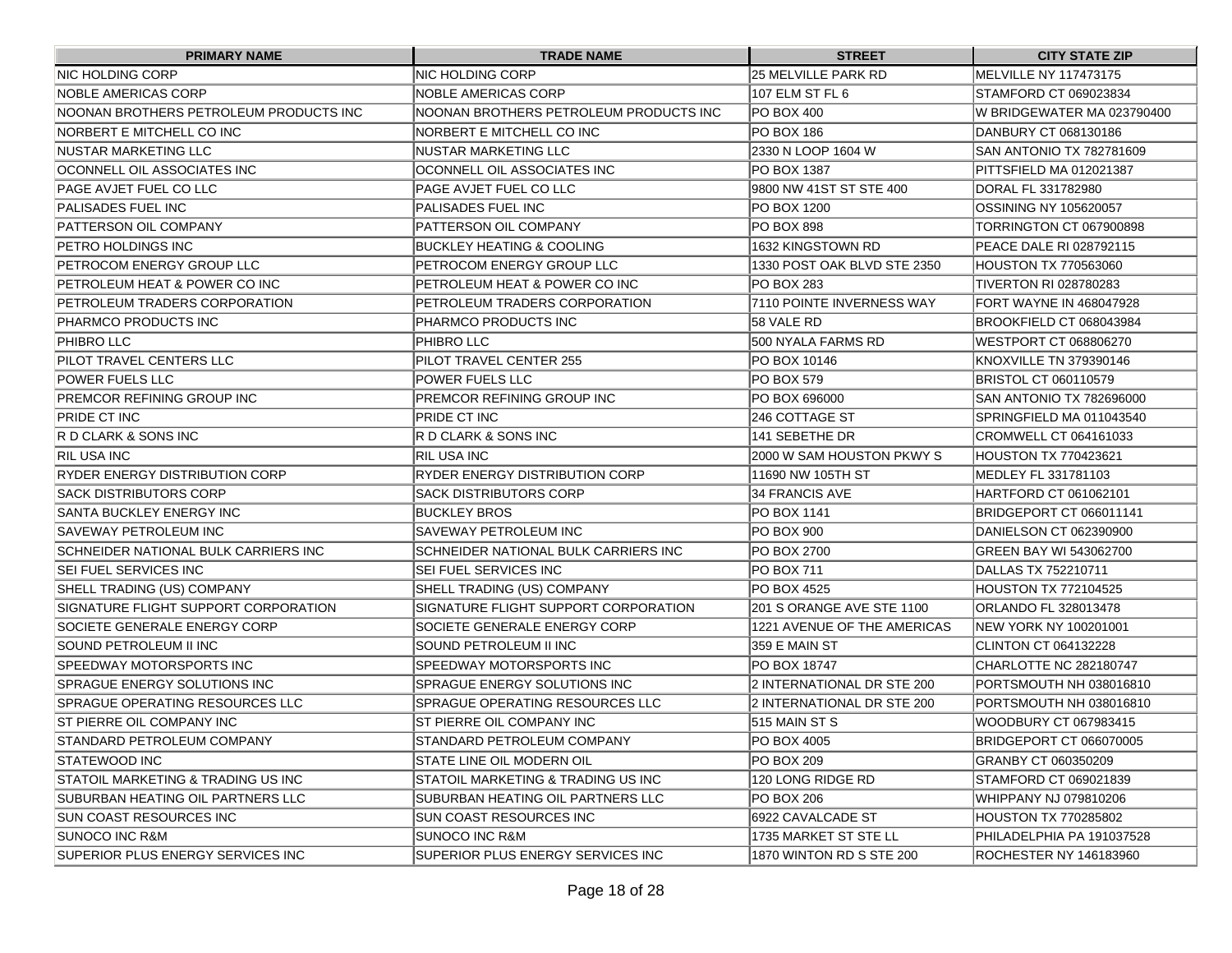| <b>PRIMARY NAME</b>                 | <b>TRADE NAME</b>                   | <b>STREET</b>                 | <b>CITY STATE ZIP</b>           |
|-------------------------------------|-------------------------------------|-------------------------------|---------------------------------|
| ITA OPERATING LLC                   | TRAVELCENTERS OF AMERICA            | 24601 CENTER RIDGE RD STE 200 | <b>IWESTLAKE OH 441455677</b>   |
| <b>TAUBER OIL COMPANY</b>           | TAUBER OIL COMPANY                  | PO BOX 4645                   | HOUSTON TX 772104645            |
| <b>TAYLOR OIL INC</b>               | TAYLOR OIL INC                      | PO BOX 1199                   | DOVER PLAINS NY 125221199       |
| TAYLOR OIL NORTHEAST INC            | TAYLOR OIL NORTHEAST INC            | 176 CENTRE ST                 | HOLBROOK MA 023431011           |
| TOTAL ENERGY SOLUTIONS LLC          | TOTAL ENERGY SOLUTIONS LLC          | 100 INTERNATIONAL DR STE 260  | PORTSMOUTH NH 038016881         |
| TOWER ENERGY GROUP CORPORATION      | TOWER ENERGY GROUP CORPORATION      | 1983 W 190TH ST STE 100       | <b>TORRANCE CA 905046240</b>    |
| TRAFIGURA AG                        | TRAFIGURA AG                        | 1401 MCKINNEY ST STE 2375     | <b>HOUSTON TX 770104033</b>     |
| TRANSMONTAIGNE PRODUCT SERVICES INC | TRANSMONTAIGNE PRODUCT SERVICES INC | PO BOX 5660                   | DENVER CO 802175660             |
| TRUMAN ARNOLD COMPANIES             | TRUMAN ARNOLD COMPANIES             | PO BOX 1481                   | TEXARKANA TX 755041481          |
| TURNBERG NORMAN E                   | <b>HAMPDEN FUEL OIL COMPANY</b>     | 33 COMMERCIAL DR              | HAMPDEN MA 010369812            |
| TUXIS OHRS FUEL INCORPORATED        | TUXIS OHRS FUEL INCORPORATED        | IPO BOX 953                   | IMERIDEN CT 064500953           |
| UNITED ENERGY COMPANY LLC           | UNITED ENERGY COMPANY LLC           | 530 SILAS DEANE HWY STE 209   | WETHERSFIELD CT 061092227       |
| UPS FUEL SERVICES INC               | UPS FUEL SERVICES INC               | <b>1335 NORTHMEADOW PKWY</b>  | ROSWELL GA 300764949            |
| UPSCO UNITED PARCEL SERVICE CO      | UNITED PARCEL SERVICE CO            | 1400 N HURSTBOURNE PKWY       | LOUISVILLE KY 402234015         |
| VALERO MARKETING & SUPPLY CO        | VALERO MARKETING & SUPPLY CO        | PO BOX 696000                 | <b>SAN ANTONIO TX 782696000</b> |
| <b>VERTICAL NORTH AMERICA INC</b>   | <b>VERTICAL NORTH AMERICA INC</b>   | 1221 LAMAR ST STE 1328        | <b>HOUSTON TX 770103050</b>     |
| <b>VITOL INC</b>                    | <b>VITOL INC</b>                    | 1100 LOUISIANA ST STE 5500    | HOUSTON TX 770025226            |
| <b>VP RACING FUELS INC</b>          | <b>VP RACING FUELS INC</b>          | PO BOX 47878                  | SAN ANTONIO TX 782658878        |
| <b>WAREX TERMINALS CORPORATION</b>  | <b>WAREX TERMINALS CORPORATION</b>  | IPO BOX 488                   | NEWBURGH NY 125510488           |
| WESTERN REFINING YORKTOWN INC       | WESTERN REFINING YORKTOWN INC       | 1250 W WASHINGTON ST STE 101  | TEMPE AZ 852811794              |
| WESTPORT PETROLEUM INC              | WESTPORT PETROLEUM INC              | 300 N LAKE AVE STE 1020       | PASADENA CA 911014122           |
| WHOLESALE FUEL DISTRIBUTORS INC     | WHOLESALE FUEL DISTRIBUTORS INC     | 25 SAINT CHARLES ST           | THORNWOOD NY 105941009          |
| WILLIAMS FUEL OIL CO LLC            | WILLIAMS FUEL OIL CO LLC            | <b>PO BOX 100</b>             | STAFFORD SPRINGS CT 060760100   |
| WORLD FUEL SERVICES INC             | WORLD FUEL SERVICES INC             | 9800 NW 41ST ST STE 400       | DORAL FL 331782980              |
| YORK RIVER FUELS LLC                | YORK RIVER FUELS LLC                | 1250 W WASHINGTON ST STE 101  | TEMPE AZ 852811794              |

**Motor Vehicle Fuels Exporters:** As of January 1, 2012, the following persons are licensed **exporters of motor vehicle fuels.** Motor vehicle fuels tax is not payable on sales of motor vehicle fuels exclusively for export to another state to the following persons:

| <b>PRIMARY NAME</b>             | <b>TRADE NAME</b>                     | <b>STREET</b>              | <b>CITY STATE ZIP</b>               |
|---------------------------------|---------------------------------------|----------------------------|-------------------------------------|
| ICHAMPLAIN OIL COMPANY INC      | ICHAMPLAIN OIL COMPANY INC            | <b>IPO BOX 2126</b>        | ISOUTH BURLINGTON VT 054072126      |
| COMMUNITY SERVICE STATIONS INC  | <b>COMMUNITY SERVICE STATIONS INC</b> | 11253 WORCESTER RD STE 201 | IFRAMINGHAM MA 017015209            |
| <b>IFLEMING OIL COMPANY INC</b> | <b>IFLEMING OIL COMPANY INC</b>       | l1 PUTNEY RD               | IBRATTLEBORO VT 053016206           |
| <b>GOOSE ISLAND CORP</b>        | IFISHERS ISLAND SERVICE CO            | IPO BOX 49                 | <b>IFISHERS ISLAND NY 063900049</b> |
| IJAMES RIVER PETROLEUM INC      | IJAMES RIVER PETROLEUM INC            | <b>IPO BOX 7200</b>        | <b>IRICHMOND VA 232210200</b>       |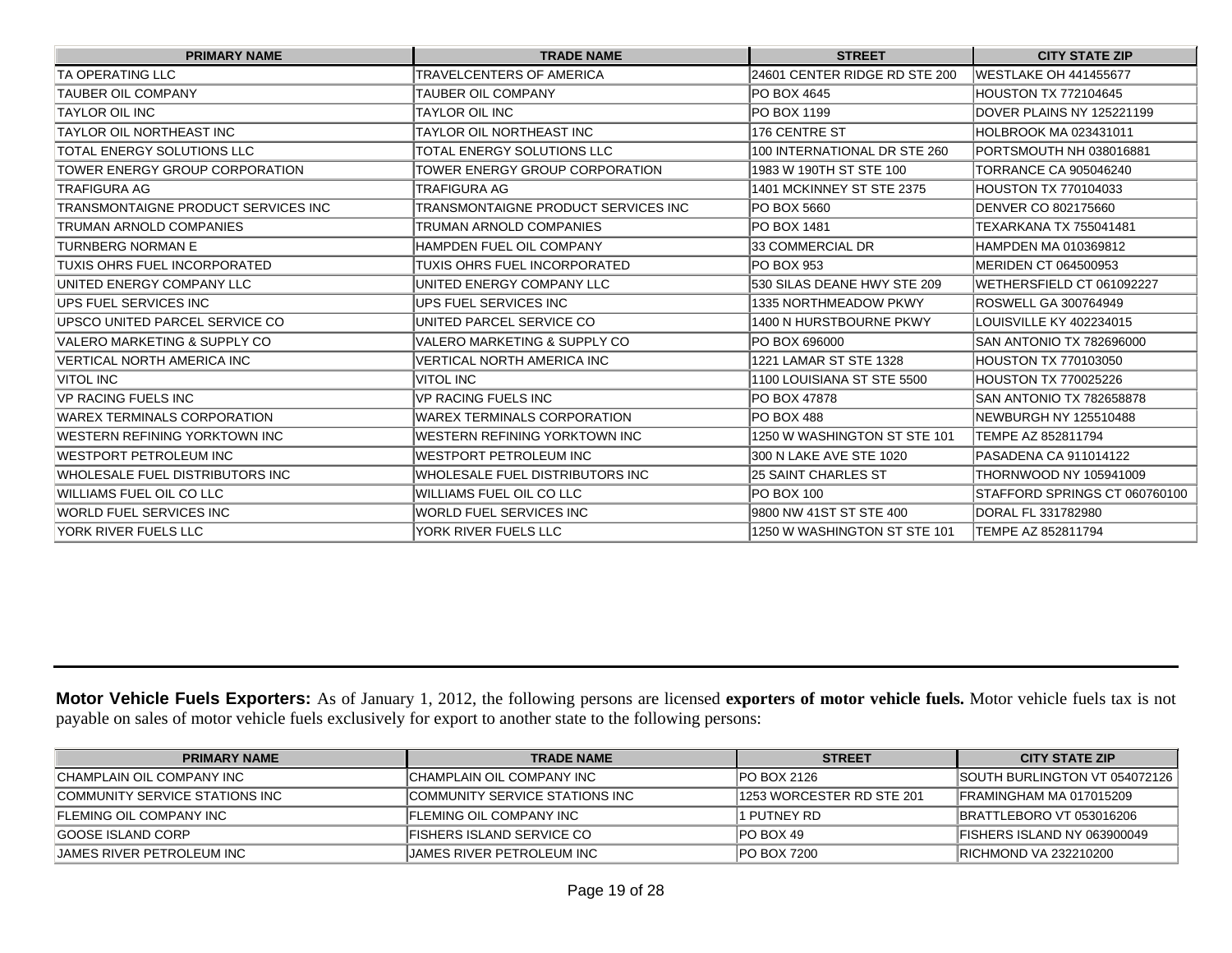| <b>PRIMARY NAME</b>                      | <b>TRADE NAME</b>                       | <b>STREET</b>          | <b>CITY STATE ZIP</b>          |
|------------------------------------------|-----------------------------------------|------------------------|--------------------------------|
| KAYROUZ PETROLEUM LLC                    | KAYROUZ PETROLEUM LLC                   | 16 E MAIN ST           | IWESTBOROUGH MA 015811409      |
| LEHIGH GAS CORP                          | ILEHIGH GAS CORP                        | 1425 MOUNTAIN DR N     | BETHLEHEM PA 180154722         |
| LIPTON INC                               | <b>LIPTON ENERGY</b>                    | <b>PO BOX 1149</b>     | PITTSFIELD MA 012021149        |
| INOONAN ENERGY CORP                      | INOONAN ENERGY CORP                     | <b>PO BOX 2858</b>     | SPRINGFIELD MA 011012858       |
| <b>PETERSON S OIL SERVICE INC</b>        | <b>IPETERSON S OIL SERVICE INC</b>      | <b>75 CRESCENT ST</b>  | <b>IWORCESTER MA 016052406</b> |
| <b>PRIDE CONVENIENCE INC</b>             | <b>PRIDE CONVENIENCE</b>                | <b>1246 COTTAGE ST</b> | SPRINGFIELD MA 011043540       |
| ISHERMAN V ALLEN INC                     | ISHERMAN V ALLEN INC                    | <b>PO BOX 609</b>      | <b>RUTLAND VT 057020609</b>    |
| SUMMIT DISTRIBUTING LLC                  | ISUMMIT DISTRIBUTING LLC                | <b>240 MECHANIC ST</b> | ILEBANON NH 037662617          |
| UNITED TRANSPORT OF EAST LONGMEADOW INC  | UNITED TRANSPORT OF EAST LONGMEADOW INC | <b>PO BOX 428</b>      | EAST LONGMEADOW MA 010280428   |
| <b>IZ &amp; S FUEL &amp; SERVICE INC</b> | <b>Z &amp; S FUEL &amp; SERVICE INC</b> | <b>PO BOX B</b>        | FISHERS ISLAND NY 063900601    |

**Heating Oil Declaration Distributors:** As of January 1, 2012, the following persons are licensed distributors of **number 2 heating oil** only. Motor vehicle fuels tax is not payable on sales of number 2 heating oil to the following persons:

| <b>PRIMARY NAME</b>                     | <b>TRADE NAME</b>                       | <b>STREET</b>            | <b>CITY STATE ZIP</b>        |
|-----------------------------------------|-----------------------------------------|--------------------------|------------------------------|
| IA & L FAMILY OIL LLC                   | IA & L FAMILY OIL LLC                   | PO BOX 4068              | MERIDEN CT 064500897         |
| A BUY LLC                               | IA BUY LLC                              | 229 BRANFORD RD UNIT 216 | IN BRANFORD CT 064711361     |
| IA COMFORT ZONE OIL LLC                 | A COMFORT ZONE OIL LLC                  | 8 FAWN MEADOW LN         | NORTH BRANFORD CT 064711485  |
| IA TEAM OIL INC                         | IA TEAM OIL INC                         | 1111 HARBOR PKWY         | CLINTON CT 064132607         |
| AAA OIL INC                             | IAAA OIL INC                            | 786 SILAS DEANE HWY      | WETHERSFIELD CT 061093071    |
| AB BAZZANO FUELS INC                    | AB BAZZANO FUELS INC                    | PO BOX 583               | NORFOLK CT 060580583         |
| ABC FUEL OIL LLC                        | ABC FUEL OIL LLC                        | 172 CANDLEWOOD LAKE RD   | BROOKFIELD CT 068041929      |
| <b>ACE OIL CO LLC</b>                   | IACE OIL CO LLC                         | PO BOX 2054              | MERIDEN CT 064501154         |
| ACTION OIL INC                          | ACTION OIL INC                          | PO BOX 120648            | EAST HAVEN CT 065120648      |
| <b>ACTION OIL SERVICE LLC</b>           | <b>ACTION OIL SERVICE LLC</b>           | 23 CHEPACHET RD          | AVON CT 060013202            |
| ADVANCED FUEL OIL HEATING & COOLING LLC | ADVANCED FUEL OIL HEATING & COOLING LLC | <b>127 MEADOWVIEW DR</b> | HARWINTON CT 067911525       |
| <b>ADVANTAGE FUEL LLC</b>               | ADVANTAGE FUEL LLC                      | PO BOX 8222              | MANCHESTER CT 060400222      |
| AFFORDABLE ENERGY INC                   | <b>AFFORDABLE ENERGY INC</b>            | PO BOX 996               | NEW BRITAIN CT 060500996     |
| AFFORDABLE HEATING & FUEL LLC           | AFFORDABLE HEATING & FUEL LLC           | PO BOX 2092              | STAMFORD CT 069060092        |
| ALL SEASONS ENERGY LLC                  | ALL SEASONS ENERGY LLC                  | 2344 FOXON RD UNIT 11    | NORTH BRANFORD CT 064714502  |
| ALTERNATIVE ENERGY LLC                  | ALTERNATIVE ENERGY LLC                  | 597 SAYBROOK RD          | MIDDLETOWN CT 064574718      |
| IAMERICAN HEATING & OIL LLC             | AMERICAN HEATING & OIL LLC              | I6200 MAIN ST            | <b>TRUMBULL CT 066112441</b> |
| IAMERICAN OIL & HEATING LLC             | AMERICAN OIL & HEATING LLC              | 222 MAIN ST STE 309      | FARMINGTON CT 060323623      |
| AMERICAN RELIABLE ENERGY LLC            | AMERICAN RELIABLE ENERGY LLC            | <b>PO BOX 147</b>        | <b>WINDSOR CT 060950147</b>  |
| AMERICAS BEST OIL DELIVERY LLC          | AMERICAS BEST OIL DELIVERY LLC          | PO BOX 112               | COBALT CT 064140112          |
| ANGEL FUEL LLC                          | <b>ANGEL FUEL LLC</b>                   | 54 KNOLL ST              | WATERBURY CT 067051813       |
| IANTHONYS FUEL INC                      | ANTHONYS FUEL INC                       | 493 WOLF RUN             | SHELTON CT 064842842         |
| ANYTIME FUEL OIL LLC                    | <b>ANYTIME FUEL OIL LLC</b>             | 49 WESTWOOD AVE          | NEW LONDON CT 063202726      |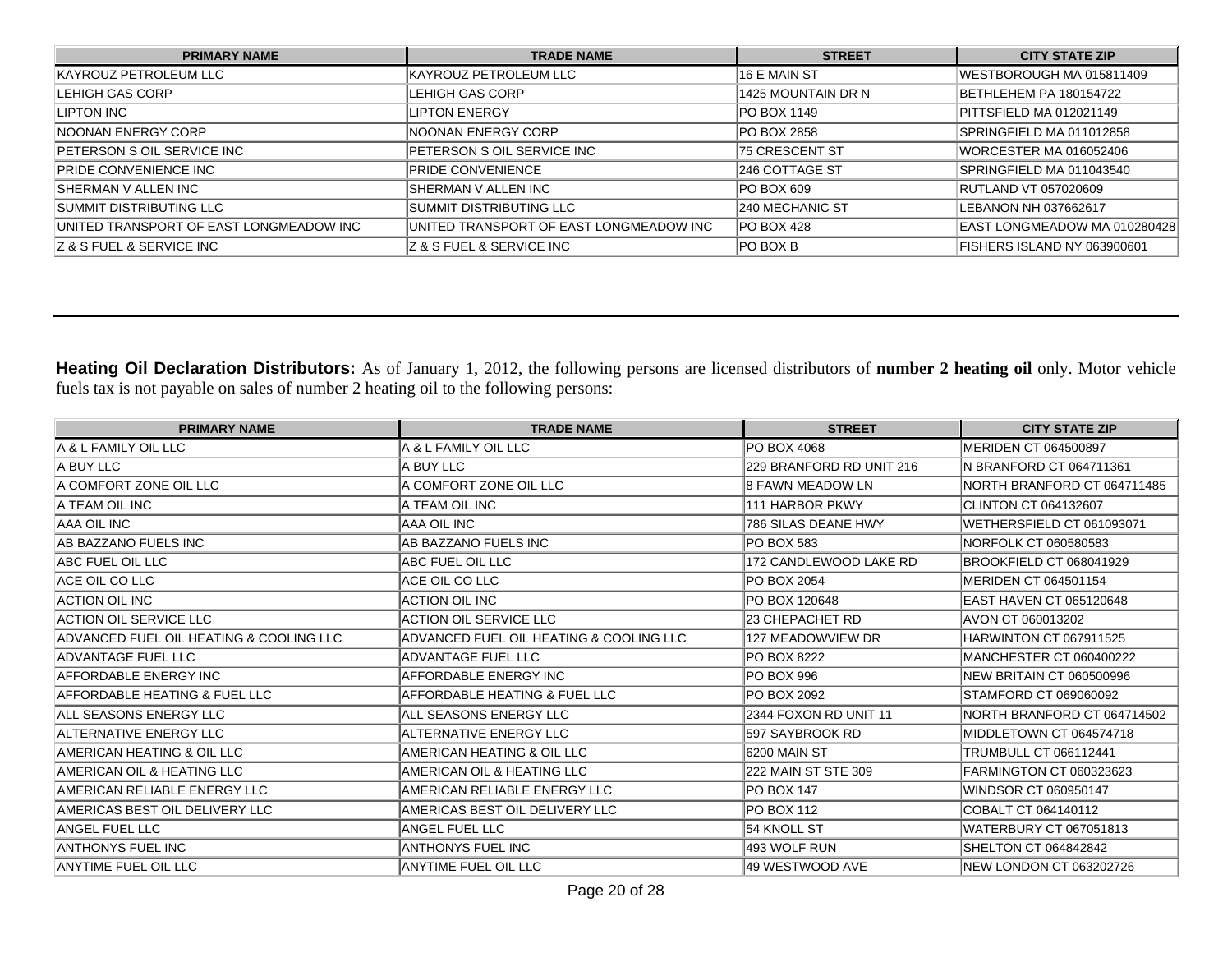| <b>PRIMARY NAME</b>               | <b>TRADE NAME</b>                       | <b>STREET</b>          | <b>CITY STATE ZIP</b>          |
|-----------------------------------|-----------------------------------------|------------------------|--------------------------------|
| <b>ANYTIME OIL LLC</b>            | <b>ANYTIME OIL LLC</b>                  | 102 DAN PARKER DR      | WATERBURY CT 067042120         |
| ARBOR OIL LLC                     | ARBOR OIL LLC                           | PO BOX 217             | CHESHIRE CT 064100217          |
| ARMSTRONG OIL CO LLC              | ARMSTRONG OIL CO                        | 90 HILLSIDE AVE        | PLYMOUTH CT 067822324          |
| BACKLUND ENERGY LLC               | BACKLUND ENERGY LLC                     | <b>PO BOX 973</b>      | GLASTONBURY CT 060330973       |
| <b>IBAO FUEL LLC</b>              | <b>BAO FUEL LLC</b>                     | 6200 MAIN ST           | TRUMBULL CT 066112441          |
| BARILLARO SERVICES LLC            | BARILLARO SERVICES LLC                  | PO BOX 26              | PORTLAND CT 064800026          |
| BARNEY BARKER OIL CO INC          | BARNEY BARKER OIL CO INC                | PO BOX 330130          | WEST HARTFORD CT 061330130     |
| BARRETT FAMILY OIL CO LLC         | BARRETT FAMILY OIL CO LLC               | 336 N MAIN ST          | THOMASTON CT 067871655         |
| BAY STATE FUEL OIL INC OF AGAWAM  | BAY STATE FUEL OIL INC OF AGAWAM        | PO BOX 226             | WEST SPRINGFIELD MA 010900226  |
| BLACKHAWK OIL LLC                 | BLACKHAWK OIL LLC                       | <b>PO BOX 115</b>      | FARMINGTON CT 060340115        |
| <b>BOND OIL CO INC</b>            | BOND OIL CO INC                         | 63 BROAD ST            | NEW BRITAIN CT 060534304       |
| BRAINARDS FUEL OIL                | BRAINARDS FUEL OIL                      | 66 GRAY ST             | SHELTON CT 06484-1922          |
| BRASS CITY J THURSTON FUEL LLC    | BRASS CITY J THURSTON FUEL LLC          | 130 WASHINGTON AVE     | <b>WATERBURY CT 067083809</b>  |
| BRAZOS OIL LLC                    | BRAZOS OIL LLC                          | PO BOX 32              | PORTLAND CT 064800032          |
| BROGA & SON FUEL COMPANY INC      | IBROGA & SON FUEL COMPANY INC           | 167 PENNSYLVANIA AVE   | NIANTIC CT 063573224           |
| BUDGET OIL COMPANY                | <b>BUDGET OIL COMPANY</b>               | 121 PROSPECT PLACE EXT | <b>EAST HAVEN CT 065123700</b> |
| BURDEN BARNEY                     | BARNEY BURDEN FUEL                      | 9 CHRISTY ST           | NORWALK CT 068503103           |
| IC W KNIGHT OIL & HEATING LLC     | IC W KNIGHT OIL & HEATING LLC           | 138 SINGLETON RD       | CHAPLIN CT 062352238           |
| CARASONE JOSEPH J                 | CARASONES FUEL OIL CO                   | 16 PARAMOUNT DR        | SEYMOUR CT 064833018           |
| CARP ENERGY INC                   | <b>CARP ENERGY INC</b>                  | 210 DEPOT RD           | MILFORD CT 064603807           |
| CASERTANO JOHN                    | <b>CASERTANO OIL</b>                    | 161 FINCH AVE          | MERIDEN CT 064512715           |
| <b>CASH FUEL INC</b>              | CASH FUEL INC                           | 295 FRONT AVE REAR     | WEST HAVEN CT 065162042        |
| ICASH OIL COMPANY INC             | CASH OIL COMPANY INC                    | 295 FRONT AVE REAR     | <b>WEST HAVEN CT 065162042</b> |
| CHARTER OAK OIL COMPANY INC       | CHARTER OAK OIL COMPANY INC             | PO BOX 548             | WINDSOR LOCKS CT 060960548     |
| CHICKOS ENERGY SERVICES LLC       | CHICKOS ENERGY SERVICES LLC             | 69 DART HILL RD        | MILFORD CT 064611608           |
| ∣CHS FUEL CO LLC                  | CHS FUEL CO LLC                         | PO BOX 945             | NORTH HAVEN CT 064730945       |
| CLEAR RIVER FUEL OIL LLC          | CLEAR RIVER FUEL OIL LLC                | 366 TOLLAND ST         | EAST HARTFORD CT 061082445     |
| CLINTONVILLE OIL LLC              | <b>CLINTONVILLE OIL LLC</b>             | 151 MILL RD            | NORTH HAVEN CT 064733421       |
| ICOLE HEATING & COOLING INC       | ICOLE HEATING & COOLING INC             | 100 S MAIN ST          | SEYMOUR CT 064833329           |
| COMFORT KING ENERGY SERVICES LLC  | <b>COMFORT KING ENERGY SERVICES LLC</b> | 19 MISTY VALE RD       | SANDY HOOK CT 064821435        |
| COMMUTER OIL DELIVERY INC         | <b>IBURN OIL COMPANY</b>                | IPO BOX 32             | MARLBOROUGH CT 064470032       |
| CONNECTICUT ENERGY SERVICES LLC   | ICONNECTICUT ENERGY SERVICES LLC        | 173 SYCAMORE DR        | PROSPECT CT 067121490          |
| CORPORAL HEATING LLC              | CORPORAL HEATING LLC                    | PO BOX 802             | NORTH BRANFORD CT 064710802    |
| ICOUSINS OIL COMPANY INCORPORATED | ICOUSINS OIL COMPANY INCORPORATED       | 43 W WASHINGTON ST     | <b>BRISTOL CT 060105474</b>    |
| <b>CROWE EDWARD J</b>             | E & L HEATING CO                        | 10 PALMER LN           | OXFORD CT 064781775            |
| D & D DISCOUNT OIL INC            | D & D DISCOUNT OIL INC                  | PO BOX 63              | GLASTONBURY CT 060330063       |
| DARIEN FUEL COMPANY               | DARIEN FUEL COMPANY                     | PO BOX 1254            | DARIEN CT 068201254            |
| DAWES ROBERT E                    | SUNSHINE OIL CO                         | 220 ROUTE 32           | UNCASVILLE CT 063822527        |
| <b>DEAL HEATING OIL INC</b>       | DEAL HEATING OIL INC                    | 139 STAFFORD ST        | STAFFORD SPRINGS CT 060764321  |
| <b>DEITCH ENERGY LLC</b>          | <b>DEITCH ENERGY LLC</b>                | 40 WOODLAND ST REAR    | HARTFORD CT 061052327          |
| DELUCIA FUEL OIL CO LLC           | DELUCIA FUEL OIL CO LLC                 | 112 SPRING RD          | NORTH HAVEN CT 064733406       |
| <b>DEMATTIA FUEL COMPANY INC</b>  | <b>DEMATTIA FUEL COMPANY INC</b>        | 786 POST RD E          | WESTPORT CT 06880-5218         |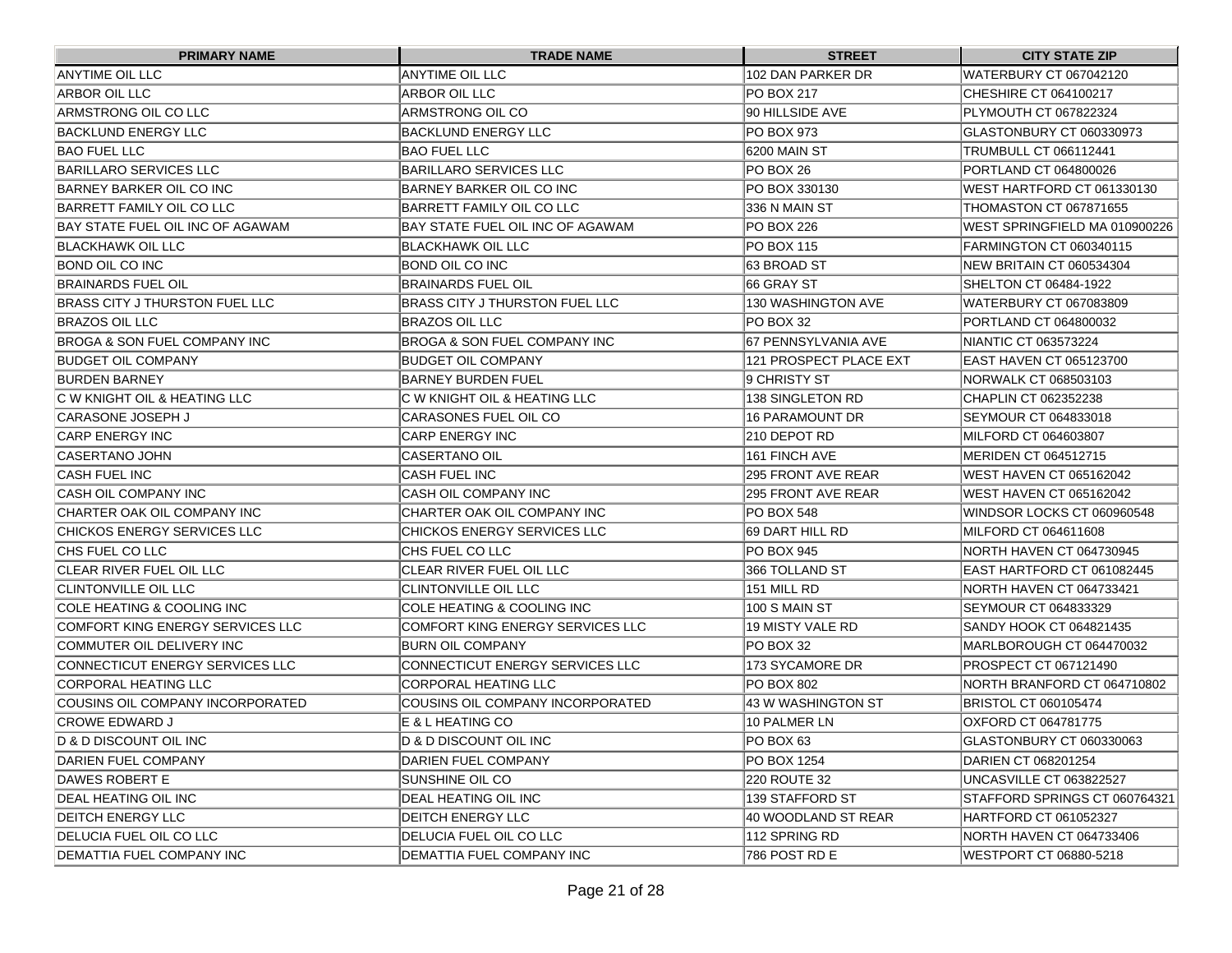| <b>PRIMARY NAME</b>                | <b>TRADE NAME</b>                          | <b>STREET</b>          | <b>CITY STATE ZIP</b>          |
|------------------------------------|--------------------------------------------|------------------------|--------------------------------|
| DEPALMA RICHARD D                  | DE PALMAS OIL CO                           | 231 DAYTONA ST         | <b>WEST HAVEN CT 065162315</b> |
| DIVERSIFIED PETROLEUM SERVICES LLC | DIVERSIFIED PETROLEUM SERVICES LLC         | 129 FINCH RD           | WOLCOTT CT 067162763           |
| <b>DJK FUEL INC</b>                | <b>DJK FUEL OIL</b>                        | 203 SILVERMINE AVE     | NORWALK CT 068501642           |
| <b>DUTCH OIL COMPANY INC</b>       | <b>DUTCH OIL COMPANY INC</b>               | PO BOX 464             | MOODUS CT 064690464            |
| E Z OIL COMPANY INC                | E-Z OIL COMPANY INC                        | PO BOX 1992            | MANCHESTER CT 060451992        |
| IEAST MOUNTAIN OIL COMPANY LLC     | EAST MOUNTAIN OIL COMPANY LLC              | 31 CAMBRIDGE DR        | PROSPECT CT 067121558          |
| ECONOMY ENERGY LLC                 | IECONOMY ENERGY LLC                        | PO BOX 2030            | WESTPORT CT 068800030          |
| ECONOMY FUEL LLC                   | ECONOMY FUEL LLC                           | 122 CARPENTER RD       | IMANCHESTER CT 060429003       |
| ELLINGTON ENERGY INC               | ELLINGTON OIL CO                           | PO BOX 376             | ELLINGTON CT 060290376         |
| <b>ELLINGTON ENERGY INC</b>        | <b>PREFERRED ENERGY</b>                    | 263 CRYSTAL LAKE RD    | ELLINGTON CT 060293409         |
| ELSHADDAI OIL COMPANY LLC          | ELSHADDAI OIL COMPANY LLC                  | PO BOX 8213            | STAMFORD CT 069058213          |
| <b>F &amp; J FUEL INC</b>          | IF & J FUEL INC                            | 234 LINWOOD AVE        | FAIRFIELD CT 068244952         |
| FALLS FUEL LLC                     | <b>FALLS FUEL LLC</b>                      | 99 N LAKE SHORE DR     | BROOKFIELD CT 068041417        |
| FEDERAL OIL LLC                    | <b>FEDERAL OIL LLC</b>                     | PO BOX 66              | SEYMOUR CT 064830066           |
| <b>IFERGUSON AND JONES LLC</b>     | <b>FERGUSON AND JONES LLC</b>              | 13115 MOUNTAIN RD      | WEST SUFFIELD CT 060932208     |
| <b>FERRAIUOLO DEREK</b>            | <b>IDEAL FUEL CO</b>                       | 400 MILES RD           | ORANGE CT 064773310            |
| FF HITCHCOCK OIL COMPANY LLC       | FF HITCHCOCK OIL COMPANY                   | 264 SANDBANK RD        | CHESHIRE CT 064101537          |
| <b>FIORILLA HEATING OIL INC</b>    | <b>FIORILLA HEATING OIL INC</b>            | 155 GRASSY PLAIN ST    | BETHEL CT 068012806            |
| FIREMANS FUEL LLC                  | <b>FIREMANS FUEL LLC</b>                   | PO BOX 223             | WINSTED CT 060980223           |
| <b>FOLEY FURNACE INC</b>           | <b>FOLEY FURNACE INC</b>                   | <b>RTE 154 BOX 575</b> | <b>CHESTER CT 06412</b>        |
| <b>FRANKIE S FUEL LLC</b>          | <b>FRANKIE S FUEL LLC</b>                  | 1644 LONG HILL RD      | GUILFORD CT 064371537          |
| FROSTY FUEL LLC                    | <b>FROSTY FUEL LLC</b>                     | 49 BURTVILLE AVE       | DERBY CT 064182175             |
| <b>FUEL &amp; SERVICE LLC</b>      | <b>FUEL &amp; SERVICE LLC</b>              | 77 BRITTANY DR         | DURHAM CT 064221101            |
| FUSCO DOMINIC JR                   | <b>FUSCO OIL CO</b>                        | 91 FRANKLIN AVE        | HARTFORD CT 061141034          |
| GAMBARDELLA ANDREW F               | A GAMBARDELLA HEATING AND AIR CONDITIONING | PO BOX 188             | BRANFORD CT 064050188          |
| GARGIULO BROS OIL INC              | <b>GARGIULO BROS OIL INC</b>               | PO BOX 9461            | INEW HAVEN CT 065340461        |
| IGEST INC                          | <b>OLYMPIC FUEL OIL</b>                    | 1855 E MAIN ST         | STAMFORD CT 069023916          |
| GINNETTI ENERGY LLC                | <b>GINNETTI ENERGY LLC</b>                 | 58 HEMINGWAY AVE       | EAST HAVEN CT 065123465        |
| GLASTONBURY OIL CO                 | <b>GLASTONBURY OIL CO</b>                  | PO BOX 272             | GLASTONBURY CT 060330272       |
| GLEM OIL COMPANY INC               | <b>GLEM OIL COMPANY INC</b>                | PO BOX 123             | COLCHESTER CT 064150123        |
| <b>GMARK LLC</b>                   | <b>VILLAGE OIL</b>                         | PO BOX 64              | GEORGETOWN CT 068290064        |
| <b>GRADY MECHANICAL LLC</b>        | ALLENS OIL HEATING & AIR CONDITIONING      | 10 PATRICIA AVE        | <b>TERRYVILLE CT 067865024</b> |
| IGRANT BROTHERS FUEL OIL INC       | IGRANT BROTHERS FUEL OIL INC               | <b>PO BOX 1737</b>     | <b>IMERIDEN CT 064508837</b>   |
| GREATER HARTFORD OIL COMPANY LLC   | <b>GREATER HARTFORD OIL COMPANY LLC</b>    | 48 DAVENPORT RD        | WEST HARTFORD CT 061101701     |
| <b>GROEPER OIL CO LLC</b>          | <b>GROEPER OIL CO LLC</b>                  | 1778 SAYBROOK RD       | MIDDLETOWN CT 064575620        |
| HABUREY ROBERT G JR                | WINSTED OIL                                | PO BOX 23              | WINSTED CT 060980023           |
| HEATING OIL LLC                    | HEATING OIL LLC                            | 40 HOLLISTER AVE       | BRIDGEPORT CT 066071907        |
| HELLMAN ROBERT P                   | <b>ROBERT P HELLMAN &amp; DAUGHTERS</b>    | 22 WOODCREST AVE       | WOLCOTT CT 067163127           |
| HENDERSON DONALD J JR              | HENDERSON OIL CO                           | 956 MOUNT VERNON RD    | SOUTHINGTON CT 064892107       |
| <b>HERITAGE OIL INC</b>            | <b>HERITAGE OIL INC</b>                    | 17 RIVER RD            | WILLINGTON CT 062791830        |
| HI HO PETROLEUM CORP               | HI HO PETROLEUM CORP                       | 39 SALT ST             | BRIDGEPORT CT 066052126        |
| HIGGINS & SONS OIL SERVICE INC     | <b>HIGGINS &amp; SONS OIL SERVICE INC</b>  | 304 KILLINGLY RD       | POMFRET CENTER CT 062592230    |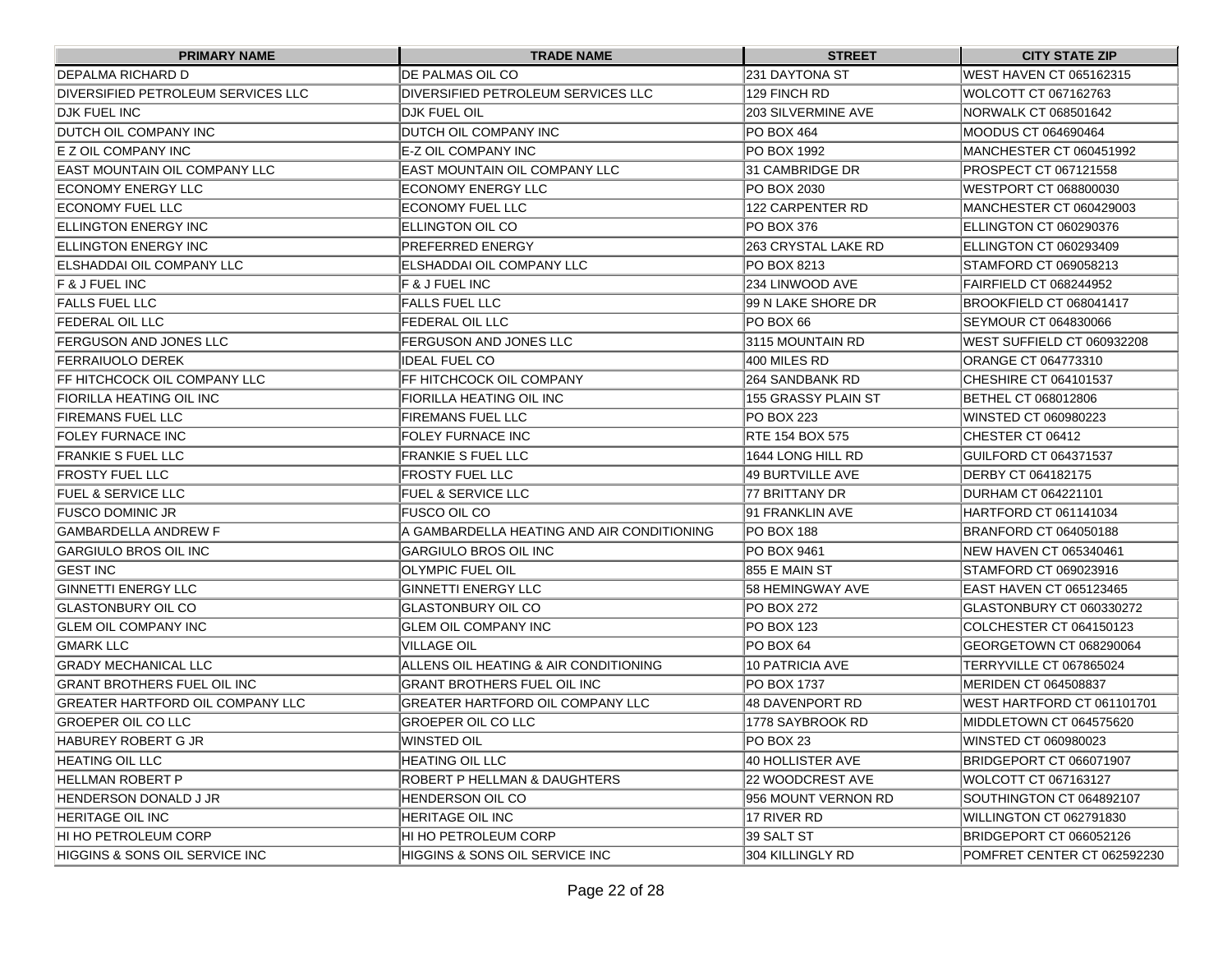| <b>PRIMARY NAME</b>                          | <b>TRADE NAME</b>                 | <b>STREET</b>           | <b>CITY STATE ZIP</b>        |
|----------------------------------------------|-----------------------------------|-------------------------|------------------------------|
| <b>HOFMILLER ENERGY LLC</b>                  | <b>HOFMILLER ENERGY LLC</b>       | 290 SEABREEZE DR        | STRATFORD CT 066141700       |
| HOMETOWN FUEL LLC                            | <b>HOMETOWN FUEL LLC</b>          | 22 LONGVIEW HEIGHTS RD  | NEWTOWN CT 064701908         |
| HOMETOWN HEATING LLC                         | <b>HOMETOWN HEATING LLC</b>       | IPO BOX 739             | BROOKLYN CT 062340739        |
| HOWELL FUEL INC                              | HOWELL FUEL INC                   | <b>PO BOX 81</b>        | FAIRFIELD CT 068240081       |
| HUNTINGTON POOL WATER LLC                    | HUNTINGTON FUEL                   | 106 TOAS ST             | SHELTON CT 064845527         |
| IIMPERIAL OIL COMPANY INC                    | IIMPERIAL OIL COMPANY INC         | <b>PO BOX 875</b>       | SOUTH WINDSOR CT 060740875   |
| INDEPENDENT OIL DELIVERY INC                 | IINDEPENDENT OIL DELIVERY INC     | 16 RUSTIC LN            | NORWALK CT 068513139         |
| INDEPENDENT RENTALS LLC                      | IINDEPENDENT RENTALS LLC          | 30 NUTMEG DR            | TRUMBULL CT 066115415        |
| IRELAND OIL COMPANY INC                      | IIRELAND OIL CO INC               | 171 UNION ST            | <b>VERNON CT 060663024</b>   |
| IIT ENERGY LLC                               | IIT ENERGY LLC                    | 104 HILLCREST AVE       | WATERBURY CT 067052909       |
| IJ SERVICES LLC                              | IJ SERVICES LLC                   | 10 HELEN PL             | STRATFORD CT 066143914       |
| J&D OIL CO LLC                               | J&D OILCO LLC                     | 323 S MAIN ST           | THOMASTON CT 067871813       |
| JEFFERSON OIL INC                            | JEFFERSON OIL INC                 | 91 DOUGLAS RD           | GLASTONBURY CT 060332219     |
| JERRY FUEL INC                               | <b>JERRY FUEL INC</b>             | 270 WOODIN ST           | HAMDEN CT 065144618          |
| JOES FUEL COMPANY INC                        | JOES FUEL COMPANY INC             | 100 VILLAGE LN          | BRIDGEPORT CT 066061347      |
| JOHN S MCCARTHY OIL CO                       | JOHN S MCCARTHY OIL CO            | PO BOX 290226           | WETHERSFIELD CT 061290226    |
| <b>JONDEN INC</b>                            | IFAMILY OIL CO                    | 96 TRELANE DR           | BRIDGEPORT CT 066062215      |
| JORDANS FUEL LLC                             | JORDANS FUEL LLC                  | 57 BRADLEY AVE          | HAMDEN CT 065143908          |
| IK & A ENTERPRISES LLC                       | K & A ENTERPRISES LLC             | PO BOX 3103             | IMERIDEN CT 064509103        |
| KENNYS OIL LLC                               | KENNYS OIL LLC                    | PO BOX 684              | SOUTHBURY CT 064880684       |
| KERIGANS FUEL INC                            | IKERIGANS FUEL INC                | <b>188 EASTFIELD DR</b> | FAIRFIELD CT 068251178       |
| KLINGNER FAMILY OIL LLC                      | IKLINGNER FAMILY OIL              | PO BOX 402              | FARMINGTON CT 060340402      |
| KNIGHT WILLIAM O III                         | KNIGHTS OIL & HEATING SERVICE     | PO BOX 143              | NORTH WINDHAM CT 062560143   |
| KOWAL & SONS LLC                             | HIGGANUM HEATING                  | PO BOX 436              | <b>HIGGANUM CT 064410436</b> |
| KROHER TOM                                   | THOMAS OIL COMPANY                | 126 JUNIPER LN          | BERLIN CT 060372415          |
| LAVORGNA FUEL OIL SERVICE INC                | LAVORGNA FUEL OIL SERVICE INC     | 56 HIGHWOOD AVE         | SOUTHINGTON CT 064893229     |
| LEHIGH FUEL INC                              | LEHIGH FUEL INC                   | PO BOX 4370             | WATERBURY CT 067040370       |
| LEMAY OIL COMPANY INC                        | LEMAY OIL COMPANY INC             | 285 ZION ST             | HARTFORD CT 061063032        |
| ILIGHTHOUSE OIL LLC                          | ILIGHTHOUSE OIL LLC               | 17 INDUSTRIAL PARK RD   | CENTERBROOK CT 064091063     |
| ILOW COST OIL COMPANY LLC                    | LOW COST OIL COMPANY LLC          | 509 LAUREL ST STE 5     | EAST HAVEN CT 065121538      |
| <b>IMANN INC</b>                             | IMANN INC                         | 505 MAIN ST             | ANSONIA CT 064012308         |
| IMARLIN DISCOUNT OIL INC                     | MARLIN DISCOUNT OIL INC           | PO BOX 110342           | TRUMBULL CT 066110342        |
| MARTINEZ NECTALIS G                          | <b>CONTROL TEMP</b>               | 268 MAIN ST             | WILLIMANTIC CT 062263122     |
| <b>IMARTINOS SERVICE STATION INC</b>         | IMARTINOS FUEL                    | 129 WADSWORTH LN        | WALLINGFORD CT 064922876     |
| <b>IMCCORMICK &amp; BONNER TRANSPORT LLC</b> | IMCCORMICK & BONNER TRANSPORT LLC | 235 PLATT ST APT 2      | WATERBURY CT 067043049       |
| MCKINLEY OIL LLC                             | MCKINLEY OIL LLC                  | 1324 NOTCH RD           | CHESHIRE CT 064101918        |
| MCLAUGHLIN OIL LLC                           | CASH OIL                          | PO BOX 28               | EAST HAMPTON CT 064240028    |
| MERCURY ENERGY DISTRIBUTORS INC              | MERCURY ENERGY DISTRIBUTORS INC   | 43 LAFAYETTE ST         | WATERBURY CT 067083801       |
| <b>MERIDEN OIL LLC</b>                       | <b>IMERIDEN OIL LLC</b>           | 30 KNOB HILL RD         | MERIDEN CT 064514977         |
| MICHAUD DONALD J                             | D & M OIL                         | PO BOX 1475             | <b>BRISTOL CT 060111475</b>  |
| MIDDLESEX OIL SERVICE LLC                    | MIDDLESEX OIL SERVICE LLC         | PO BOX 291              | PORTLAND CT 064800291        |
| MILLER FUEL LLC                              | MILLER FUEL                       | PO BOX 1506             | BURLINGTON CT 060130506      |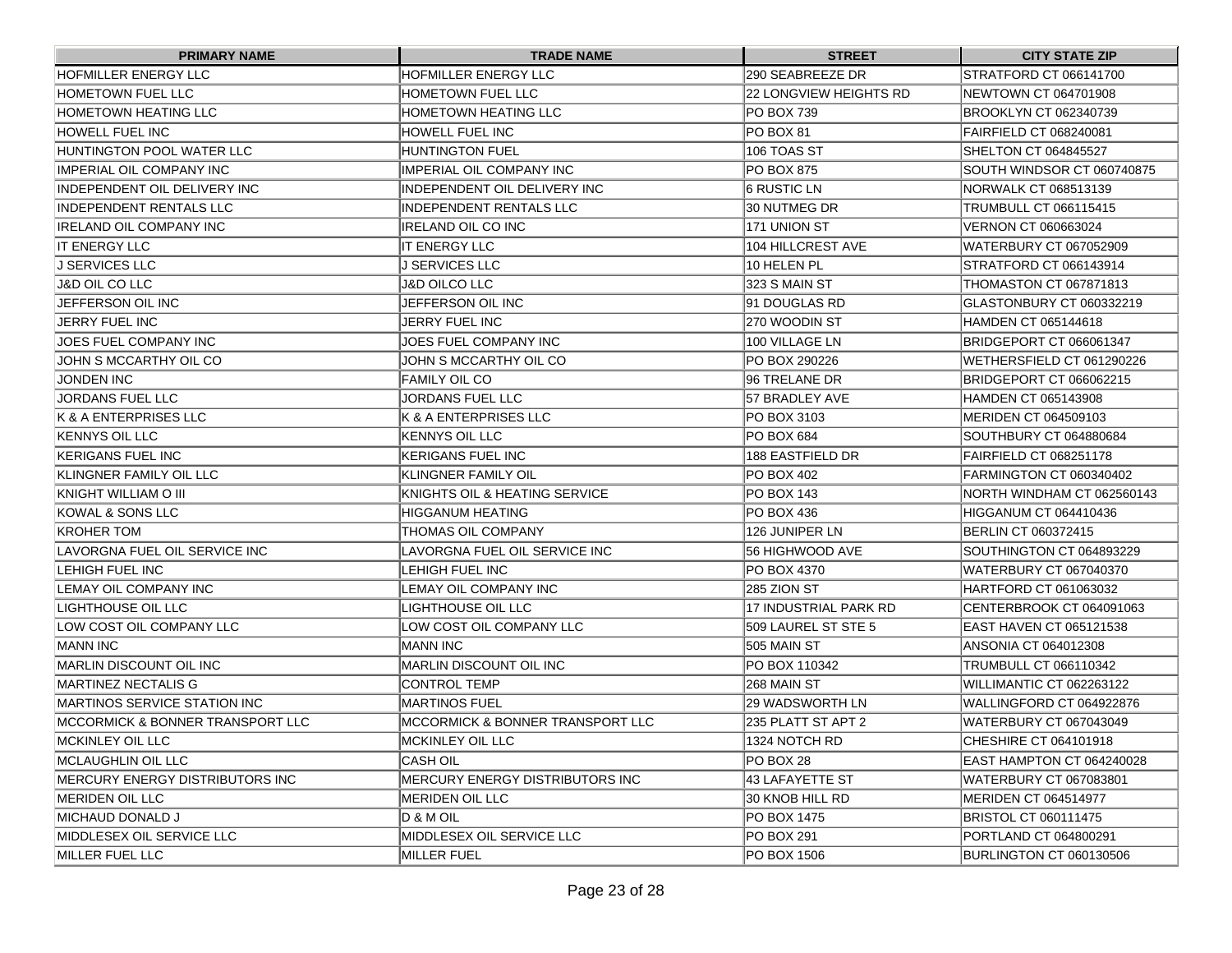| <b>PRIMARY NAME</b>             | <b>TRADE NAME</b>                  | <b>STREET</b>      | <b>CITY STATE ZIP</b>         |
|---------------------------------|------------------------------------|--------------------|-------------------------------|
| MILLERS FUEL OIL INC            | MILLERS FUEL OIL INC               | PO BOX 9428        | <b>NEW HAVEN CT 065340428</b> |
| MIMS OIL LLC                    | MIMS OIL LLC                       | PO BOX 862         | MERIDEN CT 064500862          |
| IMINUTEMAN OIL INC              | MINUTEMAN OIL INC                  | PO BOX 330264      | WEST HARTFORD CT 061330264    |
| MULL BROTHERS INCORPORATED      | IMULL BROTHERS INCORPORATED        | PO BOX 222         | WETHERSFIELD CT 061290222     |
| IMULTIFUELS INC                 | IMULTIFUELS INC                    | PO BOX 3275        | <b>ENFIELD CT 060833275</b>   |
| IMURRAY ROBERT H ETAL           | POMFRET FUEL SERVICE               | PO BOX 135         | POMFRET CENTER CT 062590135   |
| <b>IMYSTIC FUEL LLC</b>         | <b>IMYSTIC FUEL LLC</b>            | 80 N MAIN ST       | NORWICH CT 063605937          |
| INELSON OIL LLC                 | INELSON OIL LLC                    | 323 S MAIN ST      | THOMASTON CT 067871813        |
| INEW ENGLAND LUBRICANTS INC     | NEW ENGLAND LUBRICANTS INC         | 271 SPIELMAN HWY   | BURLINGTON CT 060131703       |
| <b>INEWGATE OIL COMPANY INC</b> | <b>INEWGATE OIL COMPANY INC</b>    | 38 JANSEN CT       | WEST HARTFORD CT 061101913    |
| INORWICH DISCOUNT OIL INC       | NORWICH DISCOUNT OIL INC           | 26 LAUREL HILL AVE | NORWICH CT 063606306          |
| OLSEN OIL LLC                   | IOLSEN OIL LLC                     | 84 DUNDEE DR       | CHESHIRE CT 064101574         |
| P & S PETROLEUM LLC             | IP & S PETROLEUM                   | 461 N MAIN ST      | SEYMOUR CT 064832965          |
| PAPAKOSMAS IOANNIS              | IFATHER & SON PLUMBING             | 27 OLD TROLLEY WAY | NORWALK CT 068532009          |
| PARKWAY OIL COMPANY             | IPARKWAY OIL COMPANY               | 425 GREENFIELD ST  | FAIRFIELD CT 068254405        |
| PAY LESS OIL LLC                | IPAY LESS OIL LLC                  | 14A JAMES ST       | NORTH HAVEN CT 064733608      |
| PERSONAL OIL CO                 | PERSONAL OIL CO                    | 165 WOODLAND ST    | NEW BRITAIN CT 060512303      |
| PETROL A G LLC                  | VISCONTI FUEL                      | 39 SALT ST         | BRIDGEPORT CT 066052126       |
| PETRONIRO RANDY & DOMENIC       | <b>MUSCO FUEL &amp; HEATING CO</b> | 585 WOLCOTT RD     | WOLCOTT CT 067162429          |
| PHILLIPS OIL LLC                | PHILLIPS OIL LLC                   | 25 CLARK HILL RD   | PROSPECT CT 067121057         |
| PIRO PAVING INC                 | PIRO PETROLEUM                     | 6 HONEY HILL RD    | NORWALK CT 068511618          |
| POLAR ENERGY INC                | POLAR ENERGY INC                   | PO BOX 828         | MONROE CT 06468-0828          |
| POTTERS OIL SERVICE INC         | POTTERS OIL SERVICE INC            | <b>PO BOX 91</b>   | NORTH WINDHAM CT 062560091    |
| PRAMER FUEL INC                 | PRAMER FUEL INC                    | 35 HARBOR AVE      | NORWALK CT 068504204          |
| PREFERRED OIL LLC               | PREFERRED OIL LLC                  | 1456 HIGHLAND AVE  | CHESHIRE CT 064101215         |
| PREMIER ENERGY LLC              | PREMIER ENERGY LLC                 | PO BOX 354         | CANTON CT 060190354           |
| PREMIUM FUEL OIL LLC            | PREMIUM FUEL OIL LLC               | 252 SOUTH ST       | NEW BRITAIN CT 060513637      |
| PRICE WISE OIL LLC              | PRICE WISE OIL LLC                 | PO BOX 8222        | IMANCHESTER CT 060400222      |
| QUALITY OIL COMPANY LLC         | IQUALITY OIL COMPANY LLC           | 1758 MAIN ST       | PLANTSVILLE CT 064791536      |
| IR & D SERVICE CENTER LLC       | IR & D SERVICE CENTER LLC          | 550 ALBANY AVE     | HARTFORD CT 06112-2301        |
| IR J HARTMAN INC                | IR J HARTMAN INC                   | PO BOX 188         | MIDDLETOWN CT 064570188       |
| R L RITTER FUEL INC             | R L RITTER FUEL INC                | PO BOX 112         | GREENS FARMS CT 068380112     |
| IRECCKS OIL INC                 | <b>RECCKS OIL INC</b>              | PO BOX 262         | NEW BRITAIN CT 060500262      |
| <b>RED DOOR ASSOCIATES LLC</b>  | IRED DOOR OIL                      | PO BOX 341         | SIMSBURY CT 060700341         |
| <b>RELIABLE OIL LLC</b>         | <b>RELIABLE OIL LLC</b>            | PO BOX 803         | COLCHESTER CT 064150803       |
| RFI OIL LLC                     | RFI OIL LLC                        | PO BOX 125         | WATERTOWN CT 067950125        |
| <b>RIVERA MARILU</b>            | SAN JUAN FUEL OIL COM              | PO BOX 11196       | WATERBURY CT 067030196        |
| RYAN OIL COMPANY INC            | <b>RYAN OIL COMPANY INC</b>        | PO BOX 5553        | HAMDEN CT 065180553           |
| S & S OIL CO INC                | S & S OIL CO INC                   | 99 ASHWORTH ST     | MANCHESTER CT 060405516       |
| <b>SAB FUEL INC</b>             | <b>SAB FUEL</b>                    | 31 PENNY CORNER RD | PORTLAND CT 064801642         |
| <b>SAEED ENTERPRISES LLC</b>    | KHAN OIL                           | PO BOX 453         | WINDSOR CT 060950453          |
| <b>SANTILLI FUEL LLC</b>        | SANTILLI FUEL LLC                  | 117 BUDDINGTON RD  | SHELTON CT 064845309          |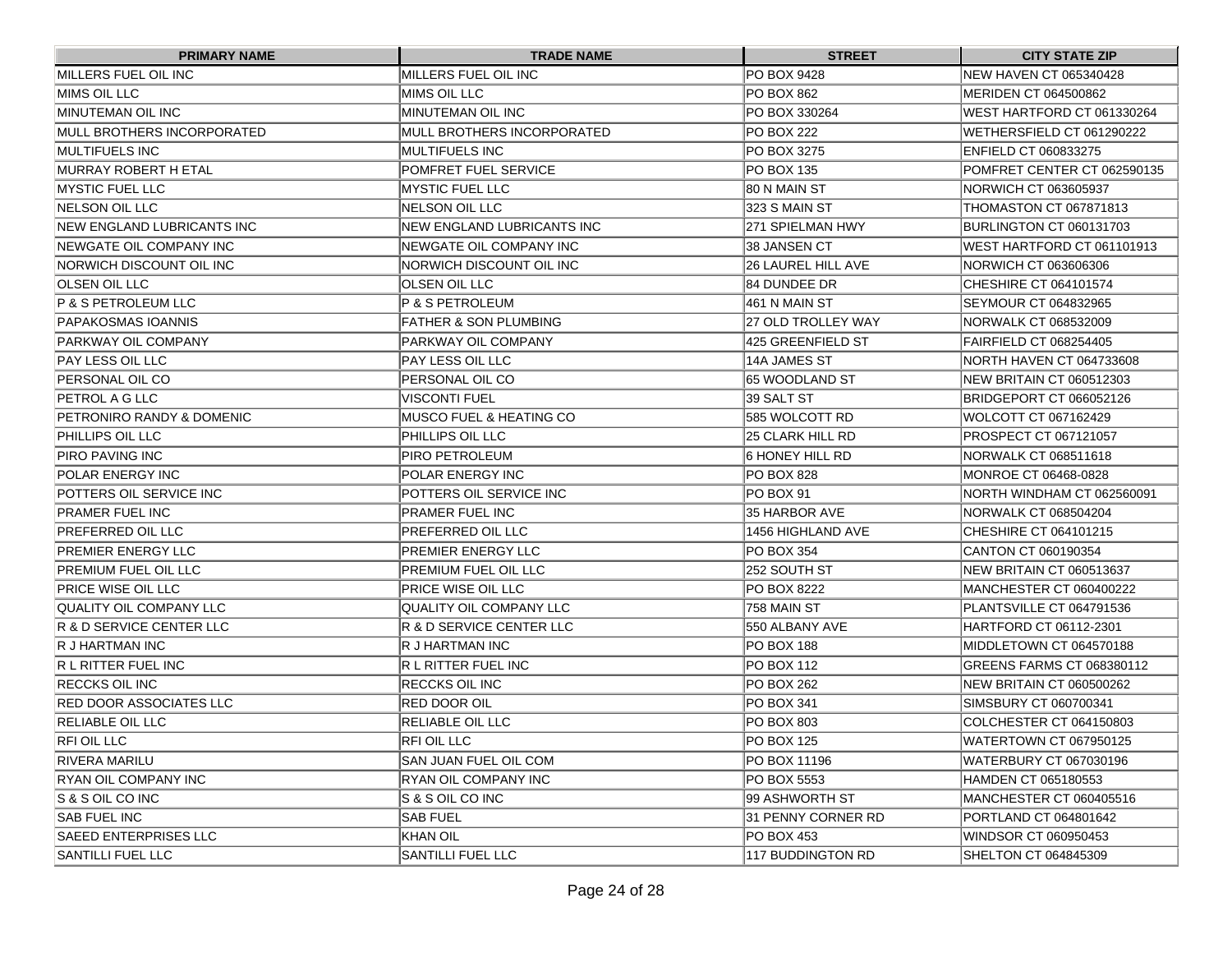| <b>PRIMARY NAME</b>                  | <b>TRADE NAME</b>                    | <b>STREET</b>        | <b>CITY STATE ZIP</b>           |
|--------------------------------------|--------------------------------------|----------------------|---------------------------------|
| <b>SCOTT ENERGY INC</b>              | <b>SCOTT ENERGY INC</b>              | 21 SKINNER ST        | EAST HAMPTON CT 064241747       |
| SECONDINO THOMAS L                   | <b>COUNTY SERVICE &amp; SUPPLY</b>   | 90 TOTOKET RD        | NORTH BRANFORD CT 064711031     |
| SHELTON OIL AND HEATING LLC          | SHELTON OIL AND HEATING LLC          | 430 WAVERLY RD       | SHELTON CT 064843433            |
| <b>SMITH PETER K</b>                 | SMITH OIL CO                         | 55 BETHANY RD        | BEACON FALLS CT 064031432       |
| <b>SO LOW OIL LLC</b>                | ISO LOW OIL LLC                      | 168 WRIGHT POND RD   | CANTERBURY CT 063311132         |
| SONO ENERGY CORPORATION              | <b>PRICE ENERGY</b>                  | 9 MOTT AVE STE 203   | NORWALK CT 068503359            |
| SOUTHERN CONNECTICUT ICE & OIL LLC   | ISOUTHERN CONNECTICUT ICE & OIL LLC  | 750 KNOWLTON ST      | BRIDGEPORT CT 066081008         |
| SOUTHERN NEW ENGLAND ICE AND OIL LLC | SOUTHERN NEW ENGLAND ICE AND OIL LLC | 101 POPE PARK HWY    | HARTFORD CT 061062215           |
| <b>SPEAR JAY</b>                     | ARROW FUEL                           | PO BOX 2142          | MILFORD CT 064601583            |
| SPRINGER OIL LTD                     | ISPRINGER OIL LTD                    | 106 GRANBY ST        | BLOOMFIELD CT 060023514         |
| SPURGAS DAVID M                      | <b>VIKING FUEL OIL</b>               | 141 CLIFF ST         | NORWICH CT 063605137            |
| <b>STANLEY OIL CO INC</b>            | <b>ISTANLEY OIL CO INC</b>           | 223 ROGER ST         | HARTFORD CT 061064530           |
| <b>STERLING OIL LLC</b>              | STERLING OIL LLC                     | IPO BOX 895          | MOOSUP CT 063540895             |
| <b>ISTEVES FUEL INC</b>              | <b>ISTEVES FUEL INC</b>              | <b>PO BOX 537</b>    | <b>NORWALK CT 068560537</b>     |
| STIELAU OIL COMPANY THE              | <b>STIELAU OIL COMPANY THE</b>       | 160 HUNTING HILL AVE | MIDDLETOWN CT 064574314         |
| <b>STOLFI OIL CO THE</b>             | <b>ISTOLFI OIL CO THE</b>            | <b>PO BOX 4305</b>   | <b>WATERBURY CT 067040305</b>   |
| <b>STRILECKIS OIL CO LLC</b>         | ISTRILECKIS OIL CO LLC               | 370 STRAITS TPKE     | WATERTOWN CT 067953124          |
| T & A OIL LLC                        | T & A OIL LLC                        | 43 RAMONA AVE        | <b>WATERBURY CT 067051231</b>   |
| <b>TAMARO OIL CORP</b>               | <b>TAMARO OIL CORP</b>               | IPO BOX 1239         | ORANGE CT 064777239             |
| <b>TEDDYS OIL &amp; ENERGY LLC</b>   | <b>TEDDYS OIL &amp; ENERGY LLC</b>   | 360 E CENTER ST      | MANCHESTER CT 060404440         |
| <b>TIFFANY ENTERPRISES LLC</b>       | <b>DWYER FAMILY FUEL</b>             | PO BOX 462           | OLD SAYBROOK CT 064750462       |
| TOMMYS OIL INC                       | ITOMMYS OIL INC                      | 309 ADDISON RD       | IGLASTONBURY CT 060331608       |
| TONYS OIL COMPANY LLC                | TONYS OIL COMPANY LLC                | 1191 MERIDEN AVE     | SOUTHINGTON CT 064894008        |
| <b>TOWER ENERGY LLC</b>              | <b>MYHOMEOIL COM</b>                 | PO BOX 1576          | FARMINGTON CT 060341576         |
| TOWN & COUNTRY FUEL LLC              | <b>TOWN &amp; COUNTRY FUEL LLC</b>   | 5206 MADISON AVE     | TRUMBULL CT 066111016           |
| TOWN OIL COMPANY INC                 | <b>TOWN OIL COMPANY</b>              | 786 SILAS DEANE HWY  | WETHERSFIELD CT 061093071       |
| <b>TRACEY ENERGY SERVICES LLC</b>    | TRACEY ENERGY SERVICES LLC           | 325 HOWARD AVE       | NEW HAVEN CT 065192627          |
| TRI US OIL LLC                       | TRI US OIL LLC                       | PO BOX 542           | <b>JEWETT CITY CT 063510542</b> |
| <b>TRINKS BROTHERS OIL LLC</b>       | TRINKS BROTHERS OIL LLC              | 86 SANRICO DR        | <b>IMANCHESTER CT 060422225</b> |
| TUTINO A TUTINO M & GARGIULO H       | IG T OIL                             | <b>PO BOX 7147</b>   | <b>INEW HAVEN CT 065190147</b>  |
| UNITED FUEL OIL LLC                  | UNITED FUEL OIL LLC                  | 189 DAVID RD         | DURHAM CT 064222601             |
| VALUE OIL CO LLC                     | IVALUE OIL CO LLC                    | 126 PLEASURE HILL RD | INORTH FRANKLIN CT 062541007    |
| VICTORY FUEL LLC                     | IVICTORY FUEL LLC                    | 248 MAIN ST          | TERRYVILLE CT 067865901         |
| <b>WANTROBA FUEL INC</b>             | IWANTROBA FUEL INC                   | 62 PERSHING DR       | ANSONIA CT 064012214            |
| WARREN J GOTTIER FUEL COMPANY INC    | IWARREN J GOTTIER FUEL CO INC        | PO BOX 1000          | <b>VERNON CT 060661000</b>      |
| <b>WESTFAIR FUEL COMPANY LLC</b>     | WESTFAIR FUEL COMPANY LLC            | 60 NEWTOWN RD # 120  | DANBURY CT 068106257            |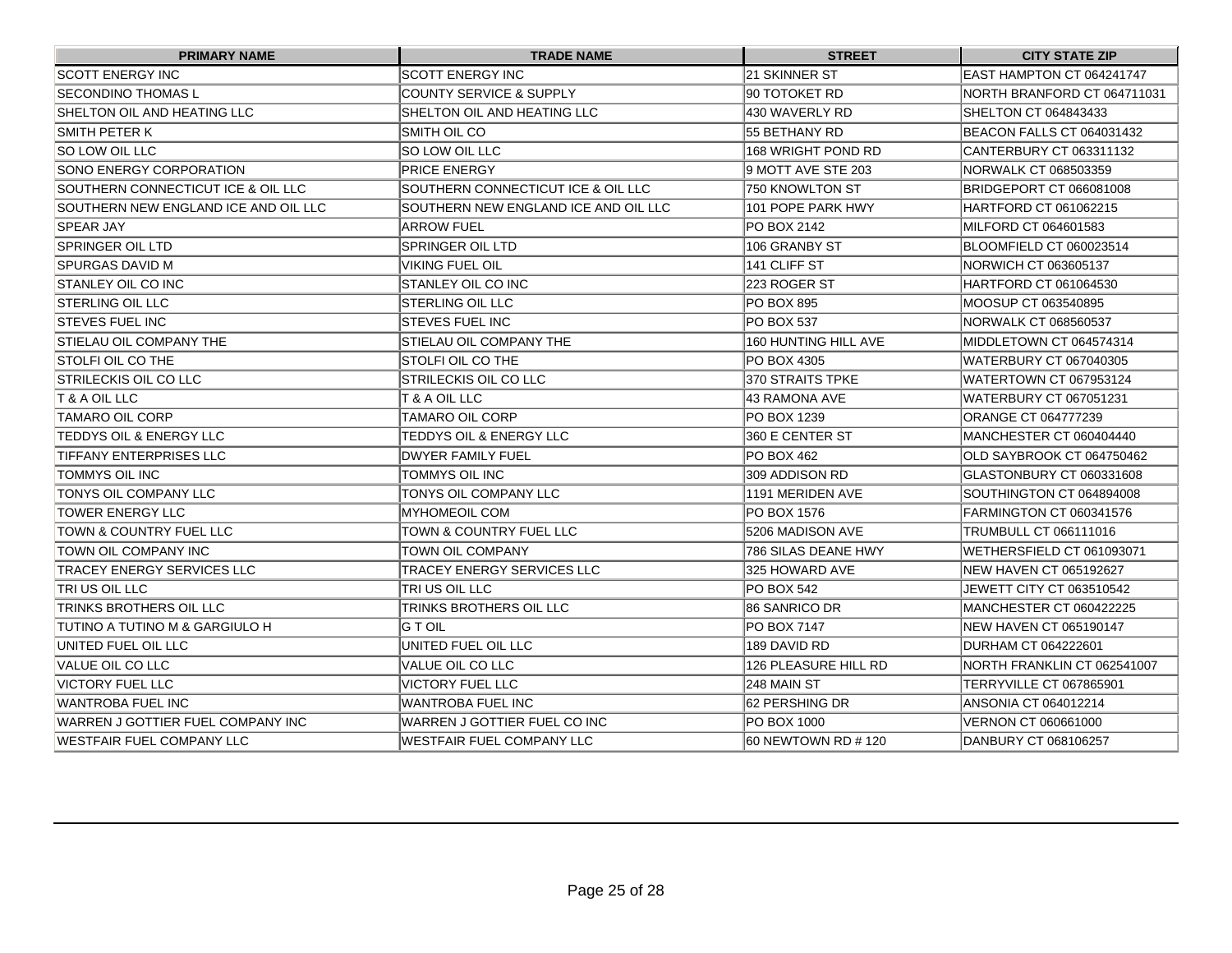Aviation Fuel Dealers: As of January 1, 2012, the following persons are licensed dealers of aviation fuel only. Motor vehicle fuels tax is not payable on sales of aviation fuel to the following persons:

| <b>PRIMARY NAME</b>                         | <b>TRADE NAME</b>                     | <b>STREET</b>                 | <b>CITY STATE ZIP</b>           |
|---------------------------------------------|---------------------------------------|-------------------------------|---------------------------------|
| AIRCRAFT SERVICE INTERNATIONAL INC          | AIRCRAFT SERVICE INTERNATIONAL INC    | 85-586 BRADLEY INTL AIRPORT   | WINDSOR LOCKS CT 060961077      |
| AIROCEAN AVIATION LLC                       | <b>AIROCEAN AVIATION LLC</b>          | 120 CHURCH ST                 | YALESVILLE CT 064922278         |
| BRAINARD AIRPORT SERVICES INC               | <b>ATLANTIC AVIATION</b>              | 20 LINDBERGH DR               | HARTFORD CT 061142132           |
| BRIDGEPORT AIRPORT SERVICES INC             | MILLION AIR BRIDGEPORT                | <b>PO BOX 607</b>             | FARMINGDALE NY 117350607        |
| CHESTER CHARTER INC                         | CHESTER CHARTER INC                   | <b>61 WINTHROP RD</b>         | CHESTER CT 064121036            |
| COLUMBIA FUEL SERVICES INC                  | COLUMBIA FUEL SERVICES INC            | 175 TOWER AVE                 | GROTON CT 063405332             |
| <b>ELLINGTON AIRPARK INC</b>                | <b>ELLINGTON AIRPARK INC</b>          | <b>ELLINGTON AIRPORT</b>      | ELLINGTON CT 06029              |
| EXECUTIVE AIR SERVICE LLC                   | EXECUTIVE AIR SERVICE LLC             | 53 MIRY BROOK RD              | DANBURY CT 068107408            |
| FLORCZAK RAYMOND C                          | <b>CURITSS AERO</b>                   | 19 MIRY BROOK RD              | DANBURY CT 068107405            |
| <b>FREEDOM JETS AVIATION INC</b>            | <b>FREEDOM JETS AVIATION INC</b>      | 39 AIRPORT RD                 | NORTH WINDHAM CT 062561002      |
| <b>GAMA CHARTERS INC</b>                    | <b>FLIGHT SERVICES GROUP INC</b>      | 480 LORDSHIP BLVD             | STRATFORD CT 066157149          |
| GOODSPEED AIRPORT DEVELOPMENT CORP          | GOODSPEED AIRPORT DEVELOPMENT CORP    | PO BOX 244                    | EAST HADDAM CT 064230244        |
| <b>INTERSTATE AVIATION INC.</b>             | <b>INTERSTATE AVIATION INC.</b>       | 62 JOHNSON AVE                | PLAINVILLE CT 060621156         |
| KEYSTONE AVIATION SERVICES INCORPO          | <b>KEYSTONE AVIATION SERVICES INC</b> | 288 CHRISTIAN ST              | OXFORD CT 064781038             |
| LANMAR AVIATION INC                         | <b>LANMAR AVIATION</b>                | 201 TOWER AVE                 | <b>IGROTON CT 063405331</b>     |
| <b>LEARJET INC</b>                          | <b>BOMBARDIER AVIATION SERVICES</b>   | BRADLEY INT'L AIRPORT# 85-173 | <b>WINDSOR LOCKS CT 06096</b>   |
| <b>MERIDEN AVIATION SERVICES INC.</b>       | <b>MERIDEN AVIATION SERVICES INC.</b> | PO BOX 461                    | THOMASTON CT 067870461          |
| NORTHEAST AIR MANAGEMENT INC                | NORTHEAST AIR MANAGEMENT INC          | 70 AIRPORT RD                 | DANIELSON CT 062391410          |
| NORTHEAST HELICOPTERS INC                   | NORTHEAST HELICOPTERS INC             | <b>PO BOX 497</b>             | ELLINGTON CT 060290497          |
| RELIANT AIRCRAFT SERVICE INC                | <b>RELIANT AIRCRAFT SERVICE INC</b>   | 1 WIBLING RD                  | DANBURY CT 068107438            |
| <b>ROBINSON AVIATION INC</b>                | <b>ROBINSON AVIATION INC</b>          | 50 THOMPSON AVE               | EAST HAVEN CT 065123746         |
| SIGNATURE FLIGHT SUPPORT CORPORATION        | SIGNATURE FLIGHT SUPPORT CORPORATION  | 100 SIGNATURE WAY             | <b>EAST GRANBY CT 060262509</b> |
| SIKORSKY AIRCRAFT CORP                      | <b>SIKORSKY AIRCRAFT CORP</b>         | PO BOX 9729                   | STRATFORD CT 066159129          |
| SIMSBURY FLYING CLUB INC                    | SIMSBURY FLYING CLUB INC              | 9 PINE ACRES DR               | CANTON CT 060192135             |
| <b>SKYLARK AIR PARK INC</b>                 | SKYLARK AIR PARK INC                  | 54 WELLS RD                   | BROAD BROOK CT 060169612        |
| STATE OF CONNECTICUT DEPT OF TRANSPORTATION | BUREAU OF AVIATION                    | DANIELSON AIRPORT             | DANIELSON CT 062391410          |
| TANGO YANKEE LLC                            | <b>BUSINESS AIRCRAFT CENTER</b>       | 21 CROSS ST                   | <b>NEW CANAAN CT 068404822</b>  |
| THREE WING FLYING SERVICES INC              | THREE WING FLYING SERVICES INC        | 400 GREAT MEADOW RD           | STRATFORD CT 066157583          |
| <b>TOMASIK RUDOLPH</b>                      | TRI STATE AVIATION                    | PO BOX 95                     | SOUTH WOODSTOCK CT 062670095    |
| TRUMAN ARNOLD COMPANIES                     | TRUMAN ARNOLD COMPANIES               | PO BOX 1481                   | WINDSOR LOCKS CT 06096          |